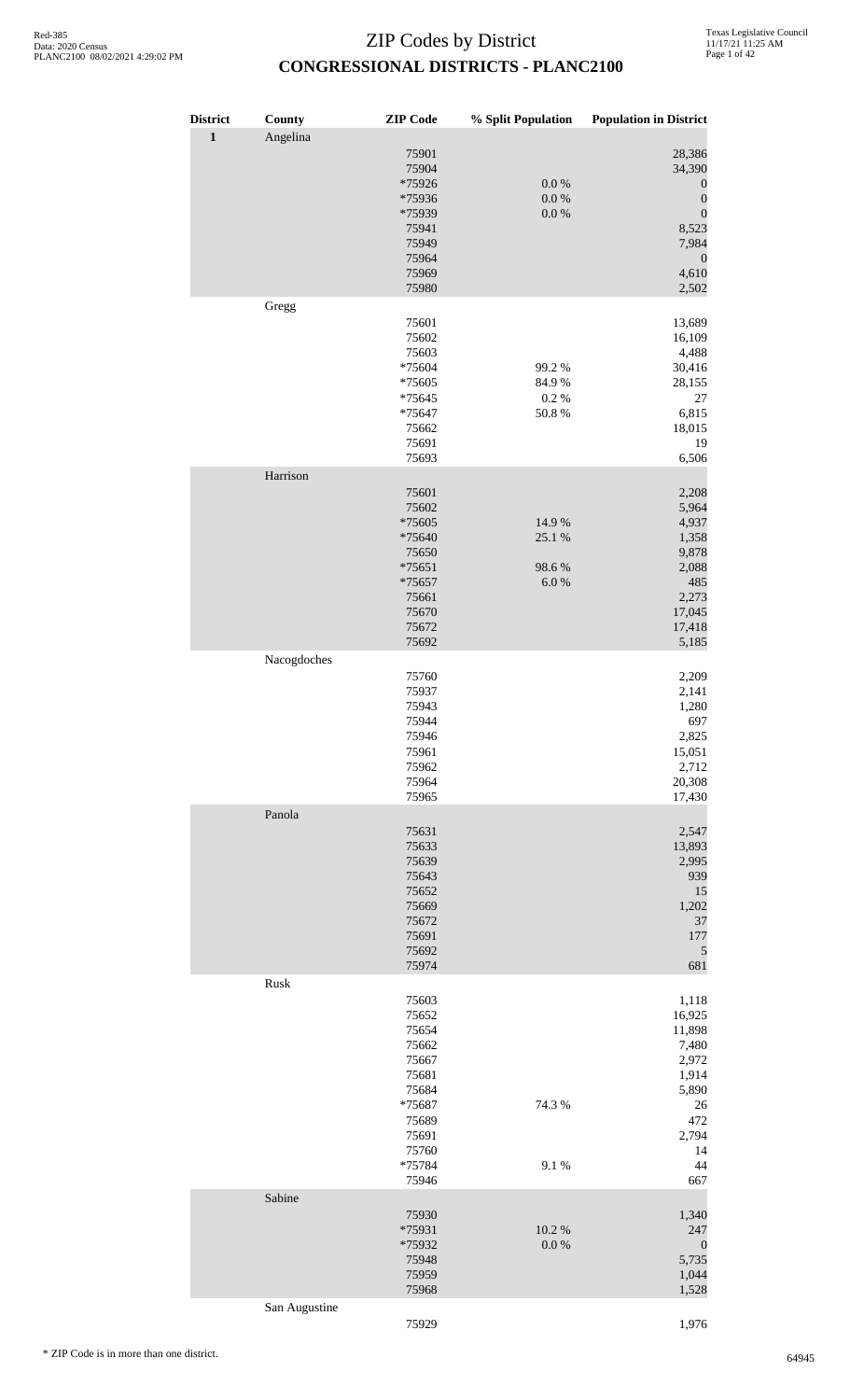# Texas Legislative Council 11/17/21 11:25 AM Page 2 of 42

| District    | County<br>San Augustine | <b>ZIP</b> Code    | % Split Population     | <b>Population in District</b>        |
|-------------|-------------------------|--------------------|------------------------|--------------------------------------|
|             |                         | 75930              |                        | 456                                  |
|             |                         | 75937              |                        | $\boldsymbol{0}$                     |
|             |                         | 75972              |                        | 5,486                                |
| $\mathbf 1$ | Shelby                  | 75935              |                        | 13,001                               |
|             |                         | 75954              |                        | 3,044                                |
|             |                         | 75973              |                        | 2,810                                |
|             |                         | 75974              |                        | 1,775                                |
|             |                         | 75975              |                        | 3,392                                |
|             | Smith                   | $*75140$           | $0.2~\%$               | 12                                   |
|             |                         | *75647             | 12.6%                  | 1,694                                |
|             |                         | 75662              |                        | 533                                  |
|             |                         | 75684              |                        | 686                                  |
|             |                         | 75701<br>75702     |                        | 34,732<br>26,022                     |
|             |                         | 75703              |                        | 43,974                               |
|             |                         | 75704              |                        | 9,770                                |
|             |                         | 75705<br>75706     |                        | 2,499<br>10,945                      |
|             |                         | 75707              |                        | 17,345                               |
|             |                         | 75708              |                        | 7,836                                |
|             |                         | 75709              |                        | 5,993                                |
|             |                         | 75750<br>*75755    | $0.0\ \%$              | 3,822<br>$\boldsymbol{0}$            |
|             |                         | $*75757$           | 62.2%                  | 7,941                                |
|             |                         | 75762              |                        | 13,470                               |
|             |                         | *75765             | $0.0\ \%$              | $\boldsymbol{0}$                     |
|             |                         | 75771<br>*75773    | 8.1 %                  | 22,072<br>952                        |
|             |                         | *75789             | 50.6%                  | 5,078                                |
|             |                         | *75790             | 1.2%                   | 69                                   |
|             |                         | 75791<br>75792     |                        | 14,122<br>3,376                      |
|             |                         | 75798              |                        | 99                                   |
|             |                         | 75799              |                        | 437                                  |
|             | Upshur                  |                    |                        |                                      |
|             |                         | $*75644$           | 49.3 %                 | 5,599                                |
|             |                         | *75645<br>$*75647$ | 22.7 %<br>1.3 %        | 2,476<br>172                         |
|             |                         | *75755             | 75.2 %                 | 3,794                                |
|             |                         | *75765             | 0.4 %                  | 37                                   |
|             | Wood                    |                    |                        |                                      |
|             |                         | *75480<br>*75494   | 10.1 %<br>36.8%        | 198<br>3,660                         |
|             |                         | *75765             | 99.0%                  | 8,431                                |
|             |                         | 75771              |                        | $\boldsymbol{0}$                     |
|             |                         | *75773             | 6.2%                   | 723                                  |
| $\mathbf 2$ | Harris                  | *75783             | 36.6%                  | 3,129                                |
|             |                         | *77002             | 14.1 %                 | 2,869                                |
|             |                         | *77005             | 25.7 %                 | 7,271                                |
|             |                         | *77006             | 98.5 %                 | 22,644                               |
|             |                         | *77007<br>*77008   | $54.0\ \%$<br>44.8 %   | 22,977<br>16,543                     |
|             |                         | *77018             | 1.6 %                  | 430                                  |
|             |                         | *77019             | 53.2 %                 | 12,953                               |
|             |                         | *77024             | 20.7 %                 | 8,025                                |
|             |                         | *77025<br>*77027   | 35.1 %<br>$0.0\ \%$    | 10,220<br>$\boldsymbol{0}$           |
|             |                         | *77030             | 52.8 %                 | 6,549                                |
|             |                         | *77040             | 56.5 %                 | 28,361                               |
|             |                         | *77041<br>77043    | 66.5 %                 | 23,855<br>26,775                     |
|             |                         | *77044             | 39.8%                  | 21,877                               |
|             |                         | *77055             | 88.1 %                 | 37,200                               |
|             |                         | *77056             | 0.0 %                  | $\boldsymbol{0}$                     |
|             |                         | *77064<br>*77065   | 92.5 %<br>$0.1~\%$     | 44,394<br>26                         |
|             |                         | *77066             | 37.5 %                 | 13,617                               |
|             |                         | 77069              |                        | 18,471                               |
|             |                         | *77070             | 92.3%                  | 49,073                               |
|             |                         | *77079<br>*77080   | $0.1~\%$<br>80.8 %     | 20<br>37,789                         |
|             |                         | *77084             | 22.1 %                 | 24,393                               |
|             |                         | *77086             | $8.0\ \%$              | 2,348                                |
|             |                         | *77088<br>*77090   | $0.0\ \%$<br>$0.0\ \%$ | $\boldsymbol{0}$<br>$\boldsymbol{0}$ |
|             |                         |                    |                        |                                      |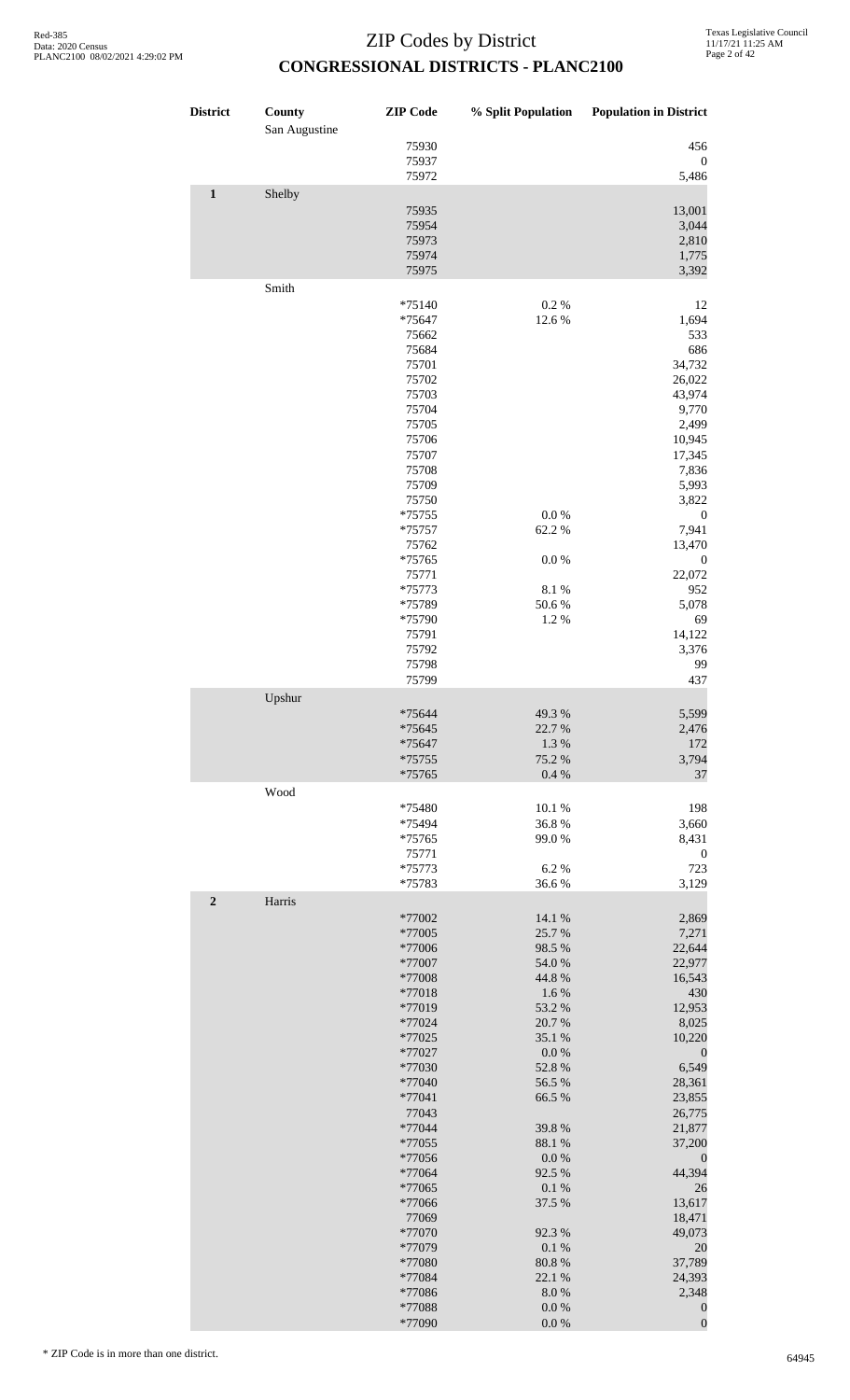| <b>District</b>  | County | <b>ZIP</b> Code  | % Split Population | <b>Population in District</b> |
|------------------|--------|------------------|--------------------|-------------------------------|
| $\overline{2}$   | Harris |                  |                    |                               |
|                  |        | *77092           | 37.1 %             | 13,563                        |
|                  |        | *77098           | 33.8%              | 5,575                         |
|                  |        | 77336            |                    | 14,899                        |
|                  |        | *77338           | 59.2 %             | 26,099                        |
|                  |        | *77339<br>77345  | 73.5 %             | 31,932<br>26,925              |
|                  |        | *77346           | 100.0%             | 72,424                        |
|                  |        | *77357           | 1.5 %              | 499                           |
|                  |        | *77365           | 2.9%               | 1,235                         |
|                  |        | *77373           | 46.4%              | 29,386                        |
|                  |        | *77375           | 13.3 %             | 8,302                         |
|                  |        | *77379           | 93.5 %             | 79,705                        |
|                  |        | *77386           | $0.0\ \%$          | $\boldsymbol{0}$              |
|                  |        | *77388           | 71.3%              | 36,810                        |
|                  |        | *77396           | 36.1 %             | 21,729                        |
|                  |        | *77532           | 19.9%              | 6,941                         |
| $\mathbf{3}$     | Collin |                  |                    |                               |
|                  |        | *75002           | 99.6%              | 70,524                        |
|                  |        | *75009           | 0.0 %              | $\boldsymbol{0}$              |
|                  |        | 75013            |                    | 48,342                        |
|                  |        | 75023            |                    | 44,965                        |
|                  |        | *75024           | 94.6%              | 42,972                        |
|                  |        | 75025            |                    | 54,991                        |
|                  |        | *75033           | 21.2%              | 9,380                         |
|                  |        | *75034           | 31.4 %             | 27,779                        |
|                  |        | 75035            |                    | 79,989                        |
|                  |        | *75044<br>*75048 | 0.3%<br>$0.0\ \%$  | 153<br>$\boldsymbol{0}$       |
|                  |        | 75069            |                    | 38,882                        |
|                  |        | 75070            |                    | 115,227                       |
|                  |        | *75071           | 96.4%              | 65,000                        |
|                  |        | 75074            |                    | 52,979                        |
|                  |        | 75075            |                    | 36,007                        |
|                  |        | *75078           | 58.3%              | 23,983                        |
|                  |        | *75080           | 28.4 %             | 15,366                        |
|                  |        | *75082           | 89.3%              | 24,999                        |
|                  |        | *75093           | 93.8%              | 46,291                        |
|                  |        | *75094           | 98.8%              | 22,859                        |
|                  |        | *75098           | 12.2 %             | 8,225                         |
|                  |        | *75166           | 2.6%               | 133                           |
|                  |        | *75173           | 22.6 %             | 1,698                         |
|                  |        | *75248           | 0.6 %              | 232                           |
|                  |        | *75252           | 94.8%              | 25,729                        |
|                  |        | *75287           | 47.7%              | 25,793                        |
|                  |        | 75407            |                    | 25,329                        |
|                  |        | *75409           | 36.1%              | 7,704                         |
|                  |        | *75424           | 23.1 %             | 1,008                         |
|                  |        | *75442           | 13.8%              | 1,584                         |
|                  |        | 75454            |                    | 14,885                        |
| $\boldsymbol{4}$ | Bowie  |                  |                    |                               |
|                  |        | 71822            |                    | $\boldsymbol{0}$              |
|                  |        | 71836            |                    | $\boldsymbol{0}$              |
|                  |        | 75501            |                    | 37,158                        |
|                  |        | 75503            |                    | 25,021                        |
|                  |        | 75554<br>75559   |                    | 156<br>5,341                  |
|                  |        | 75560            |                    | $\boldsymbol{0}$              |
|                  |        | 75561            |                    | 5,212                         |
|                  |        | 75567            |                    | 3,539                         |
|                  |        | 75569            |                    | 3,597                         |
|                  |        | 75570            |                    | 11,093                        |
|                  |        | 75574            |                    | 1,776                         |
|                  | Camp   |                  |                    |                               |
|                  |        | 75451            |                    | 1,479                         |
|                  |        | 75686            |                    | 10,985                        |
|                  | Cass   |                  |                    |                               |
|                  |        | 00000            |                    | $\boldsymbol{0}$              |
|                  |        | 75501            |                    | 150                           |
|                  |        | 75551            |                    | 8,883                         |
|                  |        | 75555            |                    | 1,808                         |
|                  |        | 75556            |                    | 869                           |
|                  |        | 75560            |                    | 1,154                         |
|                  |        | 75563            |                    | 4,947                         |
|                  |        | 75566            |                    | 891                           |
|                  |        | 75568            |                    | 386                           |
|                  |        | 75572            |                    | 4,274                         |
|                  |        | 75630            |                    | 985                           |
|                  |        | 75656            |                    | 4,107                         |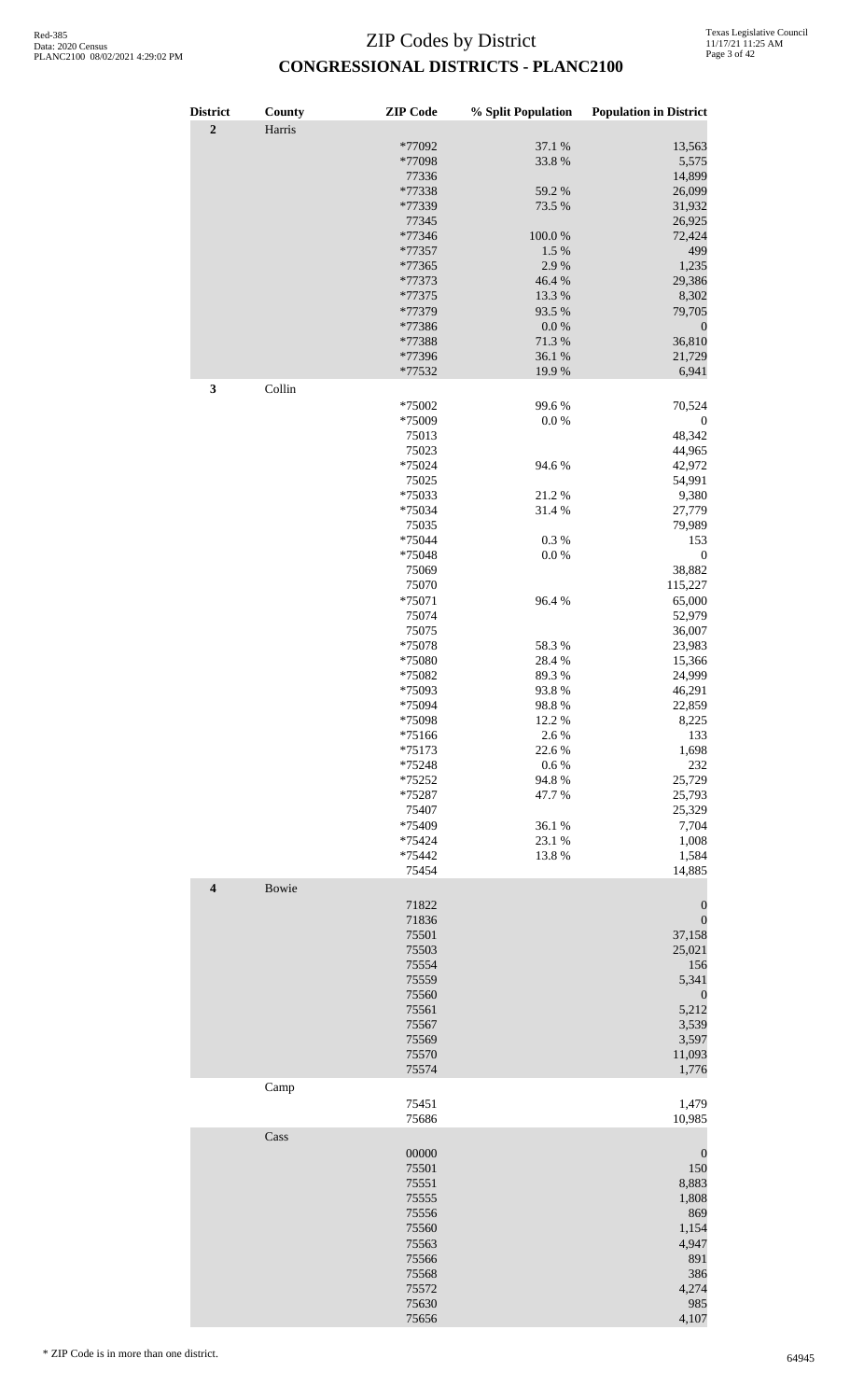| <b>District</b>  | County   | <b>ZIP</b> Code   |           | % Split Population Population in District |
|------------------|----------|-------------------|-----------|-------------------------------------------|
|                  | Cass     | 75668             |           | $\boldsymbol{0}$                          |
| $\boldsymbol{4}$ | Collin   | *75009            | 89.5%     | 16,621                                    |
|                  |          | 75058             |           | $\boldsymbol{0}$                          |
|                  |          | *75071            | 3.6%      | 2,429                                     |
|                  |          | *75078            | 13.5 %    | 5,536                                     |
|                  |          | 75087<br>*75166   | 97.0%     | 165<br>5,035                              |
|                  |          | $*75173$          | 76.5 %    | 5,736                                     |
|                  |          | 75189             |           | 4,943                                     |
|                  |          | *75409            | 63.9%     | 13,649                                    |
|                  |          | *75424            | 73.4 %    | 3,203                                     |
|                  |          | *75442<br>75452   | 74.6%     | 8,541<br>164                              |
|                  |          | 75491             |           | $\boldsymbol{0}$                          |
|                  |          | 75495             |           | 469                                       |
|                  | Delta    |                   |           |                                           |
|                  |          | 75415<br>75428    |           | 99<br>93                                  |
|                  |          | 75432             |           | 3,693                                     |
|                  |          | 75448             |           | 809                                       |
|                  |          | 75450             |           | 18                                        |
|                  |          | 75469             |           | 518                                       |
|                  |          | 75482             |           | $\mathbf{0}$                              |
|                  | Fannin   | 75418             |           | 14,324                                    |
|                  |          | *75424            | 3.6%      | 155                                       |
|                  |          | 75438             |           | 1,380                                     |
|                  |          | 75439             |           | 1,038                                     |
|                  |          | 75446             |           | 2,956                                     |
|                  |          | 75447<br>75449    |           | 575<br>912                                |
|                  |          | 75452             |           | 5,061                                     |
|                  |          | 75476             |           | 2,093                                     |
|                  |          | 75479             |           | 2,056                                     |
|                  |          | 75488             |           | 1,237<br>2,704                            |
|                  |          | 75490<br>75491    |           | 857                                       |
|                  |          | 75492             |           | 314                                       |
|                  | Franklin |                   |           |                                           |
|                  |          | 75457             |           | 6,586                                     |
|                  |          | *75480            | 89.9%     | 1,764                                     |
|                  |          | 75487<br>*75494   | 13.6 %    | 651<br>1,358                              |
|                  | Grayson  |                   |           |                                           |
|                  |          | 74733             |           | $\boldsymbol{0}$                          |
|                  |          | 75020             |           | 23,838                                    |
|                  |          | 75021             |           | 8,343                                     |
|                  |          | 75058<br>75076    |           | 3,675<br>8,093                            |
|                  |          | 75090             |           | 25,078                                    |
|                  |          | 75092             |           | 27,126                                    |
|                  |          | 75414             |           | 3,540                                     |
|                  |          | 75459             |           | 5,624                                     |
|                  |          | 75479<br>75491    |           | 41<br>5,036                               |
|                  |          | 75495             |           | 8,671                                     |
|                  |          | *76233            | 84.6%     | 3,072                                     |
|                  |          | $*76240$          | $0.1\ \%$ | 31                                        |
|                  |          | 76245<br>$*76258$ | 4.8%      | 1,867<br>355                              |
|                  |          | 76264             |           | 1,627                                     |
|                  |          | $*76271$          | 92.3%     | 1,724                                     |
|                  |          | *76273            | 78.0%     | 7,802                                     |
|                  | Hopkins  |                   |           |                                           |
|                  |          | 75420<br>*75431   | 88.7%     | 364<br>3,677                              |
|                  |          | 75432             |           | $\mathbf{0}$                              |
|                  |          | 75433             |           | 4,120                                     |
|                  |          | 75437             |           | 245                                       |
|                  |          | 75471             |           | 1,013                                     |
|                  |          | 75478<br>75481    |           | 518<br>196                                |
|                  |          | 75482             |           | 26,654                                    |
|                  | Hunt     |                   |           |                                           |
|                  |          | 75135             |           | 7,811                                     |
|                  |          | $*75160$          | 5.6%      | 1,481                                     |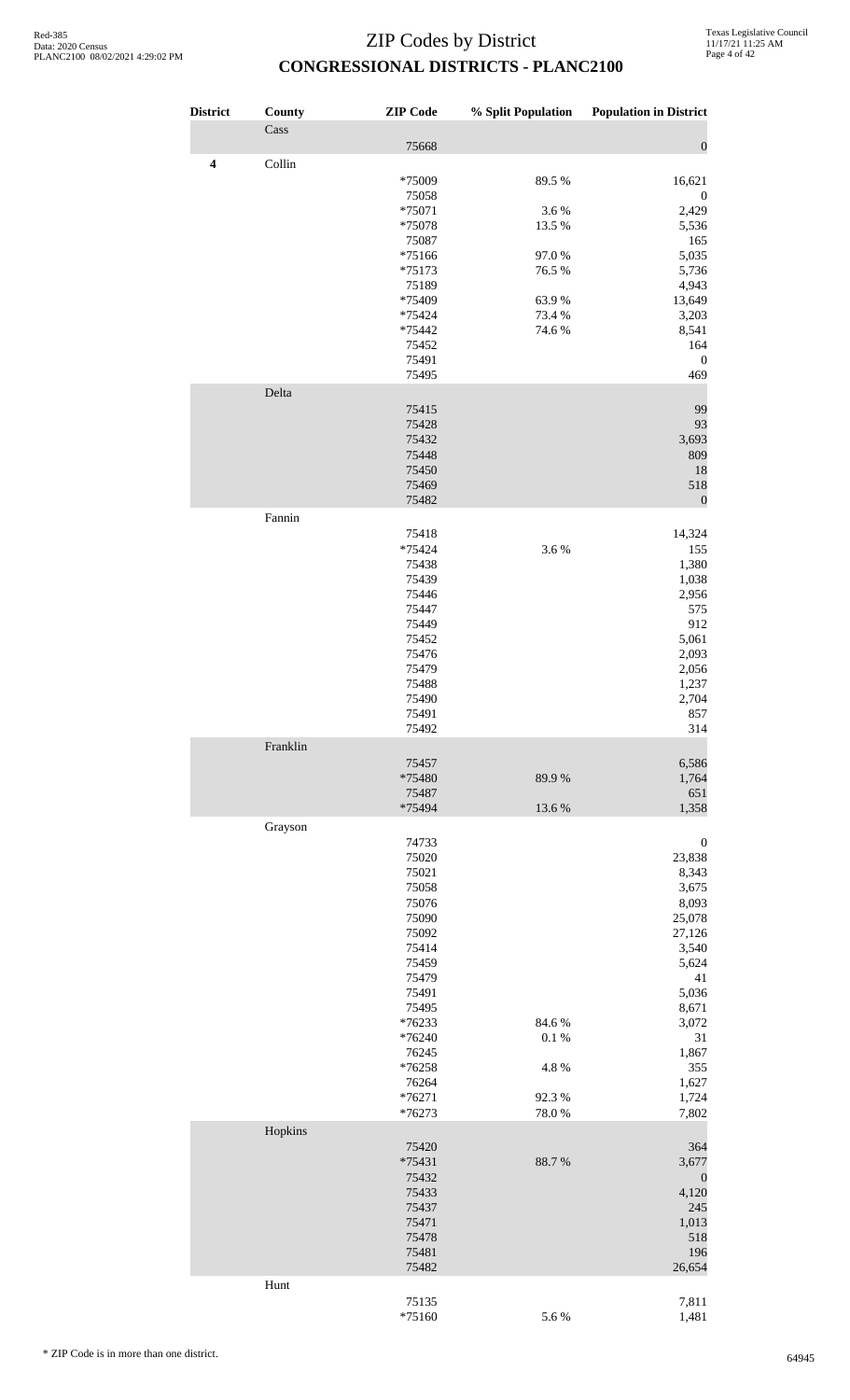| <b>District</b>         | <b>County</b><br>Hunt | <b>ZIP</b> Code                                                                                                                     | % Split Population                             | <b>Population in District</b>                                                                                                                     |
|-------------------------|-----------------------|-------------------------------------------------------------------------------------------------------------------------------------|------------------------------------------------|---------------------------------------------------------------------------------------------------------------------------------------------------|
|                         |                       | *75169<br>75189<br>75401<br>75402<br>75422<br>75423                                                                                 | 11.3%                                          | 1,749<br>9,778<br>19,117<br>19,444<br>2,945<br>3,047                                                                                              |
|                         |                       | 75428<br>*75442<br>75449<br>75452<br>75453<br>*75474<br>75496                                                                       | 11.5 %<br>98.0%                                | 10,822<br>1,320<br>307<br>276<br>2,968<br>15,888<br>3,003                                                                                         |
| $\overline{\mathbf{4}}$ | Lamar                 | 74738<br>75411<br>75416<br>75421<br>75435<br>75436<br>75446<br>75460<br>75462<br>75468<br>75470<br>75473<br>75477<br>75486<br>75488 |                                                | $\boldsymbol{0}$<br>1,001<br>3,009<br>1,049<br>1,206<br>497<br>272<br>21,814<br>12,269<br>888<br>306<br>4,113<br>979<br>2,685<br>$\boldsymbol{0}$ |
|                         | Marion                | 75630<br>*75640<br>$*75651$<br>$*75657$<br>75668<br>75683                                                                           | 0.7 %<br>1.4 %<br>94.0%                        | 1,234<br>40<br>30<br>7,585<br>130<br>706                                                                                                          |
|                         | Morris                | 75487<br>75568<br>75571<br>75638<br>75656<br>75668                                                                                  |                                                | 13<br>2,482<br>1,800<br>5,634<br>521<br>1,523                                                                                                     |
|                         | Rains                 | $*75127$<br>*75410<br>*75440<br>75453<br>75472                                                                                      | $0.0\ \%$<br>29.8%<br>96.1%                    | $\boldsymbol{0}$<br>2,015<br>5,436<br>273<br>4,440                                                                                                |
|                         | Red River             | 74764<br>75412<br>75417<br>75426<br>75435<br>75436<br>75487<br>75550<br>75554                                                       |                                                | $\mathbf{0}$<br>759<br>2,509<br>4,651<br>$101\,$<br>1,629<br>56<br>563<br>1,319                                                                   |
|                         | Rockwall              | 75032<br>75087<br>*75088<br>*75089<br>*75098<br>$*75126$<br>$*75160$<br>75189                                                       | 16.0%<br>6.0%<br>2.6 %<br>$0.1~\%$<br>$0.1~\%$ | 35,341<br>40,935<br>4,267<br>2,106<br>1,772<br>50<br>37<br>23,311                                                                                 |
|                         | <b>Titus</b>          | 75455<br>75487<br>75493<br>75558<br>75686                                                                                           |                                                | 24,159<br>1,299<br>1,573<br>1,932<br>2,284                                                                                                        |
|                         | Upshur                | 75451<br>*75494                                                                                                                     | 1.4 %                                          | 6<br>135                                                                                                                                          |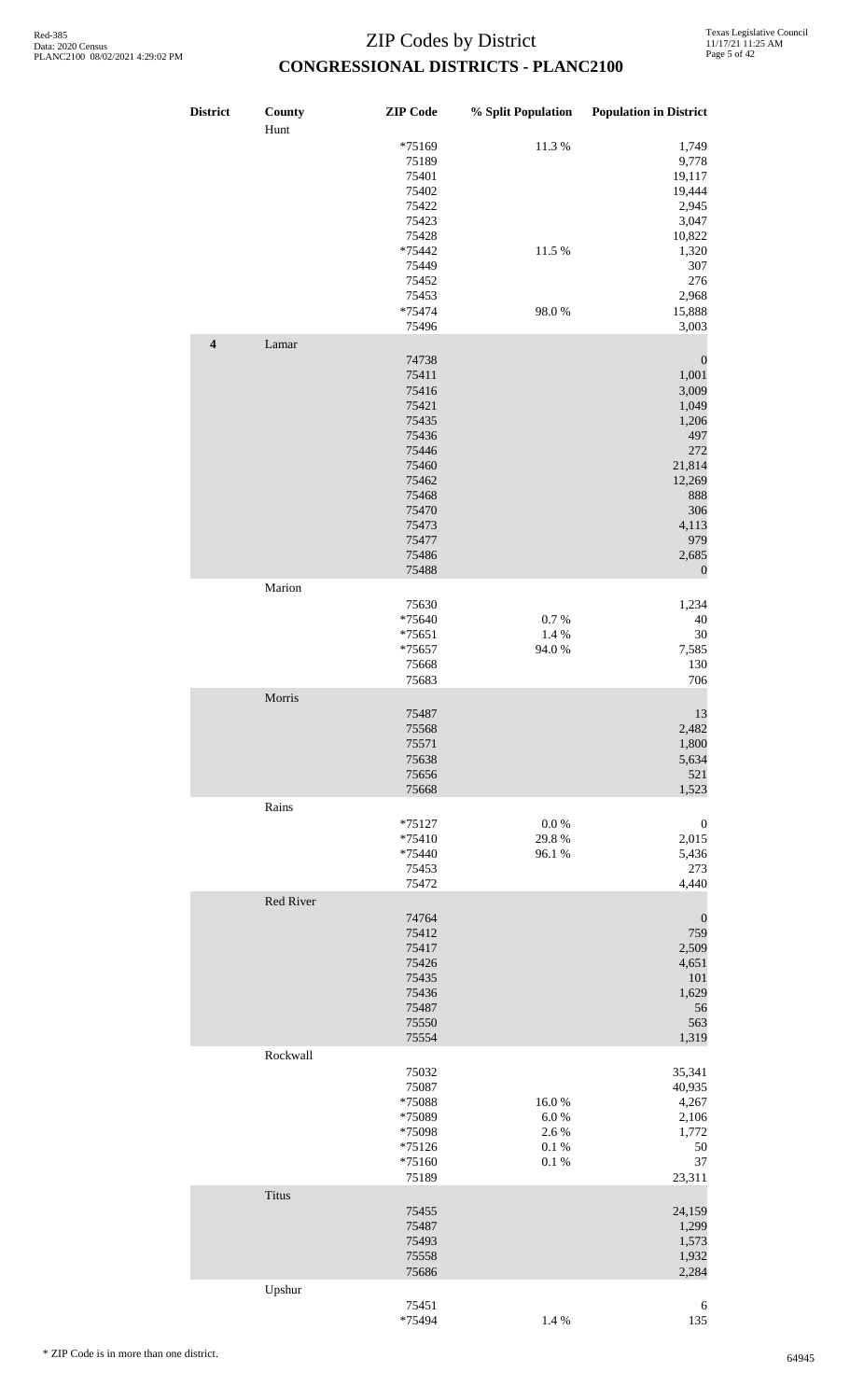| District | County<br>Upshur | <b>ZIP</b> Code | % Split Population | <b>Population in District</b> |
|----------|------------------|-----------------|--------------------|-------------------------------|
|          |                  | *75604          | $0.8~\%$           | 231                           |
|          |                  | *75605          | 0.2 %              | 53                            |
|          |                  | *75640          | 74.2 %             | 4,017                         |
|          |                  | *75644          | 50.7%              | 5,759                         |
|          |                  | *75645          | 77.1 %             | 8,418                         |
|          |                  | *75647          | 35.4 %             | 4,747                         |
|          |                  | 75683           |                    | 3,267                         |
|          |                  | 75686           |                    | 876                           |
|          |                  | *75755          | 24.8%              | 1,254                         |
|          |                  | *75765          | 0.6%               | 51                            |
| 5        | Anderson         |                 |                    |                               |
|          |                  | 75751           |                    | 26                            |
|          |                  | 75763           |                    | 2,700                         |
|          |                  | 75766           |                    | $\boldsymbol{0}$              |
|          |                  | 75785           |                    | $\boldsymbol{0}$              |
|          |                  | 75801           |                    | 16,643                        |
|          |                  | 75803           |                    | 17,094                        |
|          |                  | 75839           |                    | 5,884                         |
|          |                  | *75840          | 0.0 %              | $\boldsymbol{0}$              |
|          |                  | *75844          | 3.6%               | 177                           |
|          |                  | 75853           |                    | 1,223                         |
|          |                  | *75855          | 0.0 %              | $\boldsymbol{0}$              |
|          |                  | 75861           |                    | 14,175                        |
|          | Cherokee         |                 |                    |                               |
|          |                  | *75687          | 25.7%              | 9                             |
|          |                  | *75757          | 37.8%              | 4,818                         |
|          |                  | 75763           |                    | 3                             |
|          |                  | 75766           |                    | 23,426                        |
|          |                  | *75784          | 90.9%              | 438                           |
|          |                  | 75785           |                    | 11,844                        |
|          |                  | *75789          | 49.4 %             | 4,954                         |
|          |                  | 75925           |                    | 3,164                         |
|          |                  | 75976           |                    | 1,756                         |
|          | Dallas           |                 |                    |                               |
|          |                  | *75041          | 14.1 %             | 4,415                         |
|          |                  | *75042          | 13.3 %             | 5,144                         |
|          |                  | *75043          | 16.0%              | 10,240                        |
|          |                  | $*75125$        | 0.0 %              | $\boldsymbol{0}$              |
|          |                  | *75149          | 99.7%              | 60,867                        |
|          |                  | $*75150$        | 84.9%              | 54,745                        |
|          |                  | *75159          | 86.5 %             | 19,526                        |
|          |                  | *75180          | 97.7%              | 25,935                        |
|          |                  | 75181           |                    | 27,607                        |
|          |                  | *75182          | 99.8%              | 7,984                         |
|          |                  | *75214          | 16.5 %             | 5,892                         |
|          |                  | $*75217$        | $0.1~\%$           | 50                            |
|          |                  | *75218          | 99.9%              | 23,179                        |
|          |                  | *75227          | 0.0 %              | $\boldsymbol{0}$              |
|          |                  | *75228          | 49.8%              | 34,210                        |
|          |                  | *75231          | 77.8 %             | 31,474                        |
|          |                  | *75238          | 74.3 %             | 24,707                        |
|          |                  | *75243          | 13.2 %             | 8,038                         |
|          |                  | *75253          | 58.5 %             | 15,066                        |
|          | Henderson        |                 |                    |                               |
|          |                  | 75124           |                    | 3,988                         |
|          |                  | 75143           |                    | 7,610                         |
|          |                  | 75147           |                    | 236                           |
|          |                  | 75148           |                    | 5,896                         |
|          |                  | 75156           |                    | 16,785                        |
|          |                  | 75163           |                    | 2,343                         |
|          |                  | 75751           |                    | 16,825                        |
|          |                  | 75752           |                    | 7,063                         |
|          |                  | 75756           |                    | 3,608                         |
|          |                  | 75758           |                    | 9,412                         |
|          |                  | 75763           |                    | 2,879                         |
|          |                  | 75770           |                    | 3,098                         |
|          |                  | 75778<br>75853  |                    | 2,407<br>$\boldsymbol{0}$     |
|          | Kaufman          |                 |                    |                               |
|          |                  | 75114           |                    | 9,274                         |
|          |                  | *75126          | 99.9%              | 61,141                        |
|          |                  | 75142           |                    | 22,251                        |
|          |                  | 75143           |                    | 7,219                         |
|          |                  | 75147           |                    | 4,176                         |
|          |                  | 75156           |                    | 25                            |
|          |                  | 75157           |                    | 210                           |
|          |                  | *75158          | $100.0~\%$         | 5,179                         |
|          |                  | *75159          | 10.0%              | 2,257                         |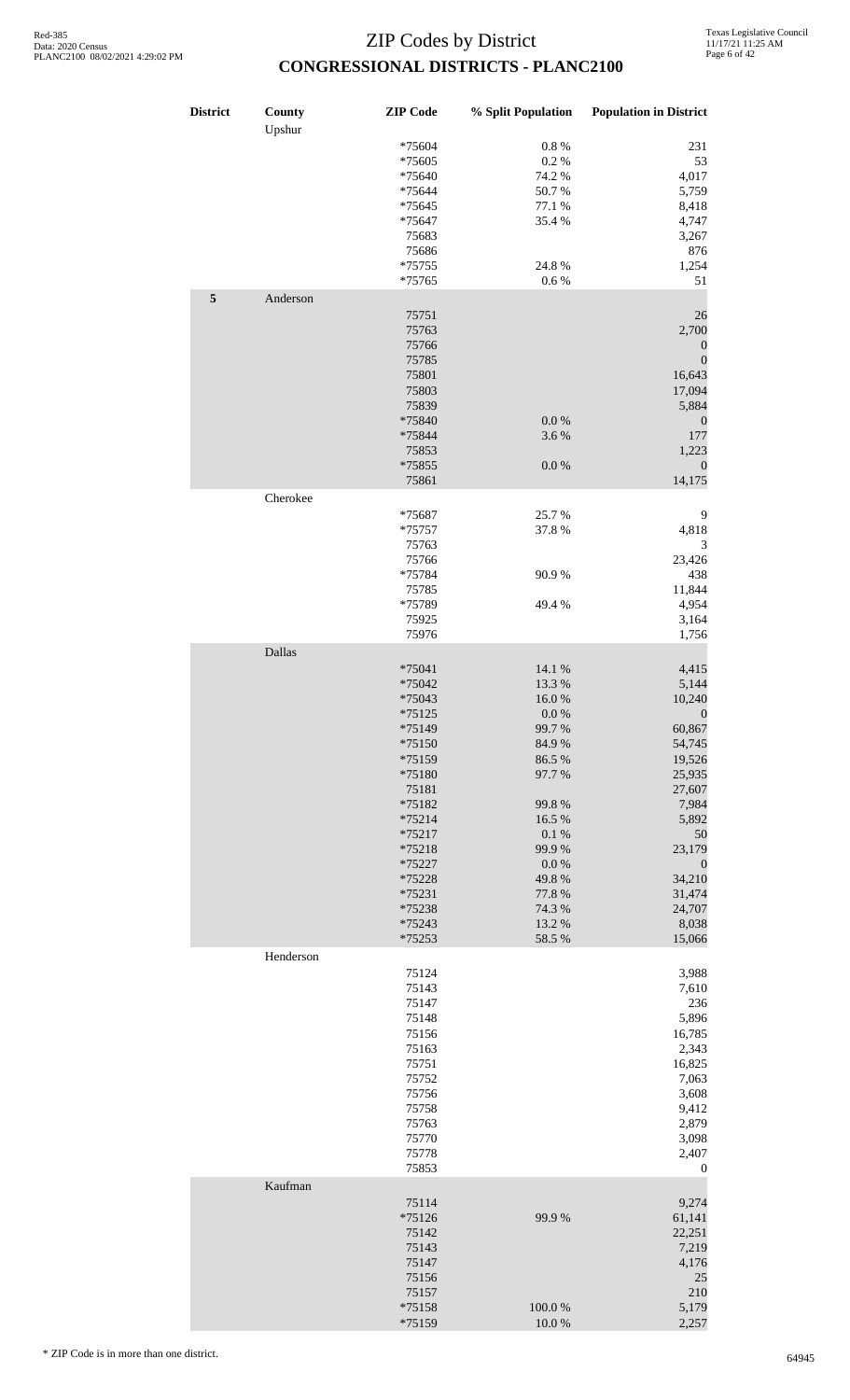| <b>District</b> | County           | <b>ZIP</b> Code                                                                                                                                                                                       | % Split Population                                                                                        | <b>Population in District</b>                                                                                                                                                                             |
|-----------------|------------------|-------------------------------------------------------------------------------------------------------------------------------------------------------------------------------------------------------|-----------------------------------------------------------------------------------------------------------|-----------------------------------------------------------------------------------------------------------------------------------------------------------------------------------------------------------|
|                 | Kaufman          | *75160<br>75161<br>*75169<br>*75182<br>*75474                                                                                                                                                         | 94.3 %<br>4.5 %<br>0.0 %<br>$2.0\ \%$                                                                     | 24,946<br>7,608<br>694<br>$\boldsymbol{0}$<br>330                                                                                                                                                         |
| 5               | Van Zandt        | 75103<br>75117<br>$*75127$<br>$*75140$<br>75147<br>75161<br>*75169<br>*75440<br>75752<br>75754<br>75758<br>75778<br>*75790                                                                            | 100.0%<br>99.8%<br>84.3 %<br>0.0 %<br>98.8%                                                               | 16,711<br>4,374<br>2,265<br>6,231<br>2,682<br>$\boldsymbol{0}$<br>13,078<br>$\boldsymbol{0}$<br>25<br>7,029<br>15<br>1,486<br>5,645                                                                       |
|                 | Wood             | *75410<br>*75431<br>*75440<br>*75494<br>75497<br>*75773<br>*75783                                                                                                                                     | 70.2 %<br>11.3 %<br>3.9%<br>48.2%<br>85.7%<br>63.4%                                                       | 4,757<br>468<br>218<br>4,804<br>2,993<br>10,038<br>5,424                                                                                                                                                  |
| 6               | Ellis<br>Navarro | $*75104$<br>75119<br>$*75125$<br>$*75146$<br>75152<br>$*75154$<br>$*75158$<br>*75159<br>75165<br>75167<br>76041<br>*76050<br>*76055<br>*76063<br>76064<br>*76065<br>*76084<br>76626<br>76651<br>76670 | $1.0\ \%$<br>94.6%<br>0.6 %<br>75.1 %<br>0.0 %<br>$0.0\ \%$<br>1.7%<br>5.5 %<br>0.0 %<br>100.0%<br>17.7 % | 516<br>29,527<br>7,233<br>139<br>5,312<br>34,349<br>$\boldsymbol{0}$<br>$\boldsymbol{0}$<br>49,213<br>13,093<br>516<br>123<br>168<br>$\boldsymbol{0}$<br>1,922<br>43,629<br>2,076<br>56<br>3,420<br>1,163 |
|                 |                  | 75102<br>75105<br>75109<br>75110<br>75119<br>75144<br>75153<br>75155<br>*75859<br>76626<br>76639<br>76641<br>76670<br>76679<br>76681                                                                  | 22.9 %                                                                                                    | 1,246<br>429<br>4,213<br>30,440<br>9<br>3,332<br>174<br>4,333<br>418<br>1,925<br>1,774<br>2,229<br>7<br>1,164<br>931                                                                                      |
|                 | Tarrant          | *75050<br>*75052<br>*75054<br>76001<br>76002<br>*76006<br>*76010<br>$*76011$<br>*76012<br>76013<br>$*76014$<br>76015<br>76016                                                                         | 22.0%<br>37.5 %<br>99.5 %<br>83.5%<br>18.0%<br>67.5 %<br>94.6%<br>50.7%                                   | 9,412<br>36,098<br>14,221<br>33,752<br>35,462<br>24,921<br>10,077<br>15,719<br>25,512<br>36,419<br>18,247<br>17,301<br>31,091                                                                             |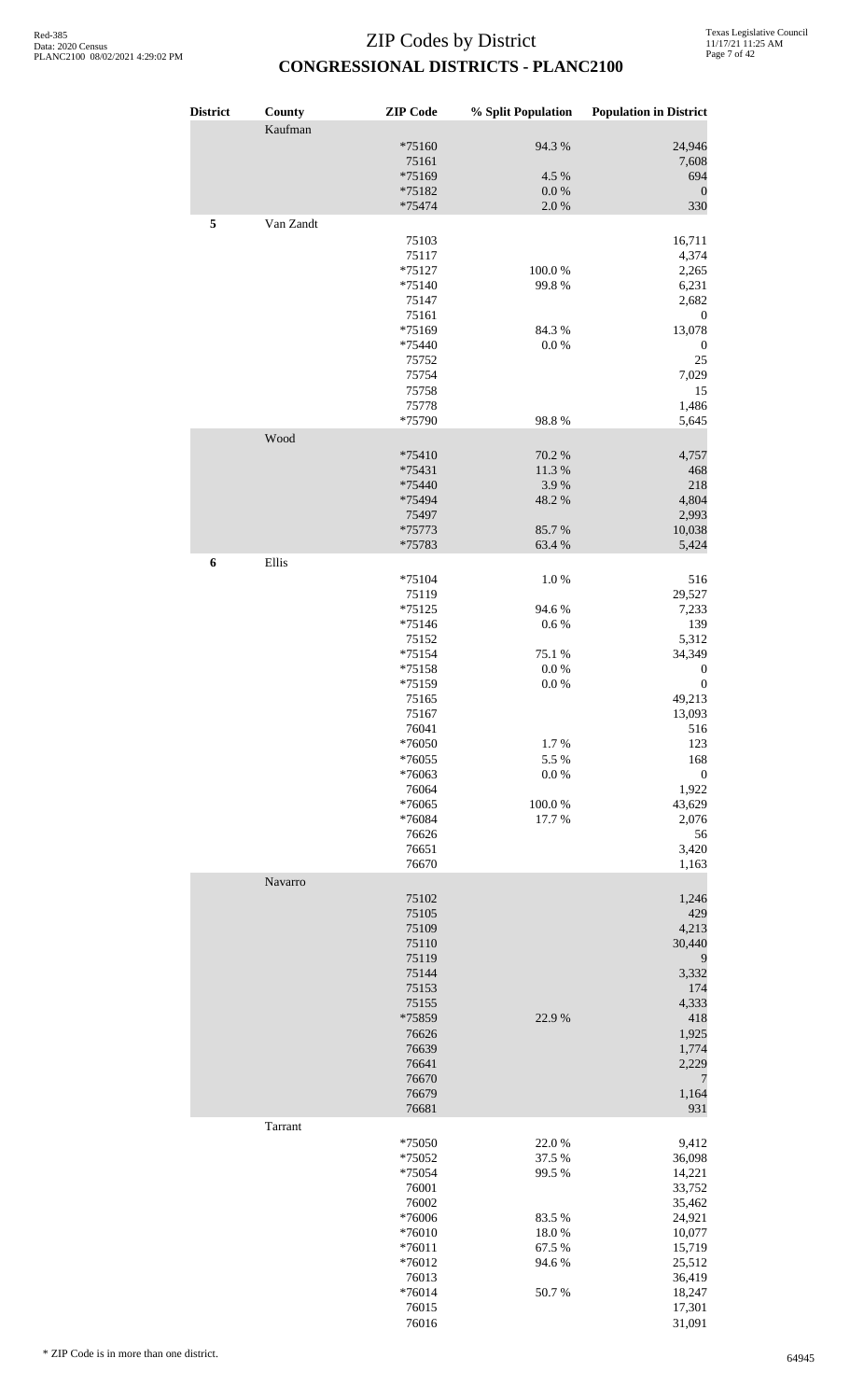| <b>District</b>  | County<br>Tarrant | <b>ZIP</b> Code      | % Split Population | <b>Population in District</b> |
|------------------|-------------------|----------------------|--------------------|-------------------------------|
|                  |                   | 76017                |                    | 45,542                        |
|                  |                   | 76018                |                    | 27,742                        |
|                  |                   | 76019                |                    | $\boldsymbol{0}$              |
|                  |                   | *76028               | 17.8 %             | 13,160                        |
|                  |                   | *76036               | 69.3%              | 24,217                        |
|                  |                   | 76060                |                    | 8,776                         |
|                  |                   | *76063               | 93.4 %             | 73,802                        |
|                  |                   | *76103               | 34.4 %             | 5,299                         |
|                  |                   | $*76112$             | 44.6%              | 19,141                        |
|                  |                   | $*76119$             | 4.9%               | 2,522                         |
|                  |                   | $*76120$             | 22.3 %             | 4,279                         |
|                  |                   | *76123               | 60.0%              | 20,684                        |
|                  |                   | $*76133$<br>$*76134$ | 10.3%<br>37.6%     | 5,362                         |
|                  |                   | $*76140$             | 33.6%              | 10,122<br>11,019              |
| $\boldsymbol{7}$ |                   |                      |                    |                               |
|                  | Harris            |                      | 74.3 %             |                               |
|                  |                   | *77005<br>*77007     | 0.0 %              | 21,066                        |
|                  |                   | *77019               | 23.4 %             | $\boldsymbol{0}$<br>5,692     |
|                  |                   | *77024               | 79.3 %             | 30,688                        |
|                  |                   | *77025               | 54.7 %             | 15,898                        |
|                  |                   | *77027               | 100.0%             | 19,462                        |
|                  |                   | *77035               | 22.4 %             | 7,926                         |
|                  |                   | *77036               | 14.5 %             | 11,375                        |
|                  |                   | *77040               | 9.1%               | 4,548                         |
|                  |                   | *77041               | 21.4%              | 7,660                         |
|                  |                   | *77042               | 46.3%              | 19,471                        |
|                  |                   | 77046                |                    | 1,152                         |
|                  |                   | *77055               | 11.9%              | 5,045                         |
|                  |                   | *77056               | 100.0%             | 23,862                        |
|                  |                   | 77057                |                    | 42,493                        |
|                  |                   | *77063               | 90.3%              | 34,144                        |
|                  |                   | *77064               | 7.5 %              | 3,603                         |
|                  |                   | *77065               | 67.3 %             | 24,689                        |
|                  |                   | *77074               | 51.4%              | 21,649                        |
|                  |                   | *77077               | 99.9%              | 60,535                        |
|                  |                   | *77079               | 99.9%              | 35,472                        |
|                  |                   | 77081                |                    | 47,220                        |
|                  |                   | $*77084$             | 77.9 %             | 86,042                        |
|                  |                   | 77094<br>77095       |                    | 12,143<br>71,818              |
|                  |                   | *77096               | 68.6%              | 24,580                        |
|                  |                   | *77098               | 66.2%              | 10,937                        |
|                  |                   | 77401                |                    | 17,156                        |
|                  |                   | *77429               | 5.4 %              | 5,060                         |
|                  |                   | *77433               | 13.9%              | 14,696                        |
|                  |                   | *77449               | 60.3%              | 79,382                        |
|                  |                   | *77450               | 48.1%              | 35,447                        |
| 8                | Grimes            |                      |                    |                               |
|                  |                   | 77356                |                    | 112                           |
|                  |                   | *77363               | 94.2 %             | 3,742                         |
|                  |                   | *77484               | 3.5%               | 509                           |
|                  |                   | *77808               | 0.0 %              | $\mathbf{0}$                  |
|                  |                   | 77830                |                    | 2,963                         |
|                  |                   | 77831                |                    | 2,553                         |
|                  |                   | *77845               | 0.0 %              | $\boldsymbol{0}$              |
|                  |                   | 77861                |                    | 3,019                         |
|                  |                   | *77868<br>77873      | 93.5 %             | 15,640<br>730                 |
|                  | Harris            |                      |                    |                               |
|                  |                   |                      |                    |                               |
|                  |                   | *77070<br>*77373     | 0.1 %<br>6.1%      | 32<br>3,853                   |
|                  |                   | *77375               | 55.1 %             | 34,393                        |
|                  |                   | *77377               | 55.6%              | 22,367                        |
|                  |                   | *77379               | 6.5 %              | 5,571                         |
|                  |                   | 77380                |                    | $\boldsymbol{0}$              |
|                  |                   | *77386               | $0.0\ \%$          | $\boldsymbol{0}$              |
|                  |                   | *77388               | 28.7%              | 14,849                        |
|                  |                   | *77389               | 60.8%              | 25,819                        |
|                  |                   | *77429               | $0.0\ \%$          | $\mathbf{0}$                  |
|                  | Houston           |                      |                    |                               |
|                  |                   | 75835                |                    | 11,108                        |
|                  |                   | *75844               | 96.4%              | 4,728                         |
|                  |                   | 75847                |                    | 1,343                         |
|                  |                   | 75851                |                    | 4,887                         |
|                  | Leon              |                      |                    |                               |
|                  |                   | *75833               | 82.5 %             | 2,868                         |
|                  |                   | 75850                |                    | 656                           |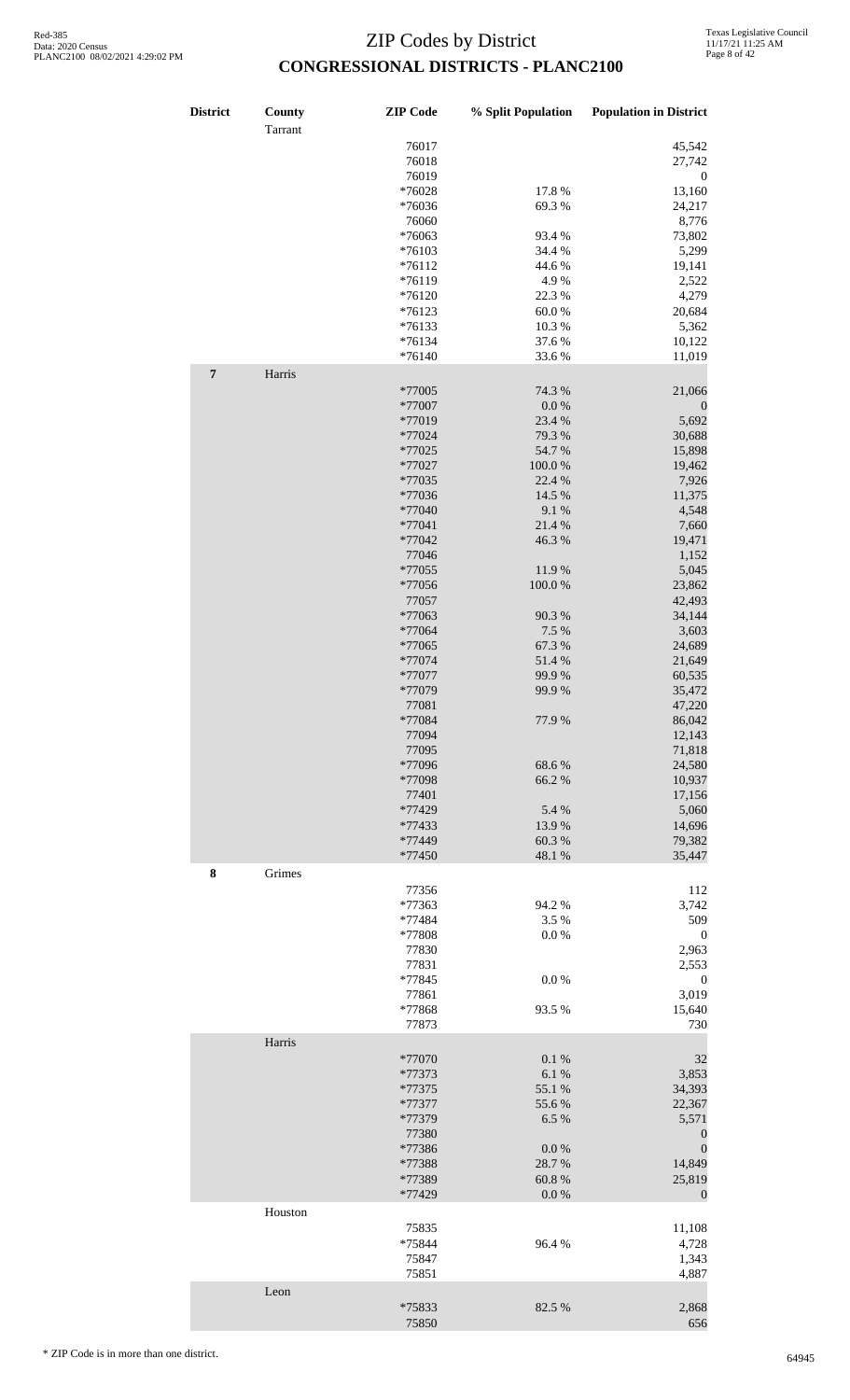| <b>District</b>  | County      | <b>ZIP</b> Code  | % Split Population | <b>Population in District</b> |
|------------------|-------------|------------------|--------------------|-------------------------------|
|                  | Leon        |                  |                    |                               |
|                  |             | *77865<br>*77871 | 11.7%<br>81.6%     | 188<br>3,154                  |
| 8                | Madison     |                  |                    |                               |
|                  |             | 75852            |                    | 3,623                         |
|                  |             | 77831            |                    | 55                            |
|                  |             | *77859<br>77864  | $0.0\ \%$          | $\boldsymbol{0}$<br>7,188     |
|                  |             | *77871           | 15.0%              | 579                           |
|                  |             | 77872            |                    | 2,010                         |
|                  | Montgomery  |                  |                    |                               |
|                  |             | 77301<br>77302   |                    | 35,486<br>19,352              |
|                  |             | 77303            |                    | 21,755                        |
|                  |             | 77304            |                    | 38,614                        |
|                  |             | 77306<br>77316   |                    | 14,999<br>27,194              |
|                  |             | 77318            |                    | 17,990                        |
|                  |             | *77327           | 0.3%               | 97                            |
|                  |             | *77328<br>*77338 | 42.0%<br>$0.0\ \%$ | 7,385<br>$\boldsymbol{0}$     |
|                  |             | *77339           | 26.5 %             | 11,525                        |
|                  |             | 77354            |                    | 40,080                        |
|                  |             | *77355<br>77356  | 97.2 %             | 28,845                        |
|                  |             | *77357           | 98.5 %             | 31,706<br>32,321              |
|                  |             | 77358            |                    | 384                           |
|                  |             | 77362            |                    | 5,874                         |
|                  |             | *77365<br>*77372 | 97.1 %<br>83.4%    | 42,066<br>11,035              |
|                  |             | *77375           | $0.0\ \%$          | $\boldsymbol{0}$              |
|                  |             | 77378            |                    | 16,098                        |
|                  |             | 77380<br>77381   |                    | 28,101<br>34,207              |
|                  |             | 77382            |                    | 37,675                        |
|                  |             | 77384            |                    | 25,837                        |
|                  |             | 77385            |                    | 28,489<br>61,347              |
|                  |             | *77386<br>*77447 | $100.0~\%$<br>7.0% | 1,443                         |
|                  |             | 77873            |                    | 538                           |
|                  | San Jacinto |                  |                    |                               |
|                  |             | 77320            |                    | 483                           |
|                  |             | *77328<br>77331  | 37.3 %             | 6,564<br>6,485                |
|                  |             | $*77351$         | 0.0 %              | $\boldsymbol{0}$              |
|                  |             | 77358            |                    | 559                           |
|                  |             | 77359<br>77364   |                    | 628<br>3,263                  |
|                  |             | *77371           | 99.6%              | 7,997                         |
|                  |             | 77378            |                    | 1,423                         |
|                  | Trinity     |                  |                    |                               |
|                  |             | 75845<br>75847   |                    | 2,678<br>187                  |
|                  |             | 75856            |                    | 325                           |
|                  |             | 75862            |                    | 9,279                         |
|                  |             | *75926           | 100.0%             | 1,133                         |
|                  | Walker      | 75852            |                    | 110                           |
|                  |             | 75862            |                    | 230                           |
|                  |             | 77318            |                    | 12                            |
|                  |             | 77320            |                    | 36,991                        |
|                  |             | 77340<br>77358   |                    | 34,728<br>3,638               |
|                  |             | 77378            |                    | $\boldsymbol{0}$              |
|                  |             | 77831            |                    | 393                           |
| $\boldsymbol{9}$ | Fort Bend   | 77873            |                    | 298                           |
|                  |             | 77031            |                    | 22                            |
|                  |             | *77053           | 53.4 %             | 16,472                        |
|                  |             | 77082            |                    | 39                            |
|                  |             | 77083<br>77085   |                    | 30,270<br>727                 |
|                  |             | *77407           | 28.5 %             | 21,231                        |
|                  |             | *77459           | 35.0%              | 26,959                        |
|                  |             | *77477<br>*77489 | 24.8 %<br>97.7%    | 9,071<br>36,286               |
|                  |             | *77498           | 15.4 %             | 8,004                         |
|                  |             | *77545           | 64.2 %             | 18,633                        |
|                  |             | *77583           | $0.0\ \%$          | $\boldsymbol{0}$              |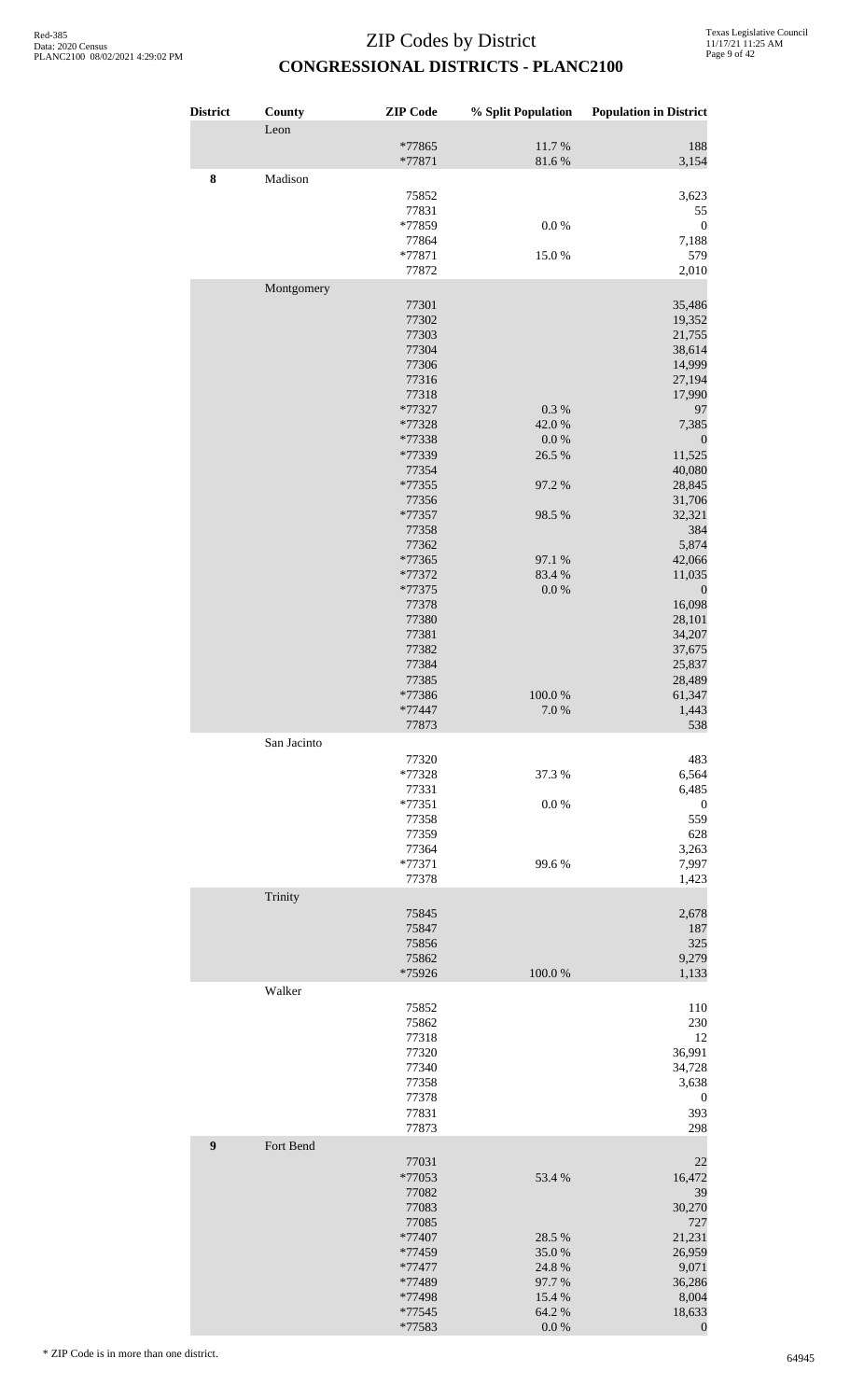| <b>District</b><br>$\boldsymbol{9}$ | County<br>Harris | <b>ZIP</b> Code | % Split Population | <b>Population in District</b> |
|-------------------------------------|------------------|-----------------|--------------------|-------------------------------|
|                                     |                  | *77004          | 5.1 %              | 2,121                         |
|                                     |                  |                 |                    |                               |
|                                     |                  | *77021          | 1.8%               | 511                           |
|                                     |                  | *77025          | 10.2%              | 2,969                         |
|                                     |                  | *77030          | 47.2%              | 5,854                         |
|                                     |                  | 77031           |                    | 16,168                        |
|                                     |                  |                 |                    |                               |
|                                     |                  | *77033          | 44.7%              | 12,589                        |
|                                     |                  | *77035          | 77.6 %             | 27,414                        |
|                                     |                  | *77036          | 85.5 %             | 67,002                        |
|                                     |                  | *77042          | 53.7%              | 22,602                        |
|                                     |                  |                 |                    |                               |
|                                     |                  | 77045           |                    | 33,093                        |
|                                     |                  | 77047           |                    | 32,102                        |
|                                     |                  | *77048          | 100.0%             | 20,522                        |
|                                     |                  | $*77051$        | 96.1%              | 16,032                        |
|                                     |                  |                 |                    |                               |
|                                     |                  | *77053          | 46.5 %             | 14,345                        |
|                                     |                  | *77054          | 94.4 %             | 22,550                        |
|                                     |                  | *77061          | 47.4 %             | 11,192                        |
|                                     |                  |                 |                    |                               |
|                                     |                  | *77063          | 9.7%               | 3,653                         |
|                                     |                  | 77071           |                    | 26,379                        |
|                                     |                  | 77072           |                    | 55,840                        |
|                                     |                  |                 |                    |                               |
|                                     |                  | *77074          | 48.6%              | 20,506                        |
|                                     |                  | *77077          | 0.1%               | 39                            |
|                                     |                  | 77082           |                    | 58,531                        |
|                                     |                  |                 |                    |                               |
|                                     |                  | 77083           |                    | 43,165                        |
|                                     |                  | 77085           |                    | 17,319                        |
|                                     |                  | *77087          | 24.3 %             | 8,423                         |
|                                     |                  |                 |                    |                               |
|                                     |                  | *77096          | 31.4 %             | 11,238                        |
|                                     |                  | *77099          | 96.1%              | 46,261                        |
|                                     |                  | *77477          | 10.4 %             | 3,807                         |
|                                     |                  |                 |                    |                               |
|                                     |                  | *77489          | 2.3 %              | 857                           |
| 10                                  | Austin           |                 |                    |                               |
|                                     |                  |                 |                    |                               |
|                                     |                  | 77418           |                    | 9,933                         |
|                                     |                  | *77423          | $0.0\ \%$          | $\boldsymbol{0}$              |
|                                     |                  | 77426           |                    | 173                           |
|                                     |                  |                 |                    |                               |
|                                     |                  | *77434          | 0.0 %              | $\boldsymbol{0}$              |
|                                     |                  | 77445           |                    | $\boldsymbol{0}$              |
|                                     |                  | 77474           |                    | 14,253                        |
|                                     |                  |                 |                    |                               |
|                                     |                  | *77485          | 53.4 %             | 2,260                         |
|                                     |                  | *77833          | 1.4 %              | 414                           |
|                                     |                  |                 |                    |                               |
|                                     |                  | 77835           |                    | 73                            |
|                                     |                  | 78931           |                    | 355                           |
|                                     |                  | 78933           |                    | 697                           |
|                                     |                  |                 |                    |                               |
|                                     |                  | 78940           |                    | 172                           |
|                                     |                  | 78944           |                    | 526                           |
|                                     |                  | 78950           |                    | 1,255                         |
|                                     |                  |                 |                    |                               |
|                                     |                  | 78954           |                    | 56                            |
|                                     |                  |                 |                    |                               |
|                                     | Bastrop          |                 |                    |                               |
|                                     |                  | *78602          | 69.7%              | 23,541                        |
|                                     |                  | *78621          | 65.5 %             | 17,762                        |
|                                     |                  |                 |                    |                               |
|                                     |                  | 78650           |                    | 1,721                         |
|                                     |                  | *78653          | 0.4%               | 157                           |
|                                     |                  | 78659           |                    | 3,287                         |
|                                     |                  |                 |                    |                               |
|                                     |                  | 78942           |                    | 77                            |
|                                     |                  | *78957          | 67.7%              | 7,081                         |
|                                     |                  |                 |                    |                               |
|                                     | Colorado         |                 |                    |                               |
|                                     |                  | *77434          | 94.1 %             | 4,070                         |
|                                     |                  | *77435          | 0.0 %              | $\boldsymbol{0}$              |
|                                     |                  |                 |                    |                               |
|                                     |                  | 77442           |                    | 1,897                         |
|                                     |                  | 77474           |                    | 75                            |
|                                     |                  | 78933           |                    | 910                           |
|                                     |                  |                 |                    |                               |
|                                     |                  | 78934           |                    | 6,576                         |
|                                     |                  | 78935           |                    | 790                           |
|                                     |                  | 78940           |                    | 257                           |
|                                     |                  |                 |                    |                               |
|                                     |                  | 78943           |                    | 315                           |
|                                     |                  | 78950           |                    | 790                           |
|                                     |                  | 78962           |                    |                               |
|                                     |                  |                 |                    | 4,877                         |
|                                     | Fayette          |                 |                    |                               |
|                                     |                  |                 |                    |                               |
|                                     |                  | 77835           |                    | $\overline{4}$                |
|                                     |                  | 78932           |                    | 519                           |
|                                     |                  | 78938           |                    | 300                           |
|                                     |                  |                 |                    |                               |
|                                     |                  | 78940           |                    | 1,552                         |
|                                     |                  | *78941          | 96.2%              | 2,768                         |
|                                     |                  | 78942           |                    | 150                           |
|                                     |                  |                 |                    |                               |
|                                     |                  | 78945           |                    | 10,713                        |
|                                     |                  | *78946          | 28.8%              | 309                           |
|                                     |                  |                 |                    |                               |
|                                     |                  | 78949           |                    | 507                           |
|                                     |                  | 78950           |                    | 15                            |
|                                     |                  | 78954           |                    | 1,106                         |
|                                     |                  |                 |                    |                               |
|                                     |                  | *78956          | 93.4%              | 4,796                         |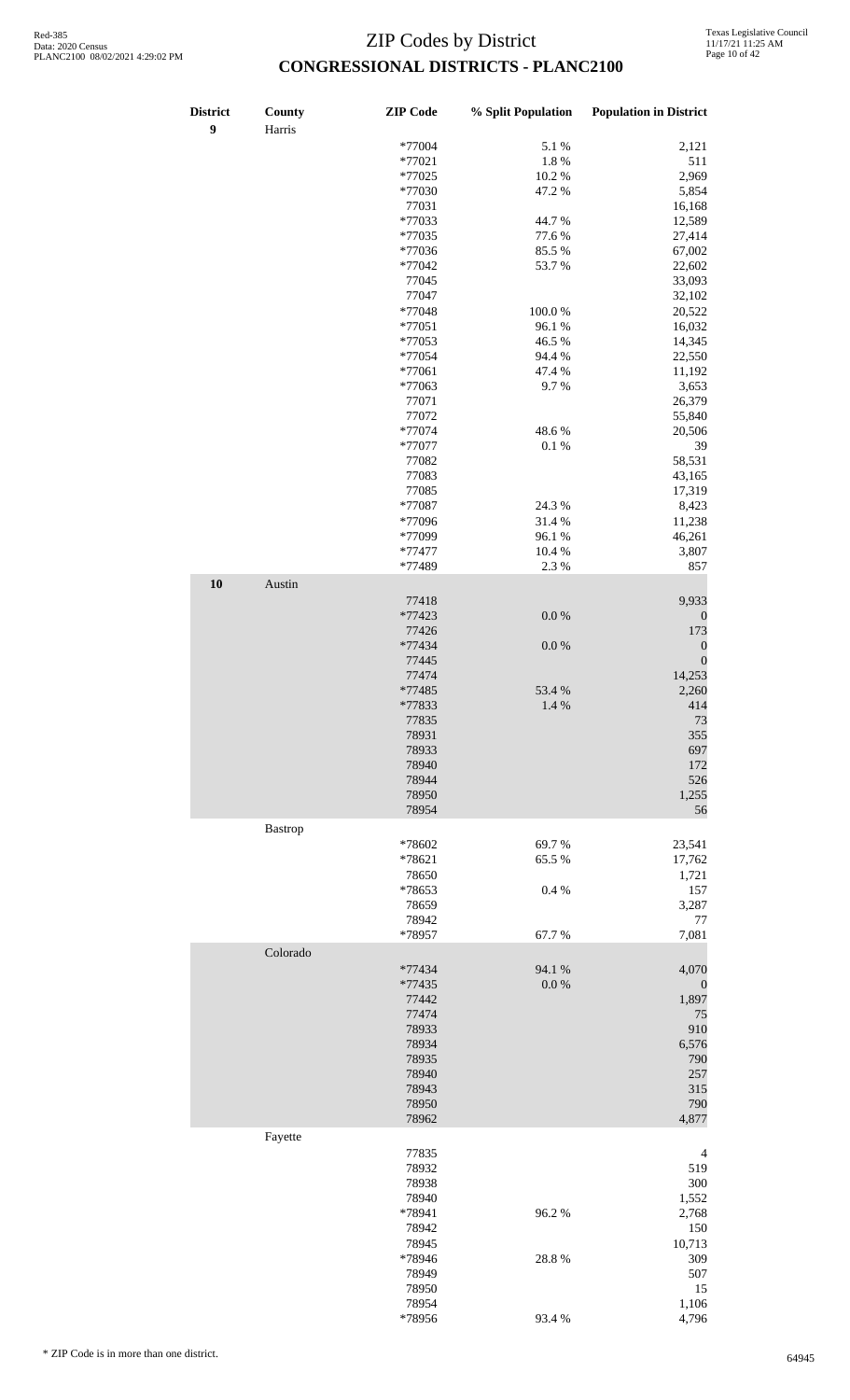| <b>District</b> | County<br>Fayette | <b>ZIP</b> Code                                                                                                                                                                                                                              | % Split Population                                                                                                                                                                                                               | <b>Population in District</b>                                                                                                                                                                                                                                   |
|-----------------|-------------------|----------------------------------------------------------------------------------------------------------------------------------------------------------------------------------------------------------------------------------------------|----------------------------------------------------------------------------------------------------------------------------------------------------------------------------------------------------------------------------------|-----------------------------------------------------------------------------------------------------------------------------------------------------------------------------------------------------------------------------------------------------------------|
|                 |                   | *78957<br>*78959<br>78962<br>78963                                                                                                                                                                                                           | 2.5 %<br>10.1 %                                                                                                                                                                                                                  | 264<br>185<br>251<br>996                                                                                                                                                                                                                                        |
| 10              | Harris            | *77065<br>*77070<br>*77375<br>*77377<br>*77389<br>*77429<br>*77433<br>*77447<br>*77449<br>*77450<br>*77484<br>*77493<br>*77494                                                                                                               | 32.6%<br>7.6 %<br>31.6%<br>44.4 %<br>39.2 %<br>94.6%<br>86.1 %<br>70.9%<br>39.7%<br>21.4%<br>23.3 %<br>86.7%<br>11.0%                                                                                                            | 11,951<br>4,034<br>19,745<br>17,843<br>16,644<br>89,398<br>91,324<br>14,519<br>52,238<br>15,777<br>3,431<br>41,853<br>14,608                                                                                                                                    |
|                 | Lee               | *77853<br>78659<br>78942<br>*78946<br>*78947<br>78948                                                                                                                                                                                        | $100.0~\%$<br>54.1 %<br>3.3%                                                                                                                                                                                                     | 950<br>407<br>8,662<br>581<br>156<br>1,422                                                                                                                                                                                                                      |
|                 | Travis            | *78612<br>*78613<br>*78621<br>*78641<br>*78645<br>*78653<br>*78660<br>*78703<br>*78723<br>*78724<br>78726<br>$*78731$<br>*78732<br>*78734<br>*78746<br>*78750<br>*78751<br>*78752<br>*78753<br>*78754<br>*78756<br>78757<br>*78758<br>*78759 | $0.0\ \%$<br>10.4 %<br>23.1 %<br>2.0%<br>$0.0\ \%$<br>97.4 %<br>29.4 %<br>2.5 %<br>14.1 %<br>$0.0\ \%$<br>60.6%<br>0.1 %<br>$0.0\ \%$<br>18.3%<br>55.9%<br>$60.1~\%$<br>$100.0~\%$<br>31.9%<br>87.5 %<br>99.8%<br>71.0%<br>68.8% | $\boldsymbol{0}$<br>9,213<br>6,266<br>1,592<br>$\boldsymbol{0}$<br>37,870<br>32,929<br>505<br>4,859<br>$\theta$<br>15,778<br>16,973<br>25<br>$\boldsymbol{0}$<br>5,848<br>16,360<br>10,291<br>16,887<br>17,027<br>18,915<br>9,349<br>25,900<br>36,826<br>27,642 |
|                 | Waller            | $*77355$<br>*77363<br>77418<br>*77423<br>77426<br>77445<br>*77447<br>77474<br>*77484<br>*77493<br>*77494                                                                                                                                     | 2.8 %<br>5.8 %<br>84.5 %<br>22.1 %<br>73.3 %<br>13.0%<br>0.2 %                                                                                                                                                                   | 819<br>230<br>$\boldsymbol{0}$<br>13,939<br>$\boldsymbol{0}$<br>19,978<br>4,525<br>$\boldsymbol{0}$<br>10,804<br>6,265<br>234                                                                                                                                   |
|                 | Washington        | 77426<br>77445<br>*77833<br>77835<br>*77868<br>*77879<br>*77880<br>78932<br>*78946                                                                                                                                                           | 98.6%<br>$0.0\ \%$<br>$0.0\ \%$<br>100.0%<br>17.1 %                                                                                                                                                                              | 1,891<br>$\boldsymbol{0}$<br>29,237<br>2,320<br>$\boldsymbol{0}$<br>$\boldsymbol{0}$<br>1,773<br>401<br>183                                                                                                                                                     |
| 11              | Andrews           | 79714                                                                                                                                                                                                                                        |                                                                                                                                                                                                                                  | 18,610                                                                                                                                                                                                                                                          |
|                 | Brown             | 76432<br>76443                                                                                                                                                                                                                               |                                                                                                                                                                                                                                  | 1,387<br>80                                                                                                                                                                                                                                                     |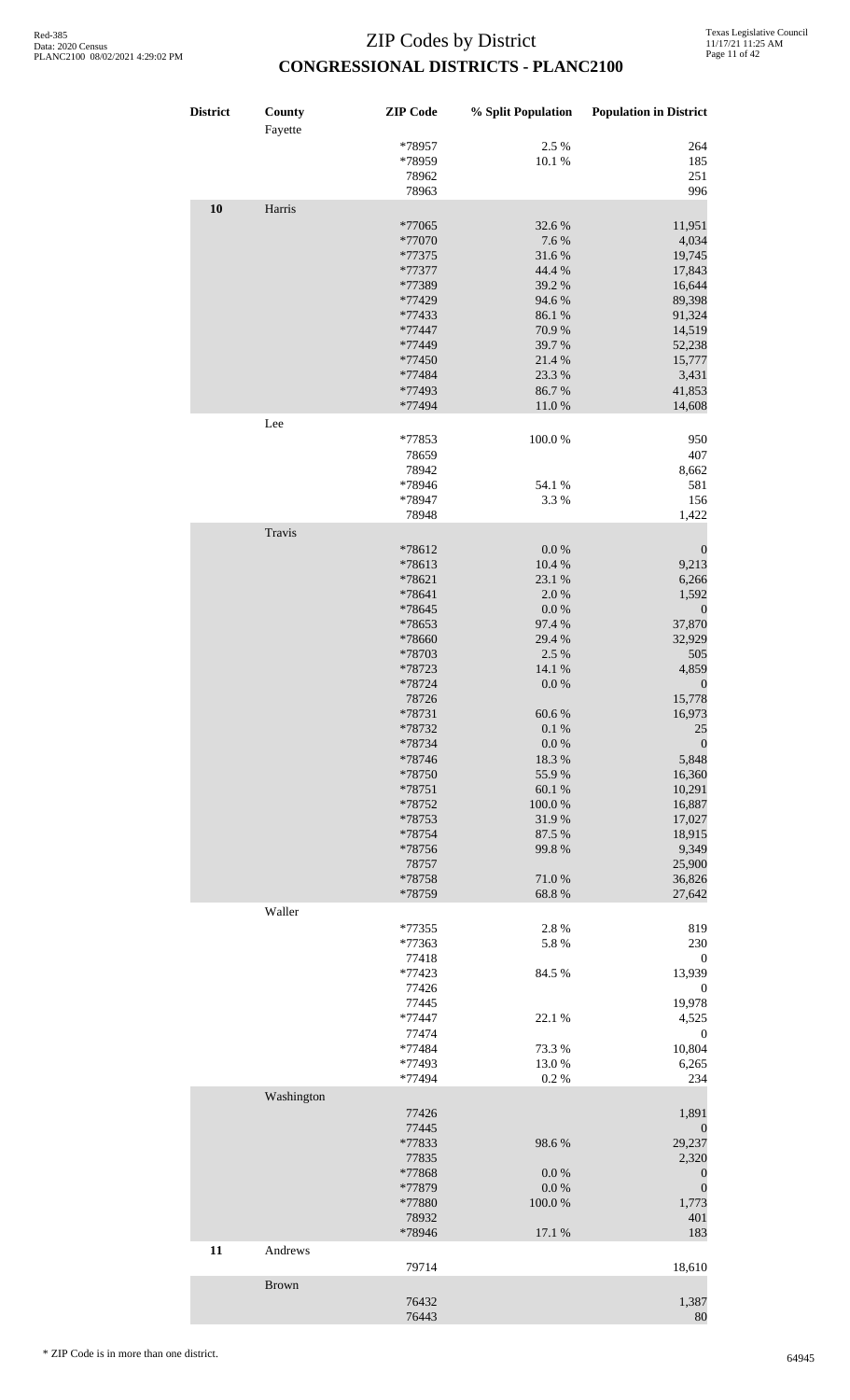| <b>District</b> | County       | <b>ZIP</b> Code                                                                                                                      |                                      | % Split Population Population in District                                                                                         |
|-----------------|--------------|--------------------------------------------------------------------------------------------------------------------------------------|--------------------------------------|-----------------------------------------------------------------------------------------------------------------------------------|
|                 | <b>Brown</b> | 76471<br>76801<br>76802<br>76823<br>76827<br>76857<br>76890                                                                          |                                      | 186<br>25,214<br>5,317<br>2,802<br>411<br>1,877<br>821                                                                            |
| 11              | Callahan     | 76437<br>76443<br>*76464<br>*79504<br>79510<br>*79601<br>*79602                                                                      | 6.3%<br>$100.0~\%$<br>1.8 %<br>2.5 % | 145<br>1,667<br>31<br>2,562<br>8,202<br>442<br>659                                                                                |
|                 | Coke         | 76861<br>76933<br>76945<br>76949<br>*79506                                                                                           | 34.9%                                | $\boldsymbol{0}$<br>1,325<br>1,674<br>45<br>241                                                                                   |
|                 | Coleman      | 76443<br>76801<br>76823<br>76828<br>76834<br>76845<br>76866<br>76873<br>76878<br>76882<br>76884<br>76888<br>79510<br>*79519<br>79538 | 81.5%                                | 11<br>$\overline{4}$<br>$\,1\,$<br>210<br>5,005<br>177<br>$\boldsymbol{0}$<br>68<br>1,478<br>200<br>107<br>140<br>38<br>44<br>201 |
|                 | Comanche     | 76432<br>*76436<br>76442<br>76444<br>76445<br>*76446<br>76454<br>76455<br>76474                                                      | 28.5 %<br>10.3 %                     | 75<br>180<br>7,459<br>4,016<br>107<br>669<br>53<br>969<br>66                                                                      |
|                 | Concho       | 76837<br>76858<br>76862<br>76866<br>76937<br>76940<br>76955                                                                          |                                      | 2,370<br>22<br>193<br>543<br>170<br>5<br>$\boldsymbol{0}$                                                                         |
|                 | Dawson       | 79331<br>*79351<br>79377<br>79713                                                                                                    | 7.5 %                                | 11,487<br>69<br>390<br>510                                                                                                        |
|                 | Eastland     | 76435<br>76437<br>76442<br>76443<br>76444<br>76445<br>76448<br>76454<br>*76464<br>76470<br>76471                                     | $0.8~\%$                             | 645<br>5,408<br>$\boldsymbol{0}$<br>12<br>28<br>216<br>5,593<br>1,315<br>$\overline{4}$<br>2,880<br>1,624                         |
|                 | Ector        | 79707<br>79741<br>79758<br>79761                                                                                                     |                                      | 11<br>452<br>2,767<br>30,622                                                                                                      |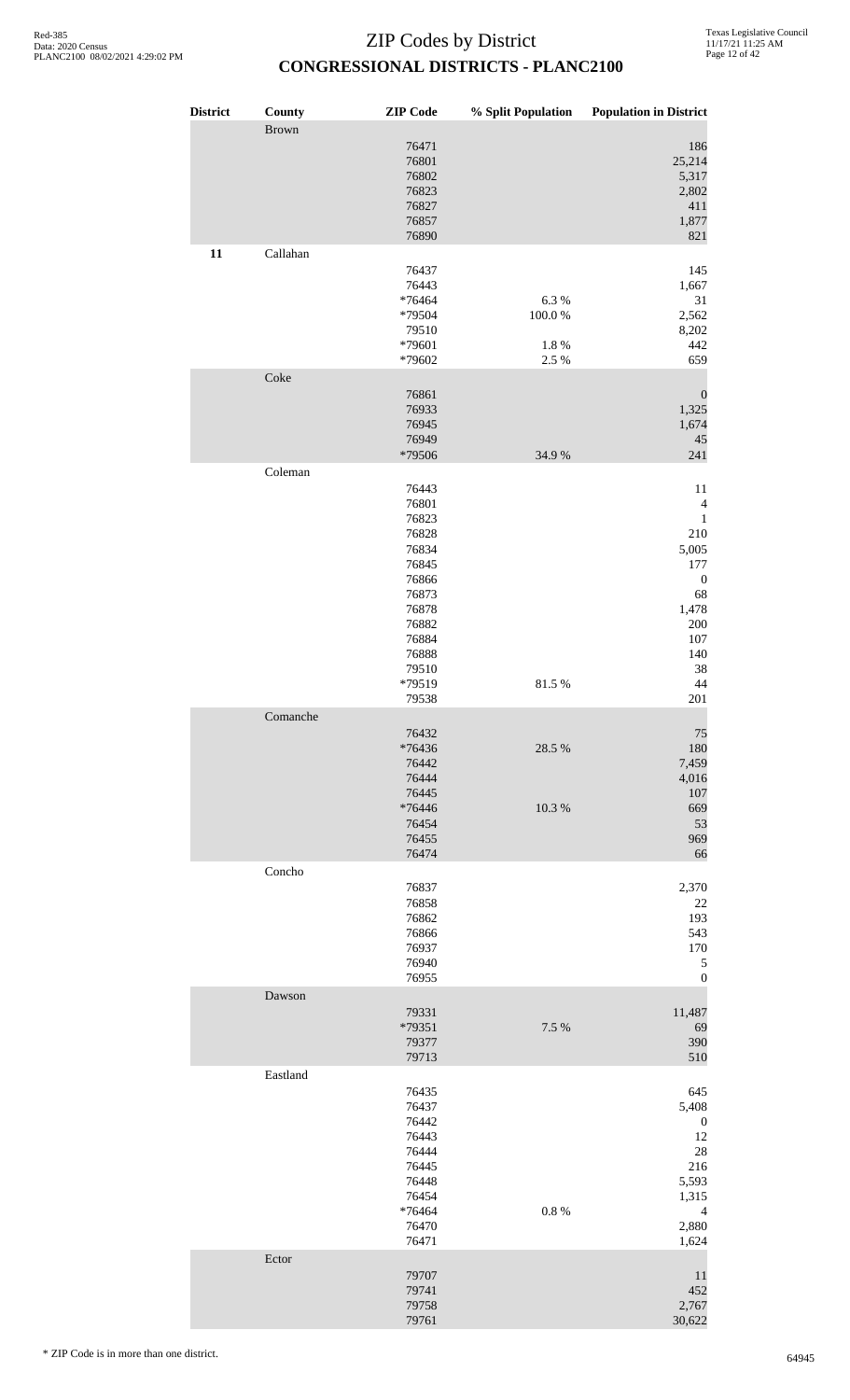| <b>District</b> | County    | <b>ZIP</b> Code    |                   | % Split Population Population in District |
|-----------------|-----------|--------------------|-------------------|-------------------------------------------|
|                 | Ector     | 79762              |                   | 38,600                                    |
|                 |           | 79763              |                   | 40,267                                    |
|                 |           | 79764              |                   | 26,270                                    |
|                 |           | 79765<br>79766     |                   | 17,288<br>8,894                           |
| 11              | Erath     |                    |                   |                                           |
|                 |           | *76401             | 43.6%             | 13,277                                    |
|                 |           | *76433<br>76444    | 94.1 %            | 3,159<br>10                               |
|                 |           | 76445              |                   | 108                                       |
|                 |           | *76446             | 82.2%             | 5,355                                     |
|                 |           | 76453              |                   | 88                                        |
|                 |           | $*76457$<br>*76462 | $0.0\ \%$<br>2.7% | $\boldsymbol{0}$<br>93                    |
|                 | Glasscock |                    |                   |                                           |
|                 |           | *79720             | $0.1~\%$          | 44                                        |
|                 |           | *79739             | $100.0~\%$        | 1,072                                     |
|                 | Hood      | *76033             | $0.3~\%$          | 76                                        |
|                 |           | *76035             | 42.3 %            | 1,025                                     |
|                 |           | *76048             | 98.8%             | 25,498                                    |
|                 |           | *76049             | 98.1 %            | 29,951                                    |
|                 |           | *76087             | $1.1~\%$          | 387<br>73                                 |
|                 |           | *76433<br>$*76462$ | 2.2 %<br>42.1 %   | 1,443                                     |
|                 |           | 76476              |                   | 3,145                                     |
|                 | Irion     |                    |                   |                                           |
|                 |           | 76904              |                   | 72                                        |
|                 |           | 76930<br>76941     |                   | 99<br>1,342                               |
|                 | Kimble    |                    |                   |                                           |
|                 |           | 76849              |                   | 3,924                                     |
|                 |           | 76854              |                   | 303                                       |
|                 |           | 76859              |                   | 25                                        |
|                 |           | *76874<br>76883    | 72.4 %            | $21\,$<br>13                              |
|                 | Llano     |                    |                   |                                           |
|                 |           | 76831              |                   | 115                                       |
|                 |           | 76885              |                   | 194                                       |
|                 |           | 78607              |                   | 200                                       |
|                 |           | 78609<br>*78611    | 0.6 %             | 2,010<br>93                               |
|                 |           | *78624             | 0.0 %             | $\mathbf 1$                               |
|                 |           | *78639             | 89.4%             | 7,222                                     |
|                 |           | 78643<br>*78654    | 0.0 %             | 6,376<br>$\boldsymbol{0}$                 |
|                 |           | *78657             | 60.4%             | 4,029                                     |
|                 |           | 78672              |                   | 1,003                                     |
|                 | McCulloch |                    |                   |                                           |
|                 |           | 76825              |                   | 6,495                                     |
|                 |           | 76836<br>76845     |                   | 34<br>$\boldsymbol{0}$                    |
|                 |           | 76852              |                   | 247                                       |
|                 |           | 76858              |                   | 220                                       |
|                 |           | 76872              |                   | 552                                       |
|                 |           | 76873<br>76878     |                   | $\boldsymbol{0}$<br>$\boldsymbol{0}$      |
|                 |           | 76887              |                   | 82                                        |
|                 | Martin    |                    |                   |                                           |
|                 |           | 79331              |                   | 20                                        |
|                 |           | 79749<br>79782     |                   | 282<br>4,800                              |
|                 |           | 79783              |                   | 135                                       |
|                 | Mason     |                    |                   |                                           |
|                 |           | 76820              |                   | 30                                        |
|                 |           | 76825<br>76831     |                   | 31<br>$\,8\,$                             |
|                 |           | 76842              |                   | 104                                       |
|                 |           | *76856             | 99.8%             | 3,701                                     |
|                 |           | 76869              |                   | 78                                        |
|                 | Menard    | *78624             | 0.0 %             | $\mathbf{1}$                              |
|                 |           | 76825              |                   | 39                                        |
|                 |           | 76841              |                   | 16                                        |
|                 |           | 76848              |                   | 78                                        |
|                 |           | 76854              |                   | 22                                        |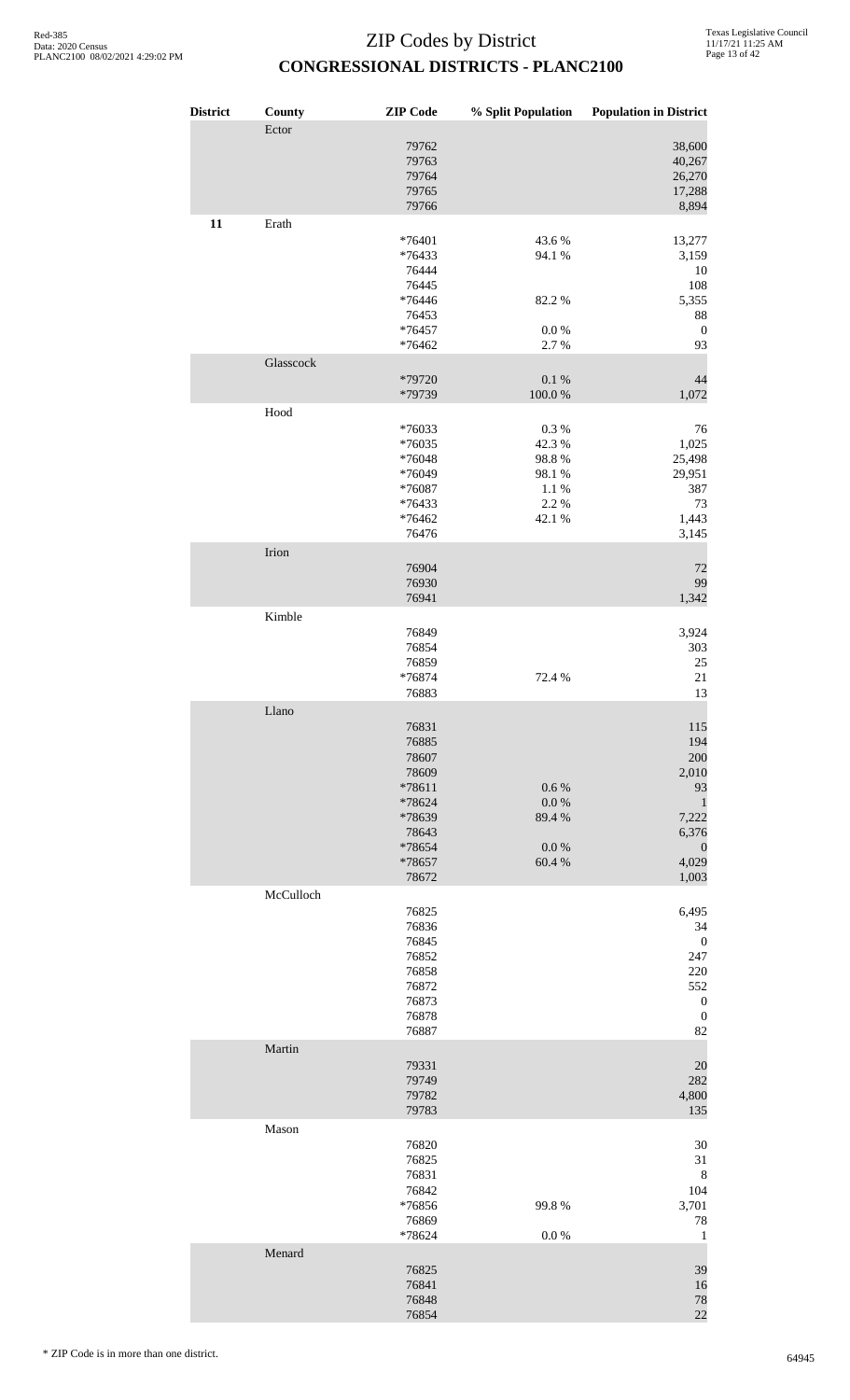| <b>District</b> | County<br>Menard | <b>ZIP</b> Code                                                                                                            | % Split Population             | <b>Population in District</b>                                                                                                |
|-----------------|------------------|----------------------------------------------------------------------------------------------------------------------------|--------------------------------|------------------------------------------------------------------------------------------------------------------------------|
|                 |                  | 76859                                                                                                                      |                                | 1,807                                                                                                                        |
| 11              | Midland          | 79701<br>79703<br>79705<br>79706<br>79707<br>79758<br>79765<br>79766<br>79782                                              |                                | 29,762<br>21,127<br>44,165<br>31,403<br>38,024<br>11<br>4,669<br>589<br>233                                                  |
|                 | Mills            | 76844<br>76864<br>76870<br>76880                                                                                           |                                | 3,040<br>1,131<br>101<br>180                                                                                                 |
|                 |                  | 76890                                                                                                                      |                                | $\overline{4}$                                                                                                               |
|                 | Mitchell         | 79512<br>*79532<br>*79545<br>79565                                                                                         | 99.5 %<br>$0.0\ \%$            | 7,764<br>815<br>$\boldsymbol{0}$<br>411                                                                                      |
|                 | Palo Pinto       |                                                                                                                            |                                |                                                                                                                              |
|                 |                  | *76066<br>*76067<br>76449<br>*76450<br>76453<br>*76462<br>76463<br>76472<br>76475<br>76484                                 | 5.0%<br>98.2%<br>1.8%<br>18.4% | 180<br>19,773<br>2,603<br>234<br>1,096<br>632<br>247<br>1,506<br>815<br>1,147                                                |
|                 | Runnels          | *76486                                                                                                                     | 10.5 %                         | 176                                                                                                                          |
|                 |                  | 76821<br>76861<br>76865<br>76875<br>76882<br>76933<br>*79566<br>*79567                                                     | 63.0%<br>98.8%                 | 4,664<br>1,176<br>249<br>528<br>70<br>18<br>189<br>3,006                                                                     |
|                 | San Saba         |                                                                                                                            |                                |                                                                                                                              |
|                 |                  | 76832<br>76871<br>76872<br>76877                                                                                           |                                | 483<br>1,104<br>155<br>3,988                                                                                                 |
|                 | Stephens         | $*76424$<br>*76429<br>76437<br>*76464<br>76470                                                                             | 71.9%<br>73.0%<br>5.9%         | 6,175<br>149<br>27<br>29<br>212                                                                                              |
|                 | Sterling         |                                                                                                                            |                                |                                                                                                                              |
|                 | Tom Green        | 76951                                                                                                                      |                                | 1,372                                                                                                                        |
|                 |                  | 76861<br>76901<br>76903<br>76904<br>76905<br>76908<br>76909<br>76934<br>76935<br>76937<br>76940<br>76951<br>76955<br>76957 |                                | 835<br>30,419<br>31,952<br>37,797<br>13,656<br>1,555<br>432<br>1,700<br>1,114<br>178<br>192<br>$\boldsymbol{0}$<br>133<br>40 |
| 12              | Parker           | 76008<br>76020<br>$*76023$<br>*76035                                                                                       | 5.8 %<br>52.2 %                | 20,113<br>13,574<br>422<br>1,266                                                                                             |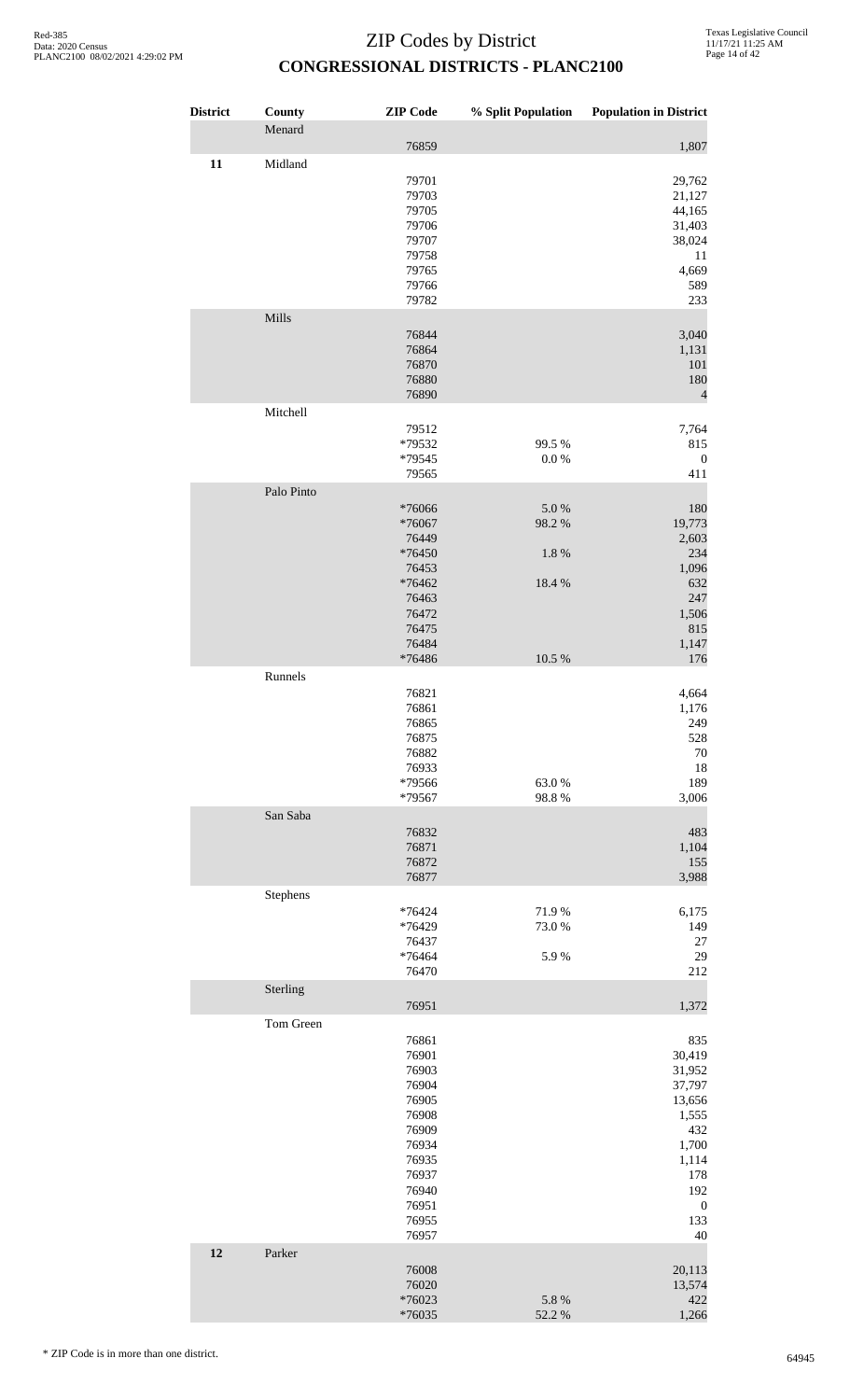| <b>District</b><br>12 | County<br>Parker | <b>ZIP</b> Code                                        | % Split Population               | <b>Population in District</b>                     |
|-----------------------|------------------|--------------------------------------------------------|----------------------------------|---------------------------------------------------|
|                       |                  | *76049<br>*76066<br>*76067<br>*76082<br>76085<br>76086 | 1.4 %<br>95.0%<br>1.8%<br>89.1 % | 439<br>3,402<br>370<br>19,447<br>13,191<br>20,026 |
|                       |                  | *76087<br>76088<br>76108<br>76126<br>*76462            | 98.9%<br>36.8%                   | 33,748<br>14,027<br>3,142<br>999<br>1,261         |
|                       |                  | *76486<br>*76487<br>76490                              | 21.2%<br>77.9 %                  | 356<br>2,352<br>87                                |
| 12                    | Tarrant          |                                                        |                                  |                                                   |
|                       |                  | 76008<br>76020                                         |                                  | 3,300<br>18,368                                   |
|                       |                  | *76036                                                 | 21.4%                            | 7,484                                             |
|                       |                  | *76052                                                 | 86.0%                            | 23,267                                            |
|                       |                  | *76053                                                 | 0.4%                             | 139                                               |
|                       |                  | *76054<br>76071                                        | $0.0\ \%$                        | $\boldsymbol{0}$<br>412                           |
|                       |                  | 76102                                                  |                                  | 13,364                                            |
|                       |                  | *76103                                                 | $0.6\ \%$                        | 90                                                |
|                       |                  | $*76104$<br>*76106                                     | 24.5 %<br>3.7%                   | 5,237<br>1,334                                    |
|                       |                  | 76107                                                  |                                  | 31,583                                            |
|                       |                  | 76108                                                  |                                  | 41,900                                            |
|                       |                  | *76109                                                 | 100.0%                           | 25,434                                            |
|                       |                  | $*76110$<br>$*76111$                                   | 30.2 %<br>10.0%                  | 9,026<br>2,244                                    |
|                       |                  | $*76112$                                               | 0.7%                             | 290                                               |
|                       |                  | $*76114$                                               | 90.8%                            | 24,096                                            |
|                       |                  | $*76115$<br>76116                                      | $0.0\ \%$                        | $\boldsymbol{0}$<br>51,636                        |
|                       |                  | $*76117$                                               | 96.9%                            | 33,619                                            |
|                       |                  | $*76118$                                               | 54.8 %                           | 9,233                                             |
|                       |                  | $*76123$                                               | 40.0%                            | 13,788                                            |
|                       |                  | 76126<br>76127                                         |                                  | 24,179<br>2,287                                   |
|                       |                  | 76129                                                  |                                  | 2,594                                             |
|                       |                  | 76131                                                  |                                  | 48,297                                            |
|                       |                  | 76132<br>*76133                                        | 82.3%                            | 26,238<br>43,006                                  |
|                       |                  | *76134                                                 | 51.8%                            | 13,961                                            |
|                       |                  | 76135                                                  |                                  | 22,223                                            |
|                       |                  | *76137<br>$*76148$                                     | 78.9%<br>4.8%                    | 46,852<br>1,165                                   |
|                       |                  | $*76164$                                               | $0.3~\%$                         | 45                                                |
|                       |                  | $*76177$                                               | 69.6%                            | 15,348                                            |
|                       |                  | *76179                                                 | 100.0%                           | 68,411                                            |
|                       |                  | *76180<br>*76182                                       | 100.0%<br>23.2 %                 | 35,976<br>7,204                                   |
|                       |                  | *76244                                                 | 19.8%                            | 15,213                                            |
|                       | Wise             |                                                        |                                  |                                                   |
|                       |                  | 76020<br>*76023                                        | 50.4 %                           | 457<br>3,696                                      |
|                       |                  | *76052                                                 | 2.0%                             | 547                                               |
|                       |                  | 76071                                                  |                                  | 3,681                                             |
|                       |                  | *76073                                                 | 0.6%                             | 38                                                |
|                       |                  | *76078<br>*76082                                       | 90.4 %<br>1.9%                   | 9,743<br>419                                      |
|                       |                  | *76234                                                 | 48.1 %                           | 8,844                                             |
|                       |                  | $*76247$                                               | $0.2~\%$                         | 34                                                |
| 13                    | Archer           |                                                        |                                  |                                                   |
|                       |                  | 76308<br>76310                                         |                                  | 1,088<br>1,656                                    |
|                       |                  | 76351                                                  |                                  | 1,604                                             |
|                       |                  | 76366                                                  |                                  | 2,640                                             |
|                       |                  | *76374<br>76379                                        | 1.3%                             | 53<br>614                                         |
|                       |                  | 76389                                                  |                                  | 905                                               |
|                       | Armstrong        |                                                        |                                  |                                                   |
|                       |                  | 79019                                                  |                                  | 1,731                                             |
|                       |                  | 79039<br>79042                                         |                                  | 15<br>26                                          |
|                       |                  | 79094                                                  |                                  | 32                                                |
|                       |                  | 79226                                                  |                                  | 44                                                |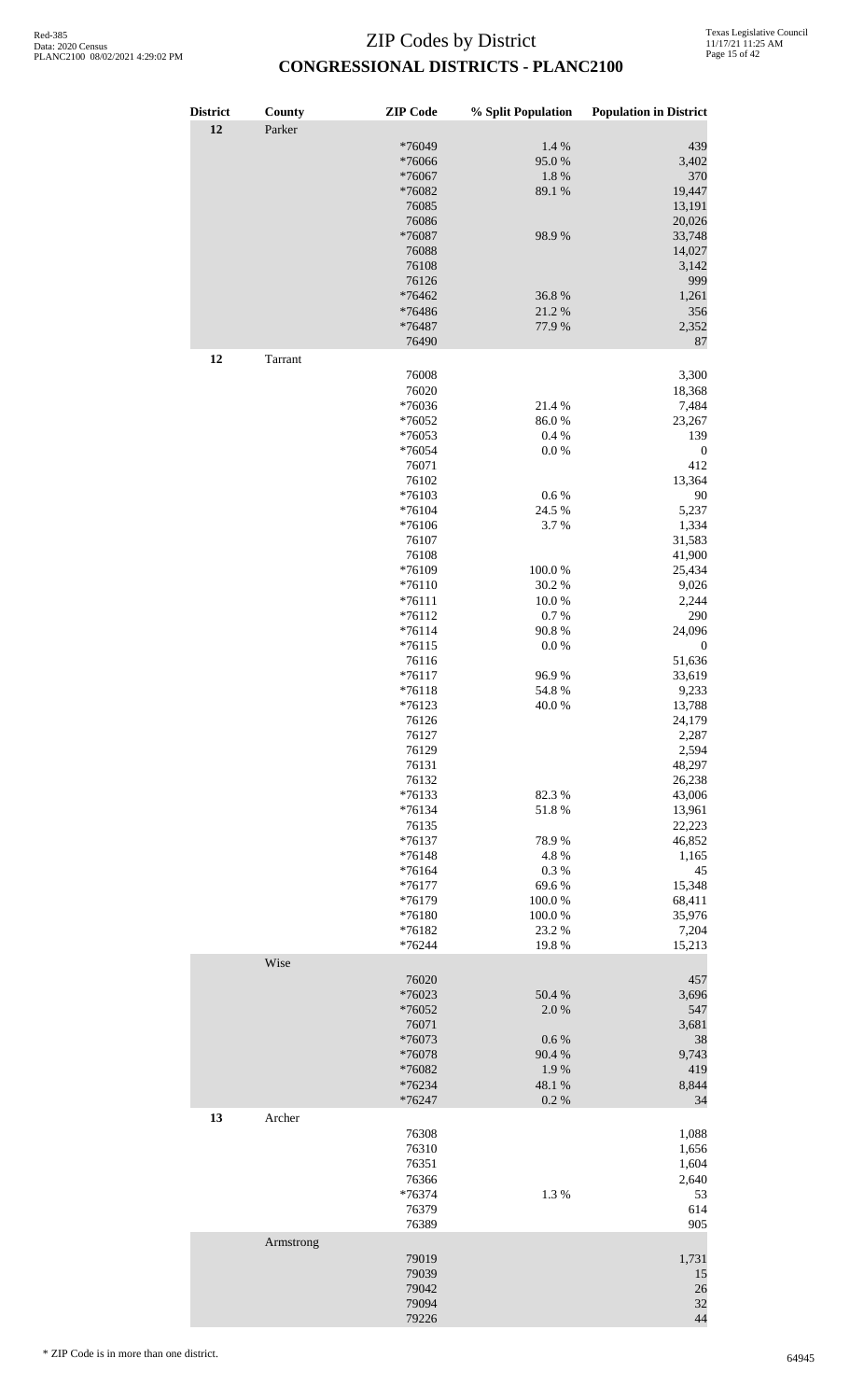| <b>District</b><br>13 | County<br><b>Baylor</b> | <b>ZIP</b> Code                                                                        | % Split Population                 | <b>Population in District</b>                                                      |
|-----------------------|-------------------------|----------------------------------------------------------------------------------------|------------------------------------|------------------------------------------------------------------------------------|
|                       |                         | 76380                                                                                  |                                    | 3,465                                                                              |
|                       | <b>Briscoe</b>          | 79255<br>79257                                                                         |                                    | 469<br>966                                                                         |
|                       | Carson                  | 79036<br>79039<br>79068<br>79080<br>79097<br>79108                                     |                                    | 379<br>710<br>3,205<br>431<br>1,082<br>$\boldsymbol{0}$                            |
|                       | Childress               | 79201<br>79230<br>79259                                                                |                                    | 6,664<br>$\boldsymbol{0}$<br>$\boldsymbol{0}$                                      |
|                       | Clay                    | 73562<br>76228<br>76230<br>76305<br>76310<br>76357<br>76365<br>76377<br>76379<br>76389 |                                    | $\boldsymbol{0}$<br>858<br>172<br>1,917<br>734<br>602<br>5,064<br>753<br>14<br>104 |
|                       | Collingsworth           | 79095<br>79230<br>79245<br>79251                                                       |                                    | 2,442<br>127<br>17<br>66                                                           |
|                       | Cooke                   | $*76233$<br>*76234<br>76238<br>76239<br>*76240<br>76250                                | 15.4 %<br>0.1 %<br>99.9%           | 560<br>11<br>410<br>136<br>28,178<br>991                                           |
|                       |                         | 76252<br>76263<br>76265<br>*76266<br>$*76271$<br>*76272<br>*76273                      | $0.2~\%$<br>7.7%<br>98.8%<br>22.0% | 3,054<br>146<br>$71\,$<br>40<br>144<br>5,724<br>2,203                              |
|                       | Cottle                  | 79248                                                                                  |                                    | 1,380                                                                              |
|                       | Dallam                  | 79022<br>79087                                                                         |                                    | 6,398<br>717                                                                       |
|                       | Deaf Smith              | *79045<br>79098                                                                        | $100.0~\%$                         | 18,465<br>118                                                                      |
|                       | Dickens                 | 79220<br>79229<br>79243<br>79370                                                       |                                    | 86<br>413<br>97<br>1,174                                                           |
|                       | Donley                  | 79065<br>79226<br>79237<br>79240                                                       |                                    | 10<br>2,726<br>452<br>70                                                           |
|                       | Floyd                   | *79235<br>*79241                                                                       | $1.1~\%$<br>99.0%                  | 35<br>2,084                                                                        |
|                       | Foard                   | 76384<br>79227                                                                         |                                    | $\boldsymbol{0}$<br>1,095                                                          |
|                       | Gray                    | 79057<br>79065<br>79097<br>79226                                                       |                                    | 854<br>20,363<br>$10\,$<br>$\boldsymbol{0}$                                        |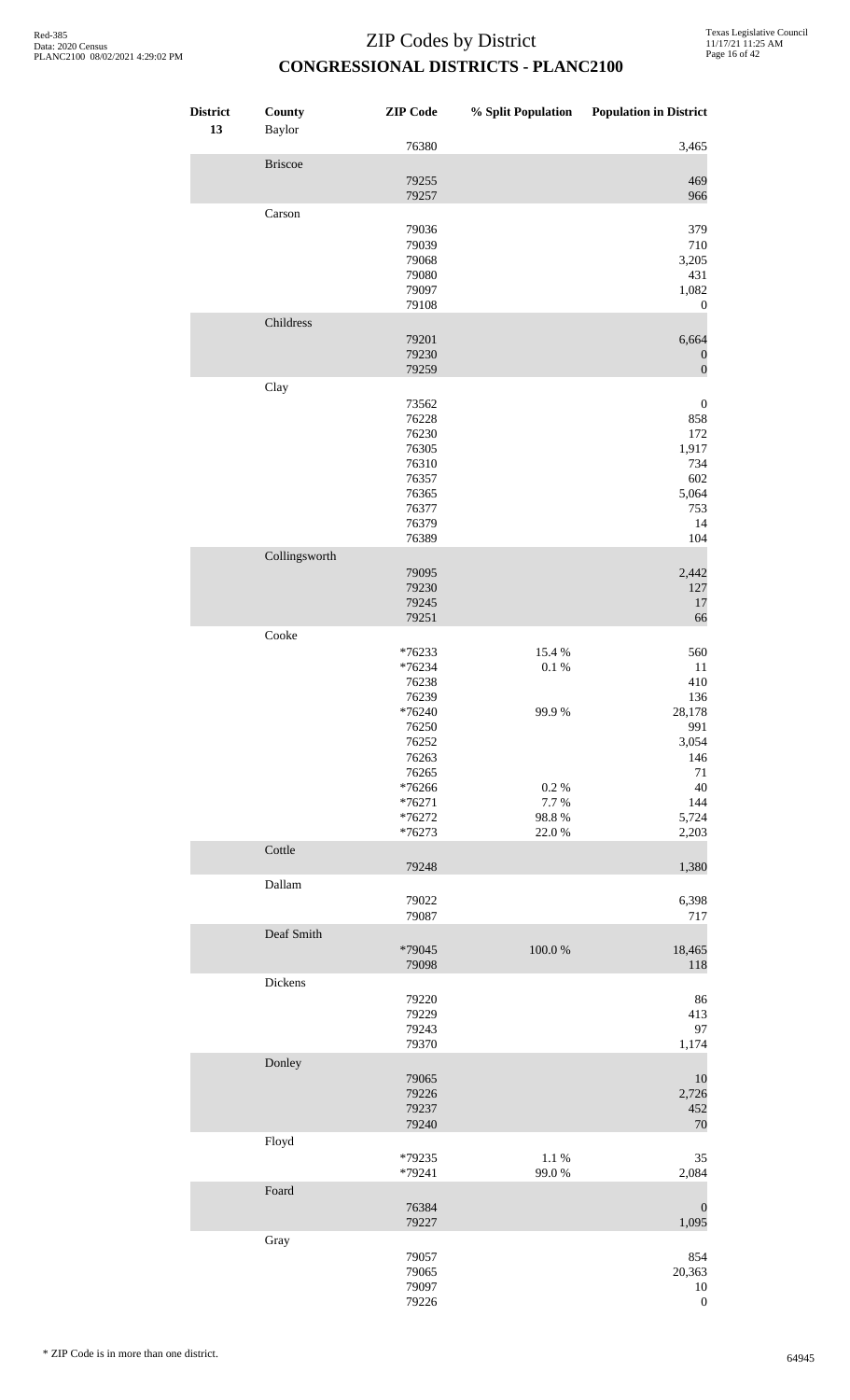| <b>District</b> | County     | <b>ZIP</b> Code                                                        | % Split Population | <b>Population in District</b>                                |
|-----------------|------------|------------------------------------------------------------------------|--------------------|--------------------------------------------------------------|
| 13              | Hall       | 79201<br>79239<br>79245<br>79259<br>79261                              |                    | 57<br>108<br>2,266<br>9<br>385                               |
|                 | Hansford   | 79040<br>79062<br>79081                                                |                    | 1,644<br>168<br>3,473                                        |
|                 | Hardeman   | 79225<br>79252                                                         |                    | 742<br>2,807                                                 |
|                 | Hartley    | 79018<br>79022<br>79044                                                |                    | 673<br>3,932<br>777                                          |
|                 | Hemphill   | 79014                                                                  |                    | 3,382                                                        |
|                 | Hutchinson | 79007<br>79036<br>79080<br>79083                                       |                    | 14,008<br>4,125<br>26<br>2,458                               |
|                 | Jack       | 76230<br>76389<br>76426<br>76427<br>76458<br>76459<br>*76486<br>*76487 | 68.3%<br>3.9%      | 149<br>6<br>222<br>783<br>5,882<br>163<br>1,148<br>119       |
|                 | King       | 79248                                                                  |                    | 265                                                          |
|                 | Knox       | 76363<br>76371<br>76380<br>79227<br>79529                              |                    | 235<br>1,502<br>289<br>60<br>1,267                           |
|                 | Lipscomb   | 73848<br>79005<br>79034<br>79046<br>79056                              |                    | $\boldsymbol{0}$<br>1,642<br>849<br>493<br>75                |
|                 | Montague   | 76228<br>76230<br>76239<br>76251<br>76255<br>76261<br>76265<br>76270   |                    | 117<br>9,709<br>707<br>999<br>5,223<br>229<br>1,754<br>1,227 |
|                 | Moore      | 79029<br>79036<br>79058<br>79086                                       |                    | 19,323<br>107<br>70<br>1,858                                 |
|                 | Motley     | 79234<br>79244<br>79256                                                |                    | 43<br>747<br>273                                             |
|                 | Ochiltree  | 79070                                                                  |                    | 10,015                                                       |
|                 | Oldham     | 79001<br>79092<br>79098                                                |                    | 213<br>1,323<br>222                                          |
|                 | Potter     | 79058                                                                  |                    | 46                                                           |
|                 |            | 79068<br>79101<br>79102                                                |                    | 70<br>2,189<br>9,395                                         |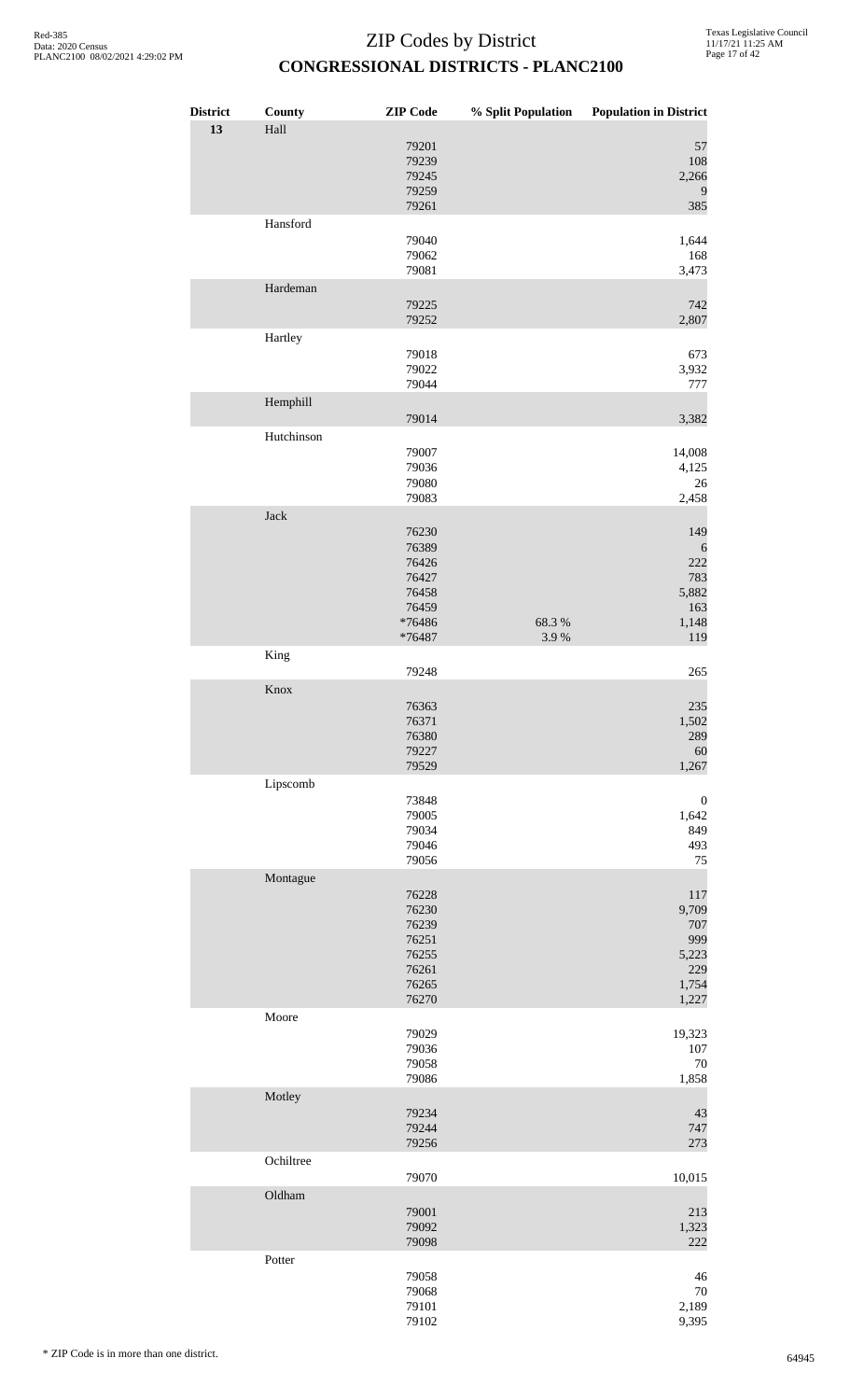| District | County<br>Potter | <b>ZIP</b> Code                                                                                          | % Split Population                                         | <b>Population in District</b>                                                                              |
|----------|------------------|----------------------------------------------------------------------------------------------------------|------------------------------------------------------------|------------------------------------------------------------------------------------------------------------|
|          |                  | 79103<br>79104<br>79106<br>79107<br>79108<br>79109<br>79111<br>79118<br>79121<br>79124<br>79178          |                                                            | 6,347<br>7,112<br>23,836<br>31,944<br>17,662<br>6,268<br>1,638<br>437<br>159<br>11,422<br>$\boldsymbol{0}$ |
| 13       | Randall          | 79015<br>79016<br>79042<br>79098<br>79103<br>79106<br>79109<br>79110<br>79118<br>79119<br>79121<br>79124 |                                                            | 22,931<br>363<br>326<br>40<br>4,163<br>4,404<br>35,202<br>19,067<br>26,589<br>21,056<br>6,442<br>170       |
|          | Roberts          | 79059                                                                                                    |                                                            | 827                                                                                                        |
|          | Sherman          | 79084                                                                                                    |                                                            | 2,782                                                                                                      |
|          | Swisher          | 79042<br>79052<br>79088                                                                                  |                                                            | 732<br>1,118<br>5,121                                                                                      |
|          | Wheeler          | 79011<br>79061<br>79079<br>79096                                                                         |                                                            | 350<br>280<br>2,362<br>1,998                                                                               |
|          | Wichita          | 76301<br>76302<br>76305<br>76306<br>76308<br>76309<br>76310<br>76311<br>76354<br>76360<br>76367          |                                                            | 15,402<br>10,988<br>6,775<br>14,966<br>19,489<br>12,793<br>18,577<br>6,349<br>11,350<br>2,779<br>9,882     |
|          | Wilbarger        | 76360<br>76364<br>76373<br>76384<br>79225<br>79247                                                       |                                                            | 46<br>182<br>148<br>12,467<br>$\mathfrak{Z}$<br>$41\,$                                                     |
|          | Wise             | *76023<br>*76073<br>*76078<br>*76082<br>76225<br>*76234<br>*76259<br>76270<br>76426<br>76431<br>*76487   | 43.8%<br>99.4%<br>1.5 %<br>9.0%<br>49.9%<br>0.5 %<br>18.2% | 3,215<br>6,554<br>157<br>1,966<br>3,750<br>9,180<br>33<br>784<br>11,478<br>3,506<br>550                    |
| 14       | <b>Brazoria</b>  | *77422<br>*77430<br>*77444<br>*77480<br>77486<br>77510<br>$*77511$<br>77515                              | 99.4 %<br>57.2 %<br>28.9%<br>97.1 %<br>22.1 %              | 13,279<br>1,275<br>249<br>7,813<br>7,492<br>$\boldsymbol{6}$<br>11,119<br>32,592                           |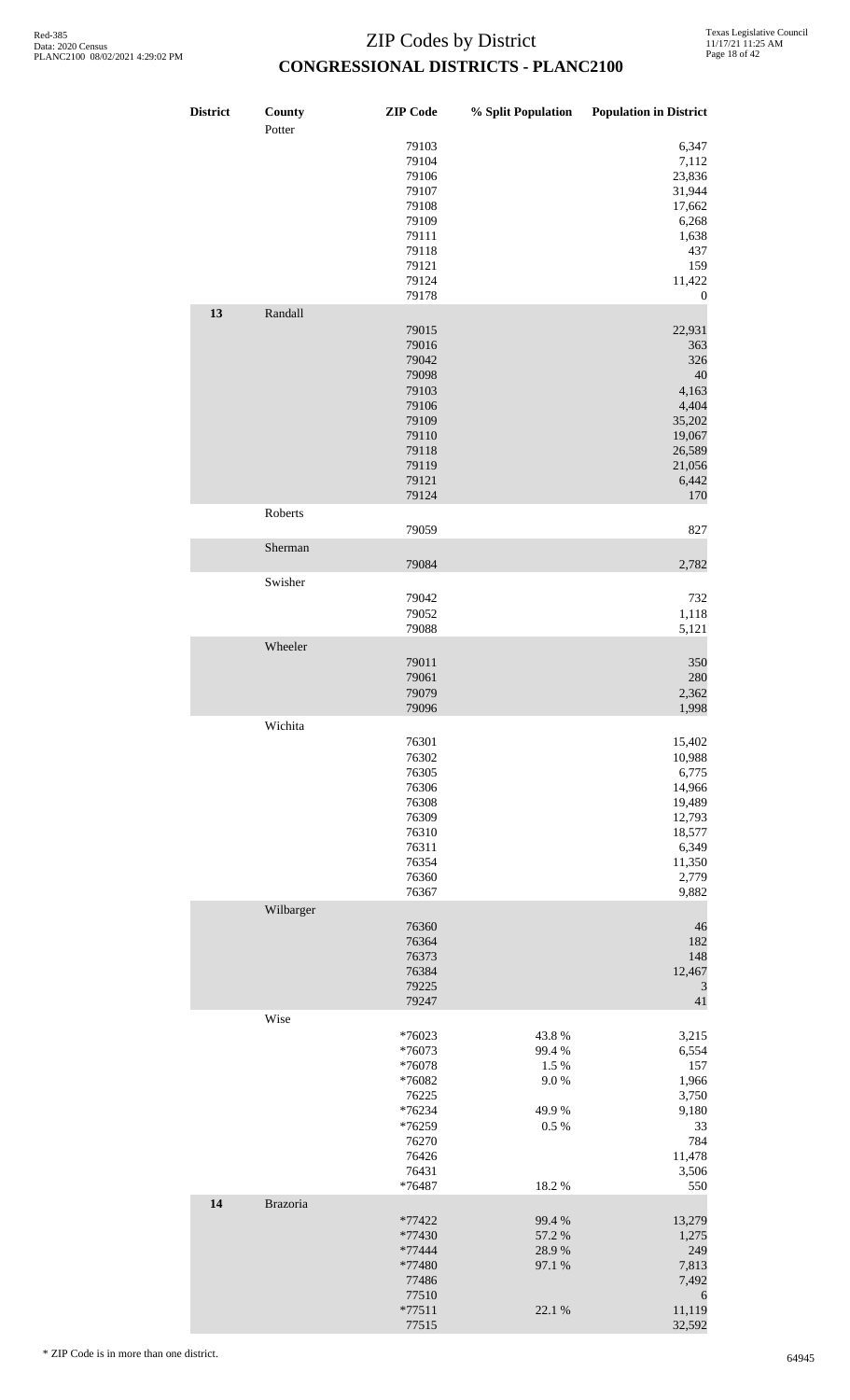| <b>District</b> | County        | <b>ZIP</b> Code    | % Split Population | <b>Population in District</b>        |
|-----------------|---------------|--------------------|--------------------|--------------------------------------|
| 14              | Brazoria      | 77517              |                    | $\mathbf{0}$                         |
|                 |               | 77531              |                    | 15,454                               |
|                 |               | 77534              |                    | 3,077                                |
|                 |               | 77541              |                    | 16,787                               |
|                 |               | 77566<br>77577     |                    | 30,670<br>1,249                      |
|                 |               | *77583             | 56.0%              | 26,416                               |
| 14              | Chambers      |                    |                    |                                      |
|                 |               | $*77514$<br>*77650 | 0.0 %<br>0.0 %     | $\boldsymbol{0}$<br>$\boldsymbol{0}$ |
|                 | Galveston     |                    |                    |                                      |
|                 |               | 77510<br>$*77511$  | 5.6%               | 16,990<br>2,801                      |
|                 |               | $*77514$           | $0.0\ \%$          | $\boldsymbol{0}$                     |
|                 |               | 77517              |                    | 6,021                                |
|                 |               | 77518              |                    | 9,598                                |
|                 |               | 77539<br>77541     |                    | 47,377<br>$\mathbf{0}$               |
|                 |               | *77546             | 56.0%              | 30,505                               |
|                 |               | 77550              |                    | 24,207                               |
|                 |               | 77551              |                    | 22,446                               |
|                 |               | 77554              |                    | 9,240                                |
|                 |               | 77563<br>77565     |                    | 9,810<br>7,156                       |
|                 |               | 77568              |                    | 17,619                               |
|                 |               | *77573             | 100.0%             | 95,643                               |
|                 |               | *77586             | $0.0\ \%$          | $\boldsymbol{0}$                     |
|                 |               | 77590<br>77591     |                    | 30,740<br>17,506                     |
|                 |               | *77598             | 0.9 %              | 253                                  |
|                 |               | *77650             | $100.0~\%$         | 2,770                                |
|                 | Jefferson     |                    |                    |                                      |
|                 |               | 77619              |                    | 17,389                               |
|                 |               | 77622<br>77627     |                    | 1,142<br>23,274                      |
|                 |               | *77630             | $0.0\ \%$          | $\boldsymbol{0}$                     |
|                 |               | 77640              |                    | 16,790                               |
|                 |               | 77642              |                    | 39,054                               |
|                 |               | 77651<br>*77659    | $0.0\ \%$          | 13,676                               |
|                 |               | *77662             | $0.0\ \%$          | $\boldsymbol{0}$<br>$\boldsymbol{0}$ |
|                 |               | *77665             | 18.0%              | 1,375                                |
|                 |               | 77701              |                    | 13,340                               |
|                 |               | 77702              |                    | 2,693                                |
|                 |               | 77703<br>77705     |                    | 12,707<br>38,200                     |
|                 |               | 77706              |                    | 28,829                               |
|                 |               | 77707              |                    | 17,832                               |
|                 |               | 77708              |                    | 13,107                               |
|                 |               | 77710<br>*77713    | 100.0%             | 4<br>17,114                          |
| 15              | <b>Brooks</b> |                    |                    |                                      |
|                 |               | 78353              |                    | 409                                  |
|                 | Duval         | 78355              |                    | 6,667                                |
|                 |               | *78332             | $0.3~\%$           | 78                                   |
|                 |               | 78349              |                    | 1,931                                |
|                 |               | 78357              |                    | 2,887                                |
|                 |               | 78376<br>*78384    | 85.2%              | 271<br>4,664                         |
|                 | Guadalupe     |                    |                    |                                      |
|                 |               | *78108             | 71.3%              | 29,986                               |
|                 |               | *78121             | 9.7%               | 1,345                                |
|                 |               | 78123<br>*78124    | 94.1 %             | 1,665<br>9,431                       |
|                 |               | *78130             | 34.7%              | 30,861                               |
|                 |               | *78132             | $0.2~\%$           | 95                                   |
|                 |               | *78140             | 1.8 %              | 63                                   |
|                 |               | *78154<br>78155    | 18.7%              | 7,786<br>51,674                      |
|                 |               | *78638             | 91.5 %             | 2,632                                |
|                 |               | *78644             | $0.0\ \%$          | $\boldsymbol{0}$                     |
|                 |               | *78648             | 5.6 %              | 462                                  |
|                 |               | *78655<br>*78666   | 30.9%<br>$7.0\ \%$ | 987<br>5,827                         |
|                 | Hidalgo       |                    |                    |                                      |
|                 |               | 78501              |                    | 60,670                               |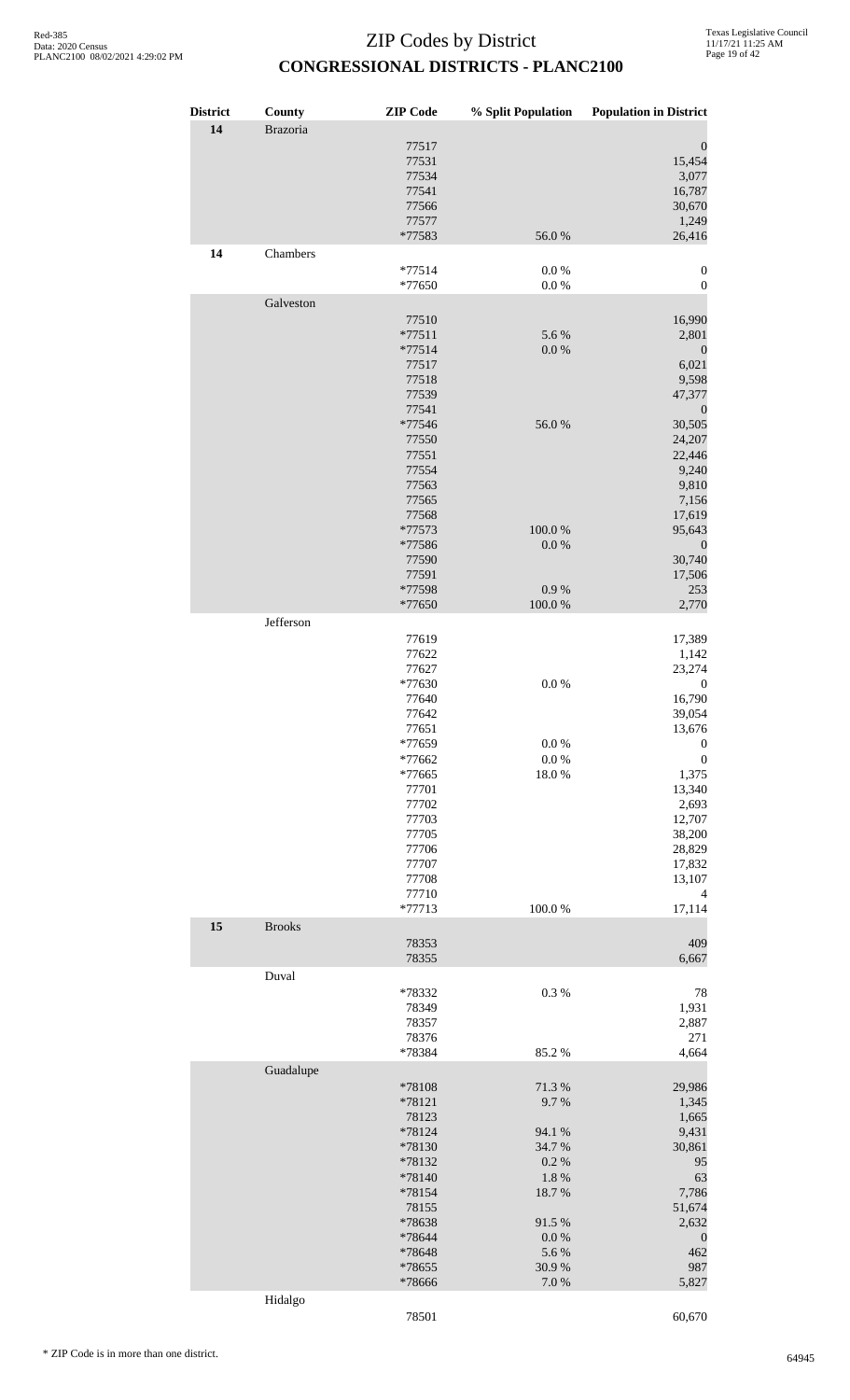| 78503<br>78504<br>*78516<br>40.8%<br>*78537<br>48.0%<br>78538 | <b>Population in District</b> |
|---------------------------------------------------------------|-------------------------------|
|                                                               | 25,243                        |
|                                                               | 55,039                        |
|                                                               | 14,130                        |
|                                                               | 24,662                        |
|                                                               | 19,213                        |
| 78539                                                         | 38,900                        |
| *78541<br>99.7%                                               | 50,616                        |
| 78542                                                         | 82,271                        |
| 78543                                                         | 4,697                         |
| 78549                                                         | 1,822                         |
| 78557                                                         | 13,787                        |
| 78563                                                         | 353                           |
| *78570<br>96.2%                                               | 31,716                        |
|                                                               |                               |
| *78572<br>2.7%<br>83.9%                                       | 2,140                         |
| *78573<br>*78574                                              | 36,402                        |
| 46.6%                                                         | 29,367                        |
| *78577<br>100.0%                                              | 80,622                        |
| 7.6%<br>*78589                                                | 2,946                         |
| *78596<br>19.0%                                               | 7,577                         |
| 78599                                                         | 30,435                        |
| 15<br>Jim Hogg                                                |                               |
| 78360                                                         | 54                            |
| *78361<br>99.6%                                               | 4,784                         |
| Karnes                                                        |                               |
| 78111                                                         | 10                            |
| *78113<br>81.7%                                               | 1,042                         |
| 78116                                                         | 502                           |
| 78117                                                         | 328                           |
| 78118                                                         | 4,905                         |
| *78119<br>99.3%                                               | 6,669                         |
| 78151                                                         | 1,254                         |
|                                                               |                               |
| Live Oak                                                      |                               |
| *78008<br>3.9%                                                | 12                            |
| 78022                                                         | 4,169                         |
| 78071                                                         | 4,432                         |
| 78075                                                         | 95                            |
| *78102<br>0.5 %                                               | 141                           |
| *78368<br>9.7 %                                               | 890                           |
| *78383<br>47.7 %                                              | 1,596                         |
| Wilson                                                        |                               |
| *78147<br>8.7%                                                | 280                           |
| *78160<br>89.0%                                               | 4,210                         |
| 16<br>El Paso                                                 |                               |
| 79821                                                         | 6,472                         |
| 79835                                                         | 14,356                        |
| 79901                                                         | 10,027                        |
| 79902                                                         | 20,040                        |
|                                                               | 16,233                        |
|                                                               | 31,932                        |
| 79903                                                         |                               |
| 79904                                                         |                               |
| 79905                                                         | 22,323                        |
| 79906                                                         | 6,073                         |
| 80.6%<br>*79907                                               | 40,978                        |
| 79908                                                         | 2,894                         |
| 79911                                                         | 6,092                         |
| 79912                                                         | 77,974                        |
| 79915                                                         | 35,135                        |
| 79916                                                         | 6,337                         |
| 79918                                                         | 34                            |
| 79922                                                         | 8,120                         |
| 79924                                                         | 58,657                        |
| 79925                                                         | 38,117                        |
| *79928<br>68.7%                                               | 54,302                        |
| 79930                                                         | 24,541                        |
| 79932                                                         | 30,168                        |
| 79934                                                         | 29,450                        |
| 79935                                                         | 18,013                        |
| 100.0%<br>*79936                                              | 104,731                       |
| 99.8%<br>*79938                                               | 93,839                        |
| 79968                                                         | 524                           |
|                                                               |                               |
| 88008                                                         | $\boldsymbol{0}$              |
| 88063<br>17<br><b>Bastrop</b>                                 | $\boldsymbol{0}$              |
| *78621<br>5.7%<br><b>Brazos</b>                               | 1,540                         |
|                                                               |                               |
| 77801<br>77802                                                | 15,665<br>25,421              |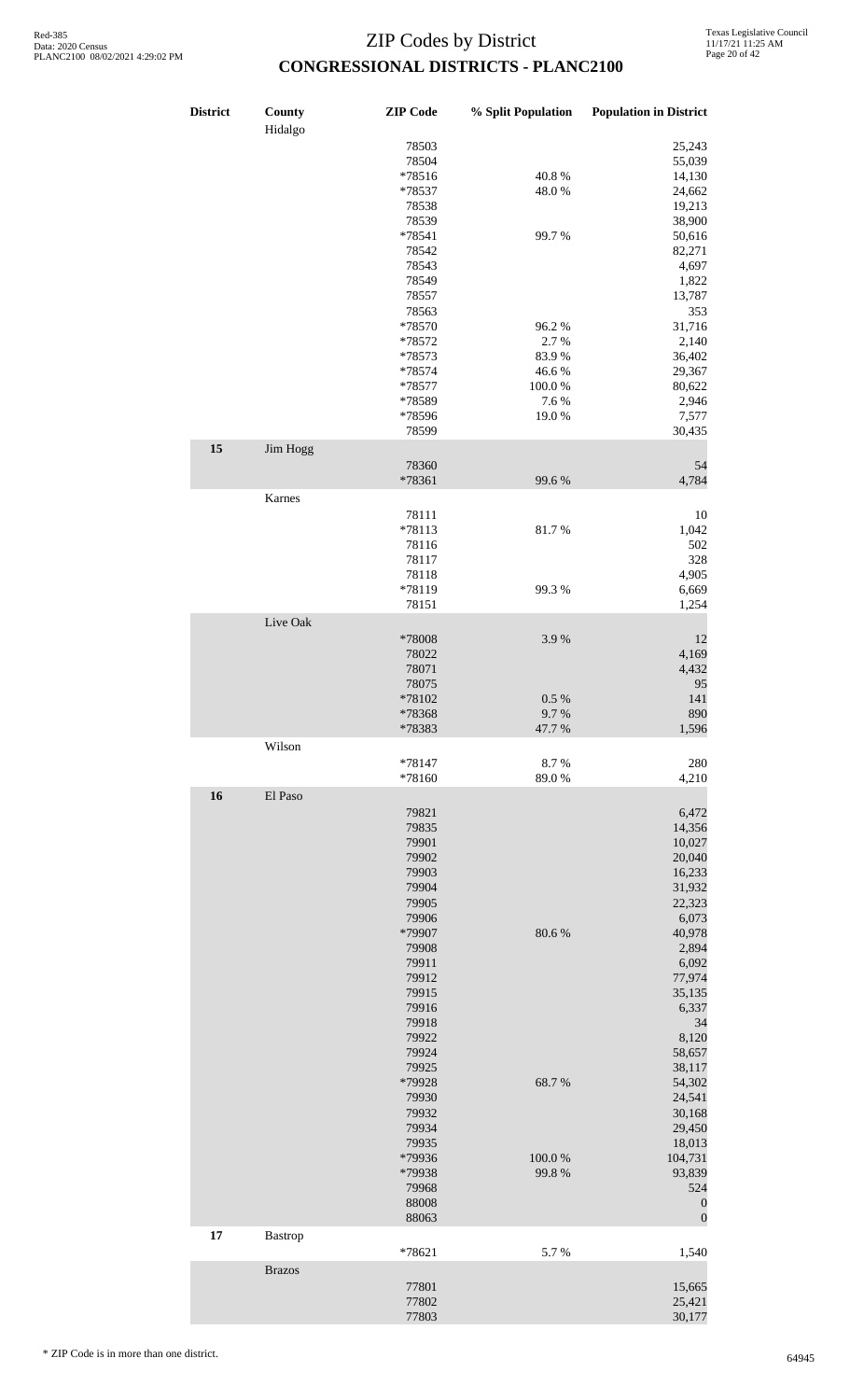| <b>District</b> | County          | <b>ZIP</b> Code           | % Split Population        | <b>Population in District</b>                  |
|-----------------|-----------------|---------------------------|---------------------------|------------------------------------------------|
|                 | <b>Brazos</b>   | 77807                     |                           | 12,568                                         |
|                 |                 | *77808<br>*77833<br>77836 | 95.4%<br>0.0 %            | 14,132<br>$\boldsymbol{0}$<br>$\boldsymbol{0}$ |
|                 |                 | 77840<br>77843            |                           | 66,392<br>1,211                                |
|                 |                 | *77845<br>*77859          | 100.0%<br>7.7%            | 66,622<br>580                                  |
|                 |                 | *77868<br>*77879          | 6.5 %<br>0.0 %            | 1,081<br>$\boldsymbol{0}$                      |
| 17              | <b>Burleson</b> | *77880                    | $0.0\ \%$                 | $\boldsymbol{0}$                               |
|                 |                 | 77807                     |                           | $\boldsymbol{0}$                               |
|                 |                 | 77836<br>*77845           | 0.0 %                     | 11,434<br>$\boldsymbol{0}$                     |
|                 |                 | *77853<br>*77868          | $0.0\ \%$<br>0.0 %        | $\boldsymbol{0}$<br>$\boldsymbol{0}$           |
|                 |                 | *77879<br>*78946          | 100.0%<br>0.0 %           | 6,208<br>$\boldsymbol{0}$                      |
|                 | Falls           | *76501                    | $0.3~\%$                  | 61                                             |
|                 |                 | 76524<br>76570            |                           | 701<br>2,364                                   |
|                 |                 | *76579<br>76632           | 0.4%                      | 21<br>1,795                                    |
|                 |                 | 76653<br>76655            |                           | 142<br>479                                     |
|                 |                 | 76656<br>76661            |                           | 2,154<br>7,818                                 |
|                 |                 | 76664<br>76680            |                           | $\,$ 8 $\,$<br>711                             |
|                 | Freestone       | 76682                     |                           | 714                                            |
|                 |                 | 75831                     |                           | 289                                            |
|                 |                 | 75838<br>*75840           | 100.0%                    | 342<br>7,433                                   |
|                 |                 | *75855<br>*75859          | 51.5%<br>$77.1\text{ }\%$ | 1,297<br>1,409                                 |
|                 |                 | 75860<br>76693            |                           | 7,159<br>1,506                                 |
|                 | Lee             | *78621                    | 2.5 %                     | 681                                            |
|                 | Leon            | *78947                    | 96.7%                     | 4,619                                          |
|                 |                 | 75831<br>*75833           | 17.5 %                    | 4,098<br>609                                   |
|                 |                 | 75846<br>$*75855$         | 48.5 %                    | 1,366<br>1,223                                 |
|                 |                 | *77865<br>*77871          | 88.3%                     | 1,424                                          |
|                 | Limestone       |                           | 3.4 %                     | 133                                            |
|                 |                 | 75846<br>76635            |                           | 622<br>1,132                                   |
|                 |                 | 76642<br>76653            |                           | 6,212<br>920                                   |
|                 |                 | 76664<br>76667            |                           | 250<br>10,411                                  |
|                 |                 | 76678<br>76687            |                           | 570<br>2,011                                   |
|                 | McLennan        | 76693                     |                           | 18                                             |
|                 |                 | 76524<br>$*76557$         | 62.0%                     | 2,217<br>3,379                                 |
|                 |                 | $*76561$<br>*76622        | 2.6%<br>4.4 %             | 31<br>51                                       |
|                 |                 | 76624<br>76630            |                           | 2,519<br>1,691                                 |
|                 |                 | *76633<br>*76634          | 96.5%<br>$0.0\ \%$        | 5,819<br>$\boldsymbol{0}$                      |
|                 |                 | 76638                     |                           | 3,236                                          |
|                 |                 | 76640<br>76643            |                           | 3,045<br>15,871                                |
|                 |                 | 76655<br>*76657           | 99.5 %                    | 9,811<br>10,999                                |
|                 |                 | 76664<br>76682            |                           | 2,826<br>2,155                                 |
|                 |                 | *76689                    | 34.0%                     | 1,388                                          |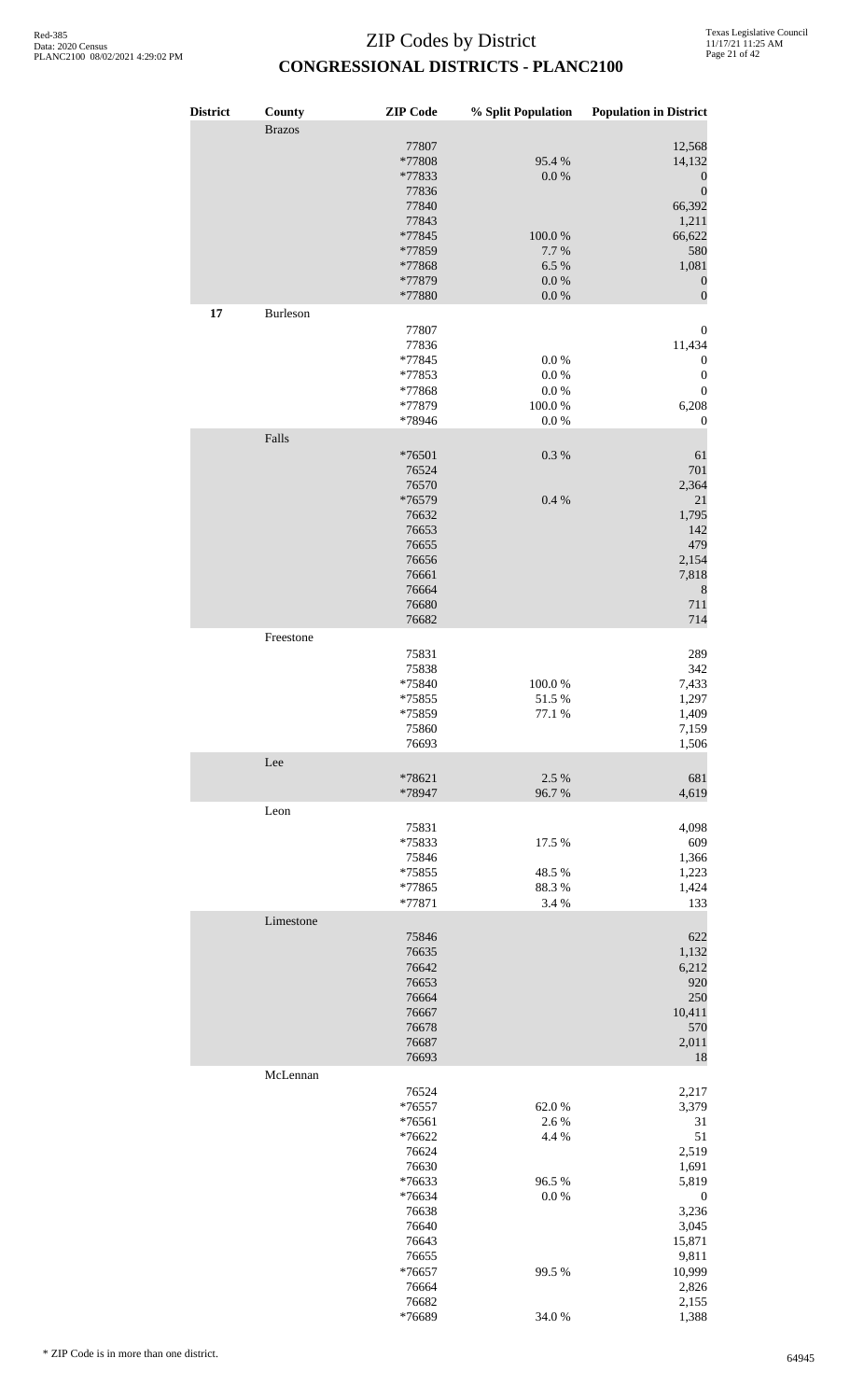| <b>District</b> | County<br>McLennan | <b>ZIP</b> Code | % Split Population | <b>Population in District</b> |
|-----------------|--------------------|-----------------|--------------------|-------------------------------|
|                 |                    | 76691           |                    | 6,566                         |
|                 |                    | 76701           |                    | 1,674                         |
|                 |                    | 76704           |                    | 7,151                         |
|                 |                    | 76705           |                    | 30,785                        |
|                 |                    | 76706           |                    | 42,690                        |
|                 |                    | 76707           |                    | 16,307                        |
|                 |                    | 76708           |                    | 27,740                        |
|                 |                    | 76710           |                    | 24,808                        |
|                 |                    | 76711           |                    | 9,929                         |
|                 |                    | 76712           |                    | 27,891                        |
| 17              | Milam              | $*76511$        | 13.8%              | 366                           |
|                 |                    | 76518           |                    | 1,421                         |
|                 |                    | *76519          | 67.3 %             | 612                           |
|                 |                    | 76520           |                    | 8,022                         |
|                 |                    | 76523           |                    | 39                            |
|                 |                    | *76530          | 0.9 %              | 26                            |
|                 |                    | *76534          | 1.7%               | 44                            |
|                 |                    | 76556           |                    | 1,649                         |
|                 |                    | 76567           |                    | 8,503                         |
|                 |                    | *76569          | 0.0 %              | $\mathbf{1}$                  |
|                 |                    | 76570           |                    | 3                             |
|                 |                    | *76577          | 96.8%              | 3,319                         |
|                 |                    | *76578<br>77857 | 0.0 %              | $\mathbf{0}$<br>749           |
|                 | Robertson          |                 |                    |                               |
|                 |                    | $*76519$        | 0.0 %              | $\boldsymbol{0}$              |
|                 |                    | 76556           |                    | $\boldsymbol{0}$              |
|                 |                    | 76629           |                    | 1,870                         |
|                 |                    | 77807           |                    | 643                           |
|                 |                    | *77808          | 4.6%               | 681                           |
|                 |                    | 77837           |                    | 1,268                         |
|                 |                    | 77856           |                    | 5,354                         |
|                 |                    | *77859          | 92.3 %             | 6,941                         |
|                 | Travis             |                 |                    |                               |
|                 |                    | *78615          | 51.7%              | 960                           |
|                 |                    | *78621          | 0.6 %              | 158                           |
|                 |                    | *78634          | 1.4 %              | 582                           |
|                 |                    | *78653          | 2.0%               | 777                           |
|                 |                    | *78660          | 70.6%              | 79,023                        |
|                 |                    | *78664          | 12.8 %             | 7,781                         |
|                 |                    | *78727          | 99.9%              | 30,812                        |
|                 |                    | *78728          | 88.5 %             | 22,629                        |
|                 |                    | *78729          | 4.4 %              | 1,421                         |
|                 |                    | *78753          | 26.6%              | 14,182                        |
|                 |                    | *78754          | $7.1~\%$           | 1,541                         |
|                 |                    | *78758          | $11.1\ \%$         | 5,751                         |
|                 |                    | *78759          | 30.3%              | 12,166                        |
| 18              | Harris             | *77002          | 85.9%              | 17,436                        |
|                 |                    | *77003          | 79.8%              | 9,517                         |
|                 |                    | *77004          | 94.9%              | 39,219                        |
|                 |                    | *77006          | 1.5 %              | 343                           |
|                 |                    | *77007          | 46.0%              | 19,584                        |
|                 |                    | *77008          | 55.2%              | 20,360                        |
|                 |                    | *77009          | 42.7%              | 15,558                        |
|                 |                    | 77010           |                    | 883                           |
|                 |                    | *77012          | $0.0\ \%$          | $\boldsymbol{0}$              |
|                 |                    |                 |                    |                               |
|                 |                    | *77013          | 27.4 %             | 4,641                         |
|                 |                    | 77014           |                    | 36,415                        |
|                 |                    | $*77016$        | 96.3%              | 28,875                        |
|                 |                    | *77018          | 98.4%              | 27,120                        |
|                 |                    | *77019          | 23.4 %             | 5,694                         |
|                 |                    | *77020          | 44.5 %             | 11,072                        |
|                 |                    | *77021          | 98.2%              | 28,312                        |
|                 |                    | *77022          | 34.1 %             | 9,734                         |
|                 |                    | *77023          | 1.6%               | 433                           |
|                 |                    | *77026          | 99.0%              | 23,073                        |
|                 |                    | 77028           |                    | 18,652                        |
|                 |                    | *77029          | 48.4%              | 8,253                         |
|                 |                    | *77032          | 47.9%              | 6,495                         |
|                 |                    | *77033          | 55.3 %             | 15,579                        |
|                 |                    | *77037          | 0.2 %              | 35                            |
|                 |                    | 77038           |                    | 31,749                        |
|                 |                    | *77039          | 9.3%               | 2,705                         |
|                 |                    | *77040          | 34.4 %             | 17,289                        |
|                 |                    | *77041          | 12.1 %             | 4,342                         |

 $*77044$  0.0 % 0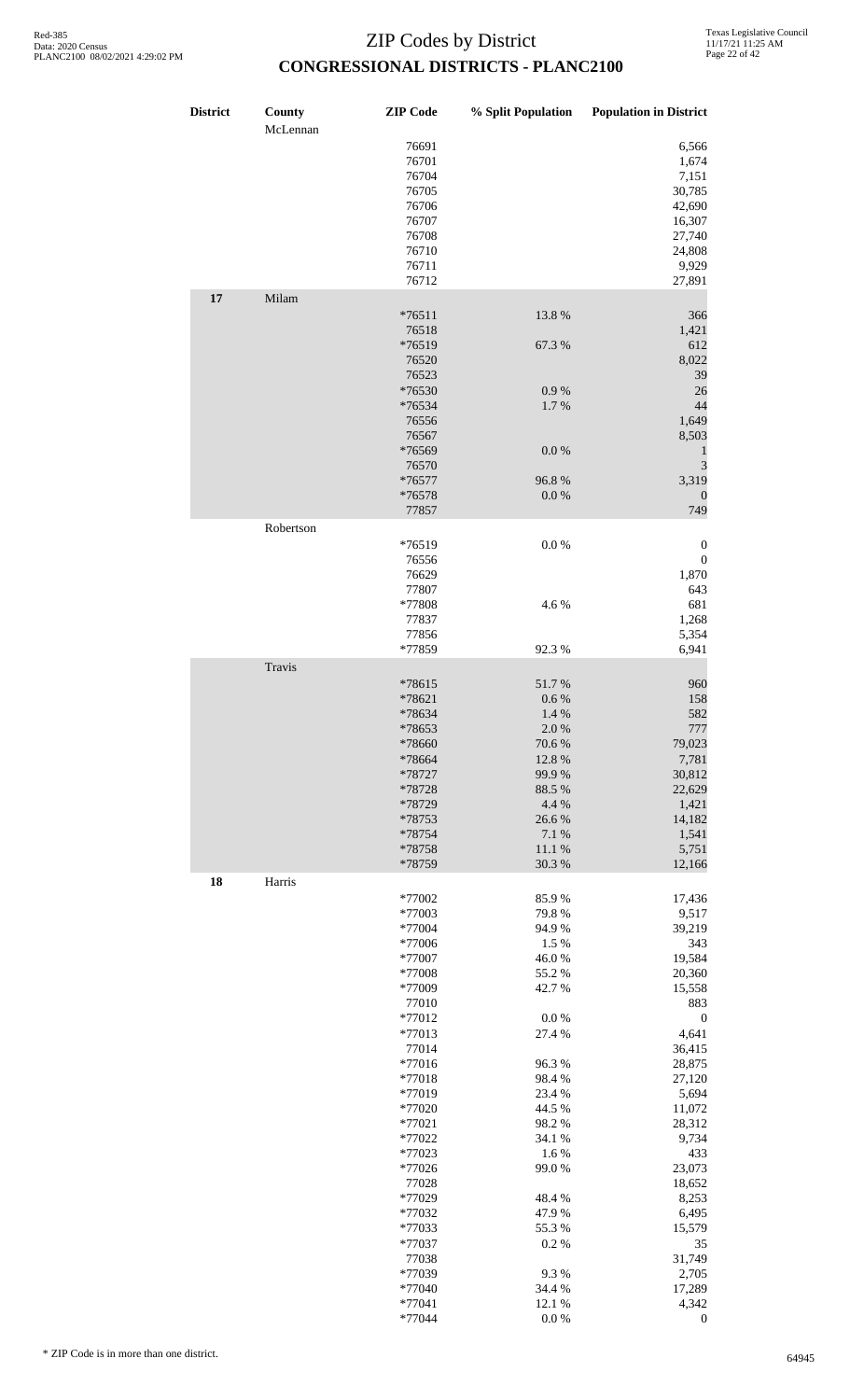| <b>District</b><br>18 | County<br>Harris | <b>ZIP</b> Code | % Split Population | <b>Population in District</b> |
|-----------------------|------------------|-----------------|--------------------|-------------------------------|
|                       |                  | *77049          | 1.3%               | 449                           |
|                       |                  | *77050          | 93.7%              | 4,679                         |
|                       |                  |                 |                    |                               |
|                       |                  | $*77051$        | 3.9%               | 645                           |
|                       |                  | *77054          | 5.6%               | 1,340                         |
|                       |                  | *77060          | 41.6%              | 17,984                        |
|                       |                  | *77066          | 62.5 %             | 22,738                        |
|                       |                  | 77067           |                    | 29,565                        |
|                       |                  | 77068           |                    | 10,969                        |
|                       |                  | 77073           |                    | 48,171                        |
|                       |                  |                 |                    |                               |
|                       |                  | *77076          | 4.2 %              | 1,316                         |
|                       |                  | 77078           |                    | 14,887                        |
|                       |                  | *77080          | 19.2 %             | 8,968                         |
|                       |                  | *77086          | 92.0%              | 26,931                        |
|                       |                  | *77088          | 100.0%             | 56,251                        |
|                       |                  | *77090          | 100.0%             | 40,534                        |
|                       |                  | *77091          | 97.0%              | 25,344                        |
|                       |                  | *77092          |                    |                               |
|                       |                  |                 | 62.9%              | 23,009                        |
|                       |                  | *77093          | 8.4%               | 3,991                         |
|                       |                  | *77338          | 40.8%              | 17,998                        |
|                       |                  | *77373          | 47.5 %             | 30,121                        |
|                       |                  | *77396          | 12.7%              | 7,650                         |
|                       |                  | $*77547$        | $0.0\ \%$          | $\boldsymbol{0}$              |
| 19                    | <b>Bailey</b>    |                 |                    |                               |
|                       |                  | 79324           |                    | 55                            |
|                       |                  | 79344           |                    | 76                            |
|                       |                  |                 |                    |                               |
|                       |                  | 79347           |                    | 6,697                         |
|                       |                  | 79371           |                    | 76                            |
|                       | Borden           |                 |                    |                               |
|                       |                  | 79511           |                    | 47                            |
|                       |                  | 79517           |                    | 72                            |
|                       |                  | 79527           |                    | 39                            |
|                       |                  | 79738           |                    | 473                           |
|                       | Castro           |                 |                    |                               |
|                       |                  | 79027           |                    |                               |
|                       |                  |                 |                    | 5,782                         |
|                       |                  | 79043           |                    | 935                           |
|                       |                  | *79045          | 0.0 %              | $\mathbf{1}$                  |
|                       |                  | 79063           |                    | 594                           |
|                       |                  | 79085           |                    | 59                            |
|                       | Cochran          |                 |                    |                               |
|                       |                  | 79346           |                    | 2,391                         |
|                       |                  | 79379           |                    | 156                           |
|                       | Crosby           |                 |                    |                               |
|                       |                  | 79322           |                    | 1,926                         |
|                       |                  |                 |                    |                               |
|                       |                  | 79343           |                    | 1,239                         |
|                       |                  | 79357           |                    | 1,968                         |
|                       | Fisher           |                 |                    |                               |
|                       |                  | 79520           |                    | 56                            |
|                       |                  | 79526           |                    | 3                             |
|                       |                  | 79534           |                    | 211                           |
|                       |                  | 79543           |                    | 1,044                         |
|                       |                  |                 | 0.9 %              |                               |
|                       |                  | *79545          |                    | 16                            |
|                       |                  | 79546           |                    | 1,742                         |
|                       |                  | 79556           |                    | 469                           |
|                       |                  | 79560           |                    | 131                           |
|                       | Floyd            |                 |                    |                               |
|                       |                  | *79235          | 98.9%              | 3,261                         |
|                       |                  | *79241          | 1.0%               | 22                            |
|                       | Gaines           |                 |                    |                               |
|                       |                  | 79342           |                    | 302                           |
|                       |                  | 79359           |                    | 3,055                         |
|                       |                  | 79360           |                    | 18,241                        |
|                       |                  |                 |                    |                               |
|                       | Garza            |                 |                    |                               |
|                       |                  | 79330           |                    | 184                           |
|                       |                  | 79356           |                    | 5,632                         |
|                       | Hale             |                 |                    |                               |
|                       |                  | 79041           |                    | 2,719                         |
|                       |                  | 79064           |                    | 49                            |
|                       |                  | 79072           |                    | 25,839                        |
|                       |                  | 79250           |                    | 1,230                         |
|                       |                  | 79311           |                    | 2,685                         |
|                       |                  |                 |                    |                               |
|                       | Haskell          |                 |                    |                               |
|                       |                  | 76388           |                    | 218                           |
|                       |                  | 79503           |                    | 1                             |
|                       |                  | 79521           |                    | 3,626                         |
|                       |                  | 79533           |                    | 1                             |
|                       |                  | 79539           |                    | 161                           |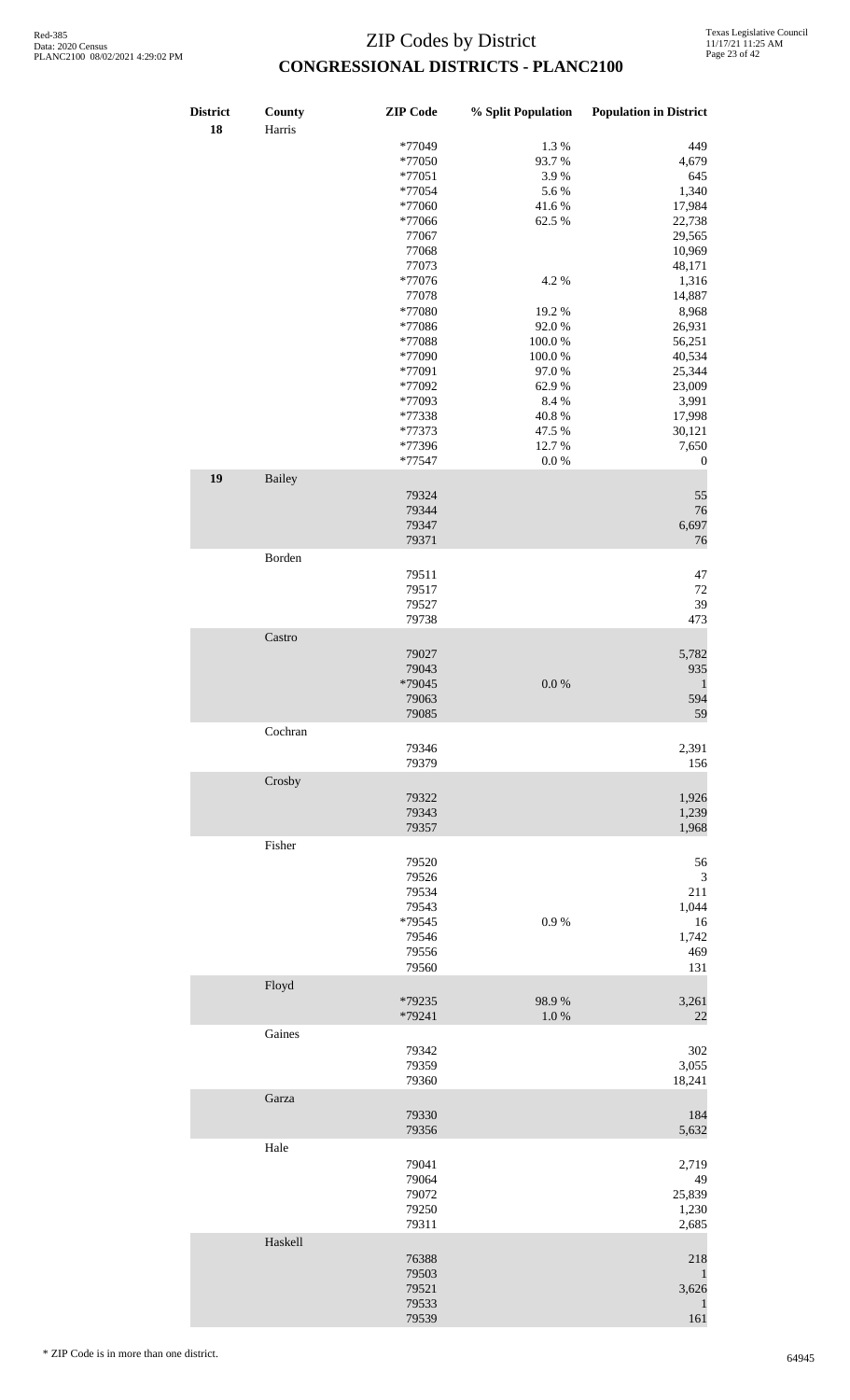| <b>District</b> | County  | <b>ZIP</b> Code                                                                                                                                                                           | % Split Population | <b>Population in District</b>                                                                                                                                                                  |
|-----------------|---------|-------------------------------------------------------------------------------------------------------------------------------------------------------------------------------------------|--------------------|------------------------------------------------------------------------------------------------------------------------------------------------------------------------------------------------|
|                 | Haskell | 79544<br>79547<br>79548<br>79553                                                                                                                                                          |                    | 413<br>683<br>255<br>58                                                                                                                                                                        |
| 19              | Hockley | 79313<br>79336<br>79339<br>79353<br>79358<br>79363<br>79407                                                                                                                               |                    | 1,157<br>17,862<br>206<br>55<br>1,202<br>88<br>967                                                                                                                                             |
|                 | Howard  | 79511<br>*79720<br>79748                                                                                                                                                                  | 99.9%              | 1,177<br>33,545<br>138                                                                                                                                                                         |
|                 | Jones   | 79501<br>79503<br>79520<br>79525<br>79533<br>79536<br>79553<br>79560<br>*79601                                                                                                            | 25.9%              | 3,471<br>193<br>2,096<br>2,969<br>395<br>901<br>3,094<br>18<br>6,526                                                                                                                           |
|                 | Kent    |                                                                                                                                                                                           |                    |                                                                                                                                                                                                |
|                 |         | 79518<br>79528<br>79549                                                                                                                                                                   |                    | 88<br>565<br>100                                                                                                                                                                               |
|                 | Lamb    | 79031<br>79064<br>79082<br>79312<br>79326<br>79339<br>79371                                                                                                                               |                    | 1,245<br>2,508<br>295<br>1,039<br>121<br>6,719<br>1,118                                                                                                                                        |
|                 | Lubbock | 79311<br>79329<br>79358<br>79363<br>79364<br>79366<br>79382<br>79401<br>79403<br>79404<br>79407<br>79409<br>79410<br>79411<br>79412<br>79413<br>79414<br>79415<br>79416<br>79423<br>79424 |                    | 663<br>3,666<br>80<br>7,065<br>7,694<br>1,193<br>7,996<br>8,743<br>15,946<br>10,245<br>21,612<br>6,848<br>8,516<br>7,118<br>15,032<br>20,957<br>17,752<br>17,014<br>36,196<br>42,290<br>54,013 |
|                 | Lynn    | *79351<br>79364<br>79373<br>79381                                                                                                                                                         | 92.5 %             | 847<br>$21\,$<br>3,319<br>1,409                                                                                                                                                                |
|                 | Nolan   | *79506<br>79535<br>79537<br>*79545<br>79556                                                                                                                                               | 65.1 %<br>99.1 %   | 450<br>109<br>61<br>1,774<br>12,344                                                                                                                                                            |
|                 | Parmer  |                                                                                                                                                                                           |                    |                                                                                                                                                                                                |
|                 |         | 79009<br>79035<br>79325<br>79347                                                                                                                                                          |                    | 1,068<br>4,941<br>3,382<br>478                                                                                                                                                                 |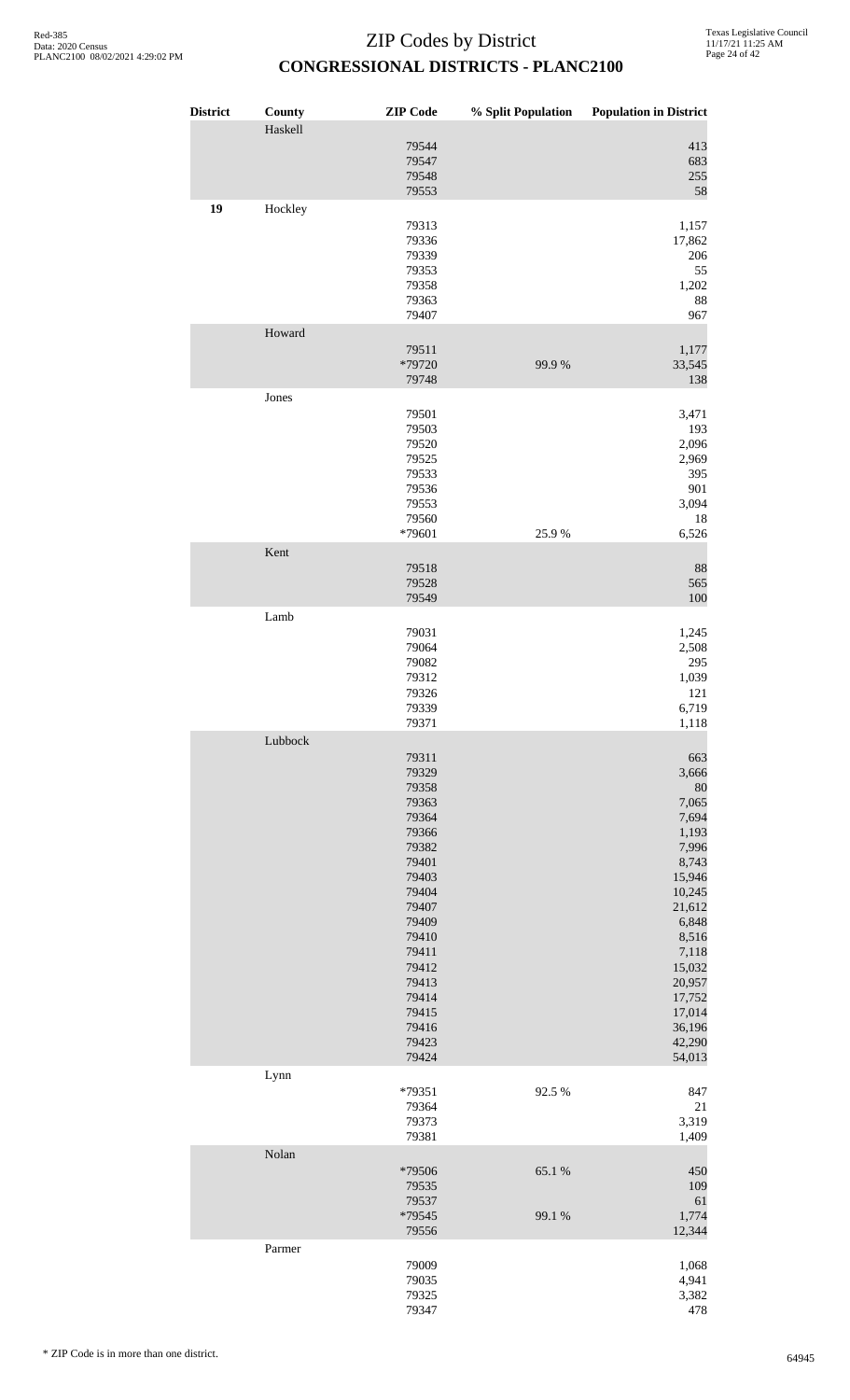| <b>District</b> | County       | <b>ZIP</b> Code                                                                                                                                                     | % Split Population                                                                                             | <b>Population in District</b>                                                                                                                                |
|-----------------|--------------|---------------------------------------------------------------------------------------------------------------------------------------------------------------------|----------------------------------------------------------------------------------------------------------------|--------------------------------------------------------------------------------------------------------------------------------------------------------------|
| 19              | Scurry       | 79517<br>79526<br>79527<br>*79532<br>79549                                                                                                                          | 0.5 %                                                                                                          | 158<br>1,009<br>265<br>4                                                                                                                                     |
|                 | Shackelford  | 76430<br>*76464<br>*79504<br>79533<br>*79601                                                                                                                        | 87.0%<br>0.0 %<br>0.9%                                                                                         | 15,496<br>2,422<br>427<br>$\boldsymbol{0}$<br>40<br>216                                                                                                      |
|                 | Stephens     | *76424<br>*76429<br>76430<br>*76450                                                                                                                                 | 28.1 %<br>27.0%<br>$0.3~\%$                                                                                    | 2,413<br>55<br>$\boldsymbol{0}$<br>41                                                                                                                        |
|                 | Stonewall    | 79502<br>79540                                                                                                                                                      |                                                                                                                | 1,023<br>222                                                                                                                                                 |
|                 | Taylor       | 79508<br>*79519<br>79530<br>79536<br>79541<br>79561<br>79562<br>79563<br>*79566<br>*79567<br>*79601<br>*79602<br>79603<br>79605<br>79606<br>79607<br>79697<br>79698 | 18.5 %<br>37.0%<br>1.2%<br>71.5 %<br>97.5 %                                                                    | 1,412<br>10<br>695<br>4,286<br>867<br>471<br>4,646<br>1,153<br>111<br>37<br>18,037<br>25,470<br>24,147<br>29,874<br>27,836<br>2,960<br>151<br>$\mathfrak{Z}$ |
|                 | Terry        | 79699<br>79316<br>79345<br>79355<br>79359                                                                                                                           |                                                                                                                | 1,042<br>10,875<br>919<br>$\boldsymbol{0}$<br>13                                                                                                             |
|                 | Throckmorton | 79376<br>76372<br>76430<br>76483<br>76491                                                                                                                           |                                                                                                                | 24<br>34<br>$\boldsymbol{0}$<br>1,018<br>388                                                                                                                 |
|                 | Yoakum       | 79323<br>79355                                                                                                                                                      |                                                                                                                | 5,817<br>1,877                                                                                                                                               |
|                 | Young        | 76372<br>*76374<br>*76424<br>*76450<br>76460<br>76481<br>76491                                                                                                      | 98.7%<br>$0.0\ \%$<br>97.9%                                                                                    | 959<br>3,913<br>$\boldsymbol{0}$<br>12,639<br>258<br>98<br>$\boldsymbol{0}$                                                                                  |
| 20              | Bexar        | *78023<br>*78073<br>*78201<br>*78204<br>*78207<br>*78209<br>*78211<br>*78212<br>*78213<br>*78214<br>*78216<br>*78221<br>*78224<br>78225<br>78226                    | 67.2%<br>0.2%<br>73.0%<br>19.9%<br>25.0%<br>4.0%<br>79.7%<br>37.0%<br>65.0%<br>62.0%<br>46.3%<br>24.8%<br>6.2% | 20,321<br>18<br>29,877<br>2,355<br>13,026<br>1,648<br>23,796<br>9,974<br>26,495<br>13,894<br>16,698<br>9,920<br>1,373<br>12,375<br>6,585                     |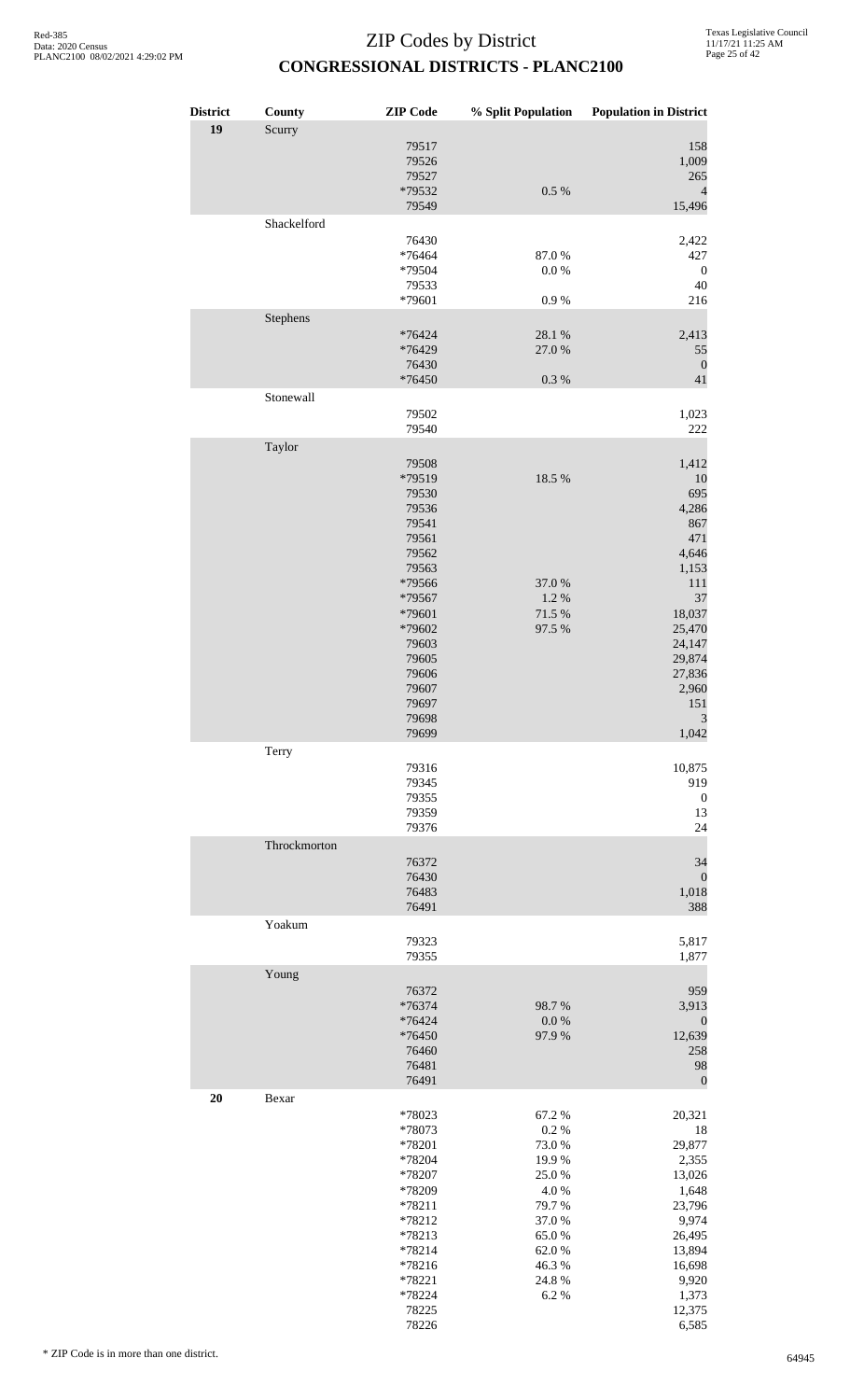| <b>District</b><br>20 | County<br>Bexar | <b>ZIP</b> Code | % Split Population | <b>Population in District</b> |
|-----------------------|-----------------|-----------------|--------------------|-------------------------------|
|                       |                 | *78227          | 84.1 %             | 39,755                        |
|                       |                 |                 |                    |                               |
|                       |                 | *78228          | 98.9%              | 57,415                        |
|                       |                 | *78229          | 83.9%              | 27,445                        |
|                       |                 | *78230          | 30.7%              | 13,142                        |
|                       |                 | *78231          | 0.8%               | 76                            |
|                       |                 | *78236          | 98.8%              | 10,091                        |
|                       |                 | *78237          | 100.0%             | 34,383                        |
|                       |                 |                 |                    |                               |
|                       |                 | 78238           |                    | 26,646                        |
|                       |                 | *78240          | 89.8%              | 50,122                        |
|                       |                 | 78242           |                    | 32,270                        |
|                       |                 | *78245          | $0.0\ \%$          | $\boldsymbol{0}$              |
|                       |                 | *78249          | 98.2%              | 57,049                        |
|                       |                 |                 |                    |                               |
|                       |                 | 78250           |                    | 53,753                        |
|                       |                 | *78251          | 97.1 %             | 56,384                        |
|                       |                 | *78252          | 37.1 %             | 6,689                         |
|                       |                 | *78253          | 69.6%              | 45,322                        |
|                       |                 | *78254          | 80.2%              | 60,735                        |
|                       |                 |                 |                    |                               |
|                       |                 | *78255          | 36.9%              | 7,331                         |
|                       |                 | *78256          | 31.4%              | 3,851                         |
|                       |                 | *78257          | 11.0%              | 1,289                         |
| 21                    | Bandera         |                 |                    |                               |
|                       |                 | 78003           |                    | 8,854                         |
|                       |                 |                 |                    |                               |
|                       |                 | *78023          | 0.4 %              | 108                           |
|                       |                 | 78028           |                    | 6                             |
|                       |                 | 78055           |                    | 1,695                         |
|                       |                 | 78063           |                    | 9,509                         |
|                       |                 |                 |                    | 136                           |
|                       |                 | 78883           |                    |                               |
|                       |                 | *78884          | 45.6%              | 442                           |
|                       |                 | 78885           |                    | 101                           |
|                       | Bexar           |                 |                    |                               |
|                       |                 | 78163           |                    | $\boldsymbol{0}$              |
|                       |                 |                 |                    |                               |
|                       |                 | *78208          | 5.9%               | 229                           |
|                       |                 | *78209          | 84.1 %             | 34,308                        |
|                       |                 | *78212          | 21.9%              | 5,921                         |
|                       |                 | *78213          | 35.0%              | 14,246                        |
|                       |                 | $*78215$        | 15.3 %             | 563                           |
|                       |                 |                 |                    |                               |
|                       |                 | *78216          | 53.7%              | 19,393                        |
|                       |                 | *78217          | 46.2%              | 14,693                        |
|                       |                 | *78218          | 10.4 %             | 3,955                         |
|                       |                 | *78219          | 7.1 %              | 1,227                         |
|                       |                 | *78229          | $16.1~\%$          | 5,264                         |
|                       |                 |                 |                    | 22,529                        |
|                       |                 | *78230          | 52.7%              |                               |
|                       |                 | *78231          | 78.7 %             | 7,436                         |
|                       |                 | *78232          | 96.7%              | 36,116                        |
|                       |                 | *78234          | 100.0%             | 7,276                         |
|                       |                 | *78240          | 10.2%              | 5,671                         |
|                       |                 | *78247          | 53.3%              | 25,937                        |
|                       |                 |                 |                    |                               |
|                       |                 | *78248          | 47.4 %             | 6,424                         |
|                       |                 | *78258          | 43.2 %             | 21,278                        |
|                       |                 | 78259           |                    | 31,062                        |
|                       |                 | *78260          | 0.0 %              | $\ensuremath{\mathfrak{Z}}$   |
|                       |                 | 78261           |                    | 27,415                        |
|                       |                 |                 |                    |                               |
|                       |                 | *78266          | 0.9%               | 66                            |
|                       | Blanco          |                 |                    |                               |
|                       |                 | 78027           |                    | $\overline{7}$                |
|                       |                 | 78070           |                    | 711                           |
|                       |                 |                 |                    |                               |
|                       |                 | 78606           |                    | 5,420                         |
|                       |                 | *78620          | 0.7%               | 144                           |
|                       |                 | 78635           |                    | 243                           |
|                       |                 | 78636           |                    | 3,809                         |
|                       |                 | *78663          | 94.3 %             | 815                           |
|                       |                 |                 |                    |                               |
|                       |                 | *78669          | 1.4 %              | 147                           |
|                       |                 | *78676          | 0.5 %              | 78                            |
|                       | Comal           |                 |                    |                               |
|                       |                 | *78006          | 2.3 %              | 963                           |
|                       |                 |                 | 4.4 %              | 910                           |
|                       |                 | *78015          |                    |                               |
|                       |                 | 78070           |                    | 19,253                        |
|                       |                 | *78130          | 24.1 %             | 21,433                        |
|                       |                 | *78132          | 81.7%              | 31,210                        |
|                       |                 | 78133           |                    | 20,142                        |
|                       |                 | *78154          | 0.1 %              | 22                            |
|                       |                 |                 |                    |                               |
|                       |                 | 78163           |                    | 14,204                        |
|                       |                 | *78266          | 78.9%              | 5,713                         |
|                       |                 | 78606           |                    | 142                           |
|                       |                 | *78623          | 100.0%             | 2,419                         |
|                       |                 |                 |                    |                               |
|                       |                 | *78666          | 0.1%               | 50                            |
|                       |                 | *78676          | $0.6\,\%$          | 95                            |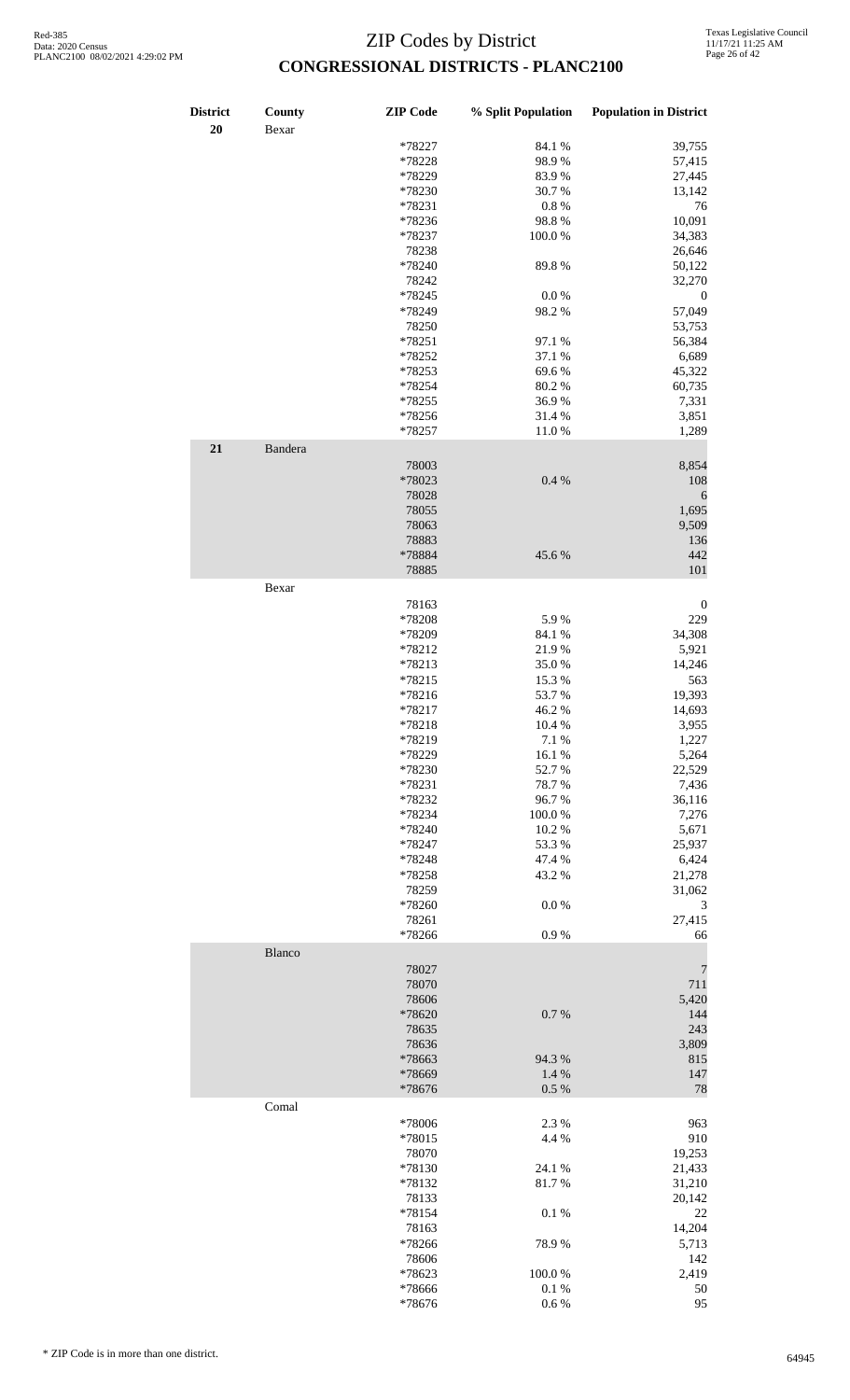| <b>District</b><br>21 | County<br>Gillespie | <b>ZIP</b> Code                   |                    | % Split Population Population in District |
|-----------------------|---------------------|-----------------------------------|--------------------|-------------------------------------------|
|                       |                     | *76856<br>78028<br>78058<br>78618 | 0.2 %              | 9<br>774<br>114<br>142                    |
|                       |                     | *78624<br>78631<br>78671<br>78675 | 98.1 %             | 22,835<br>2,146<br>579<br>126             |
|                       | Hays                | *78132<br>*78610                  | 0.1 %<br>40.7%     | 51<br>18,457                              |
|                       |                     | *78619<br>*78640                  | 0.1 %<br>9.5%      | $\sqrt{5}$<br>6,429                       |
|                       |                     | *78666<br>*78676                  | 33.1 %<br>2.7%     | 27,486<br>411                             |
|                       | Kendall             | 78004                             |                    | 494                                       |
|                       |                     | *78006<br>78013                   | 82.8%              | 34,031<br>4,276                           |
|                       |                     | *78015<br>78027<br>78070          | 22.0 %             | 4,495<br>505<br>$31\,$                    |
|                       | Kerr                | *78624                            | 1.9%               | 447                                       |
|                       |                     | 78010<br>78013                    |                    | 3,602<br>1,475                            |
|                       |                     | 78024<br>78025                    |                    | 824<br>5,759                              |
|                       |                     | 78028<br>78055                    |                    | 39,979<br>29                              |
|                       |                     | 78058<br>78631                    |                    | 760<br>170                                |
|                       | Real                | *78828                            | 2.9%               | 5                                         |
|                       |                     | 78833<br>78873                    |                    | 735<br>1,452                              |
|                       |                     | 78879                             |                    | 566                                       |
|                       | Travis              | $*78610$<br>*78652                | $0.0\ \%$<br>74.0% | $\boldsymbol{0}$<br>5,896                 |
|                       |                     | $*78701$                          | 98.4%              | 11,801                                    |
|                       |                     | *78703<br>*78704                  | 36.5%<br>93.9%     | 7,482<br>44,791                           |
|                       |                     | *78705<br>*78733                  | 59.7%<br>18.4%     | 18,056<br>1,813                           |
|                       |                     | 78735<br>*78736                   | 79.1 %             | 20,058<br>7,452                           |
|                       |                     | *78738<br>*78739                  | 2.1%<br>3.3 %      | 614<br>699                                |
|                       |                     | *78741                            | 40.8%              | 20,032                                    |
|                       |                     | *78745<br>*78746                  | 50.5 %<br>25.3 %   | 29,335<br>8,089                           |
|                       |                     | *78747<br>*78748                  | 29.1 %<br>63.8%    | 6,241<br>34,142                           |
| 22                    | Brazoria            | *78749                            | 33.2 %             | 12,577                                    |
|                       |                     | $*77511$                          | 72.4 %             | 36,445                                    |
|                       |                     | *77545<br>*77546                  | $0.5\ \%$<br>1.0%  | 143<br>538                                |
|                       |                     | 77578<br>77581                    |                    | 24,518<br>43,694                          |
|                       |                     | *77583<br>77584                   | 22.8 %             | 10,766<br>88,449                          |
|                       | Fort Bend           | *77053                            | $0.1~\%$           | 35                                        |
|                       |                     | *77099<br>77406                   | 3.9%               | 1,883<br>57,762                           |
|                       |                     | *77407<br>77417                   | 71.5 %             | 53,357<br>2,460                           |
|                       |                     | *77420<br>*77423                  | 1.4 %<br>15.5 %    | 31<br>2,561                               |
|                       |                     | *77430                            | 42.8%              | 953                                       |
|                       |                     | *77435<br>77441                   | 11.4 %             | 699<br>21,555                             |
|                       |                     | *77444<br>*77450                  | 71.1 %<br>30.6%    | 613<br>22,545                             |
|                       |                     | *77459                            | 65.0%              | 50,094                                    |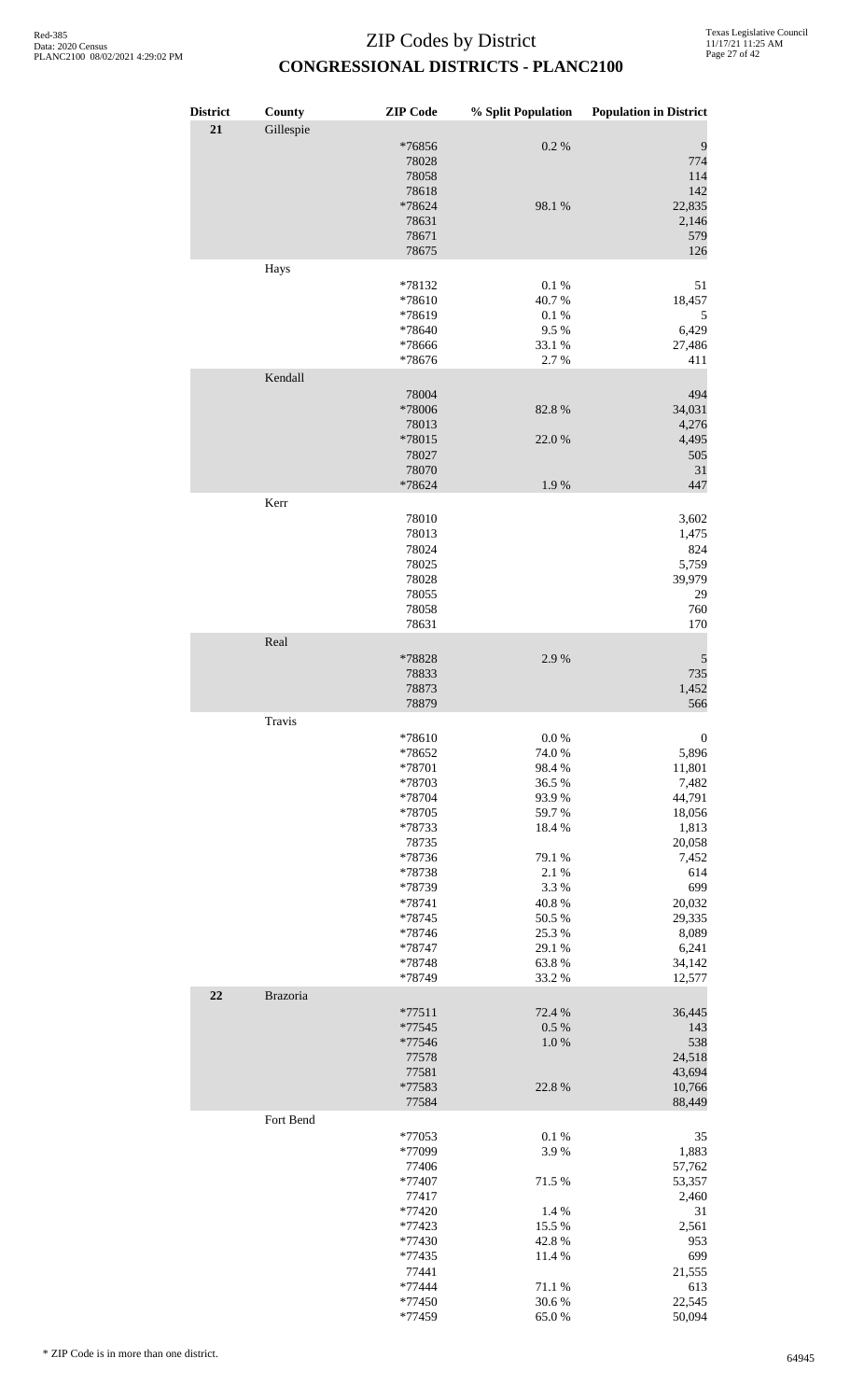| <b>District</b> | County<br>Fort Bend | <b>ZIP</b> Code | % Split Population | <b>Population in District</b> |
|-----------------|---------------------|-----------------|--------------------|-------------------------------|
|                 |                     | 77461           |                    | 11,903                        |
|                 |                     | 77469           |                    | 58,377                        |
|                 |                     | 77471           |                    | 42,352                        |
|                 |                     | *77477<br>77478 | 64.8%              | 23,728<br>24,552              |
|                 |                     | 77479           |                    | 91,912                        |
|                 |                     | *77485          | 46.6%              | 1,975                         |
|                 |                     | *77489          | $0.0\ \%$          | $\boldsymbol{0}$              |
|                 |                     | *77493          | 0.4%               | 177                           |
|                 |                     | *77494          | 88.8 %             | 117,985                       |
|                 |                     | *77498          | 84.6%              | 43,817                        |
|                 |                     | *77545          | 35.4 %             | 10,267                        |
|                 |                     | *77583          | 21.2%              | 9,994                         |
|                 |                     | 77584           |                    | 3,478                         |
| 22              | Harris              |                 |                    |                               |
|                 |                     | *77034          | 4.7%               | 1,670                         |
|                 |                     | *77062          | 33.1 %             | 8,736                         |
|                 |                     | *77075          | 2.9%               | 1,244                         |
|                 |                     | *77089          | 89.4%              | 49,791                        |
|                 |                     | *77546          | 43.0%              | 23,418                        |
|                 |                     | *77573          | 0.0 %              | $\boldsymbol{0}$              |
|                 |                     | 77581           |                    | 4,493                         |
|                 |                     | *77598          | 87.0%              | 23,339                        |
| 23              | Bexar               |                 |                    |                               |
|                 |                     | 78002           |                    | 8,665                         |
|                 |                     | *78006          | 14.8 %             | 6,094                         |
|                 |                     | 78009           |                    | 29                            |
|                 |                     | *78015          | 73.6 %             | 15,061                        |
|                 |                     | *78023          | 30.5 %             | 9,231                         |
|                 |                     | 78039           |                    | 227                           |
|                 |                     | *78052          | 11.5 %             | 708                           |
|                 |                     | *78069          | 36.2%              | 2,343                         |
|                 |                     | *78073          | 81.2%              | 7,937                         |
|                 |                     | *78112          | 2.3%               | 222                           |
|                 |                     | *78211          | 20.3 %             | 6,077                         |
|                 |                     | *78214          | 10.8%              | 2,426                         |
|                 |                     | *78220          | 25.7%              | 4,623                         |
|                 |                     | *78221          | 55.7%              | 22.239                        |
|                 |                     | *78222          | 78.4 %             | 18,681                        |
|                 |                     | *78223          | 11.9%              | 6,471                         |
|                 |                     | *78224          | 93.8%              | 20,669                        |
|                 |                     | *78227          | 15.9%              | 7,525                         |
|                 |                     | *78230          | 16.5 %             | 7,072                         |
|                 |                     | *78231          | 20.5 %             | 1,935                         |
|                 |                     | *78232          | 3.3%               | 1,233                         |
|                 |                     | *78236          | 1.2%               | 123                           |
|                 |                     | *78245          | 100.0%             | 94,020                        |
|                 |                     | *78248          | 52.6%              | 7,127                         |
|                 |                     | *78249          | 1.8%               | 1,045                         |
|                 |                     | *78251          | 2.9%               | 1,667                         |
|                 |                     | *78252          | 62.9%              | 11,320                        |
|                 |                     | *78253          | 25.1 %             | 16,326                        |
|                 |                     | *78254          | 19.8%              | 15,029                        |
|                 |                     | *78255          | 63.1 %             | 12,544                        |
|                 |                     | *78256          | 68.6%              | 8,403                         |
|                 |                     | *78257          | 89.0%              | 10,424                        |
|                 |                     | *78258          | 56.8%              | 27,972                        |
|                 |                     | *78260          | 100.0%             | 38,568                        |
|                 |                     | *78264          | 77.3 %             | 11,544                        |
|                 | <b>Brewster</b>     |                 |                    |                               |
|                 |                     | 79830           |                    | 8,304                         |
|                 |                     | 79832           |                    | 471                           |
|                 |                     | 79834           |                    | 180                           |
|                 |                     | 79842           |                    | 518                           |
|                 |                     | 79852           |                    | 73                            |
|                 | Crane               |                 |                    |                               |
|                 |                     | 79731           |                    | 4,675                         |
|                 | Crockett            | 79743           |                    | $\boldsymbol{0}$              |
|                 | Culberson           | 76943           |                    | 3,098                         |
|                 |                     | 79847           |                    | 54                            |
|                 |                     | 79855           |                    | 2,134                         |
|                 | Dimmit              |                 |                    |                               |
|                 |                     | 78827           |                    | 979                           |
|                 |                     | 78830           |                    | 544                           |
|                 |                     | 78834           |                    | 7,046                         |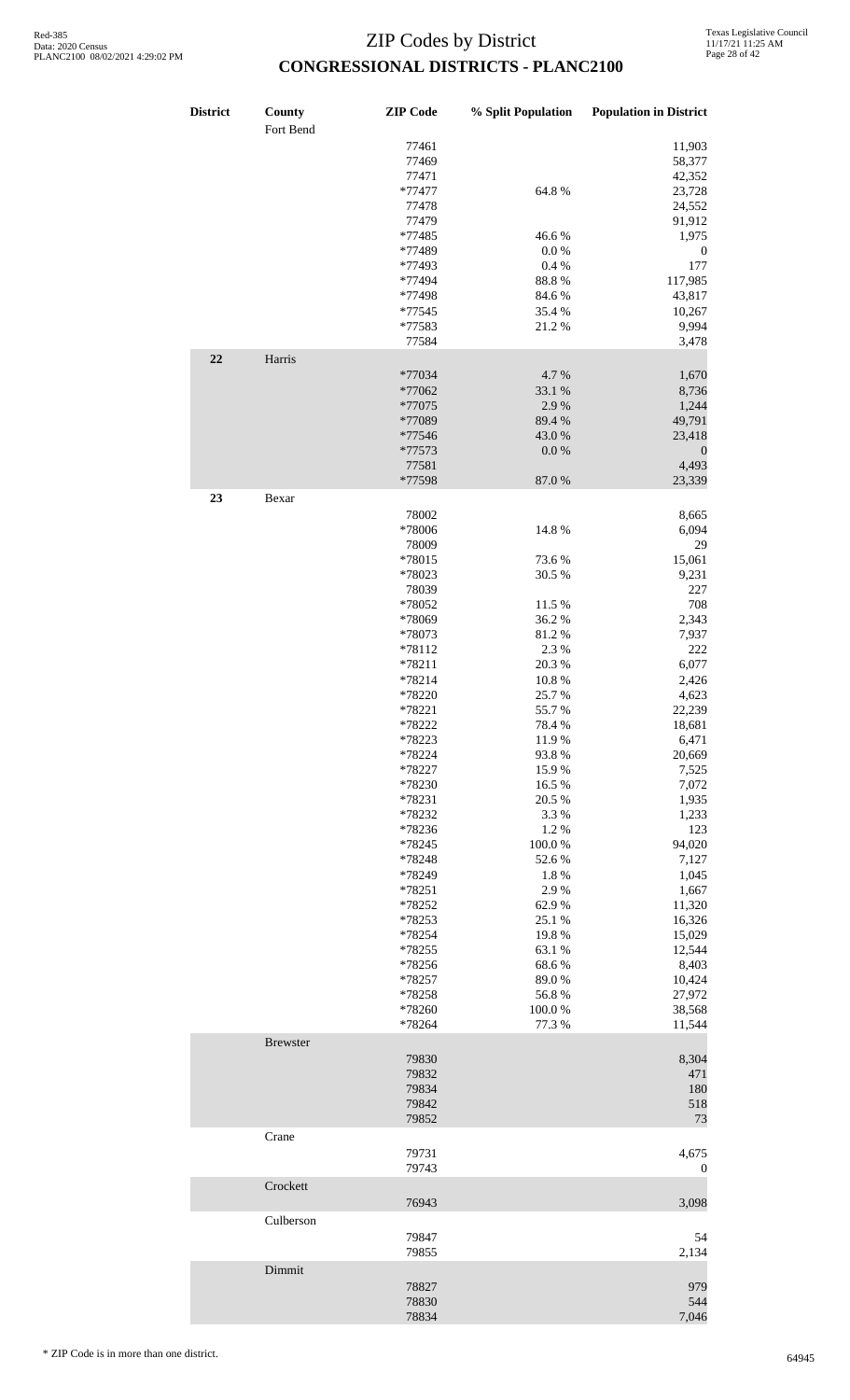| <b>District</b> | County     | <b>ZIP</b> Code | % Split Population | <b>Population in District</b> |
|-----------------|------------|-----------------|--------------------|-------------------------------|
|                 | Dimmit     | 78839           |                    | 46                            |
| 23              | Edwards    |                 |                    |                               |
|                 |            | *78828<br>78840 | 97.1 %             | 170<br>12                     |
|                 |            | 78880           |                    | 1,240                         |
|                 | El Paso    | 79836           |                    | 6,127                         |
|                 |            | 79838           |                    | 7,879                         |
|                 |            | 79849           |                    | 15,486                        |
|                 |            | 79853<br>*79907 |                    | 3,652<br>9,874                |
|                 |            | 79927           | 19.4 %             | 40,584                        |
|                 |            | *79928          | 31.3%              | 24,693                        |
|                 |            | *79936          | 0.0 %              | $\mathbf{0}$                  |
|                 | Frio       |                 |                    |                               |
|                 |            | *78005<br>78017 | 76.7%              | 509<br>5,732                  |
|                 |            | 78057           |                    | 1,327                         |
|                 |            | 78061           |                    | 10,817                        |
|                 | Hudspeth   |                 |                    |                               |
|                 |            | 79837<br>79839  |                    | 423<br>1,174                  |
|                 |            | 79847           |                    | $31\,$                        |
|                 |            | 79851           |                    | 1,362                         |
|                 |            | *79938          | $0.2~\%$           | 212                           |
|                 | Jeff Davis |                 |                    |                               |
|                 |            | 79734<br>79854  |                    | 1,792<br>204                  |
|                 | Kinney     |                 |                    |                               |
|                 |            | 78832           |                    | 3,129                         |
|                 | La Salle   |                 |                    |                               |
|                 |            | *78014          | 99.3%              | 5,120                         |
|                 |            | *78019<br>78021 | $0.3~\%$           | $\overline{4}$<br>92          |
|                 | Loving     |                 |                    |                               |
|                 |            | 79754           |                    | 64                            |
|                 | Maverick   |                 |                    |                               |
|                 |            | 78852           |                    | 56,797                        |
|                 |            | 78877           |                    | 1,090                         |
|                 | Medina     | 78009           |                    | 8,799                         |
|                 |            | 78016           |                    | 10,513                        |
|                 |            | *78023          | 2.0%               | 598                           |
|                 |            | 78039           |                    | 1,606                         |
|                 |            | *78052<br>78056 | 32.0%              | 1,970<br>1,920                |
|                 |            | 78057           |                    | 36                            |
|                 |            | 78059           |                    | 5,460                         |
|                 |            | 78066<br>*78253 | 5.3 %              | 754                           |
|                 |            | *78254          | 0.0 %              | 3,481<br>$\boldsymbol{0}$     |
|                 |            | 78850           |                    | 995                           |
|                 |            | 78861           |                    | 14,158                        |
|                 | Pecos      | 78886           |                    | 458                           |
|                 |            | 79730           |                    | 218                           |
|                 |            | 79735           |                    | 13,111                        |
|                 |            | 79743           |                    | 506                           |
|                 |            | 79744<br>79781  |                    | 1,157<br>201                  |
|                 | Presidio   |                 |                    |                               |
|                 |            | 79843           |                    | 2,636                         |
|                 |            | 79845           |                    | 3,495                         |
|                 | Reagan     |                 |                    |                               |
|                 |            | 76932<br>*79739 | 0.0 %              | 3,385<br>$\boldsymbol{0}$     |
|                 | Reeves     |                 |                    |                               |
|                 |            | 79718           |                    | 859                           |
|                 |            | 79772           |                    | 13,889                        |
|                 | Schleicher |                 |                    |                               |
|                 |            | 76936           |                    | 2,451                         |
|                 | Sutton     | *76874          |                    |                               |
|                 |            | 76950           | 27.6%              | 8<br>3,364                    |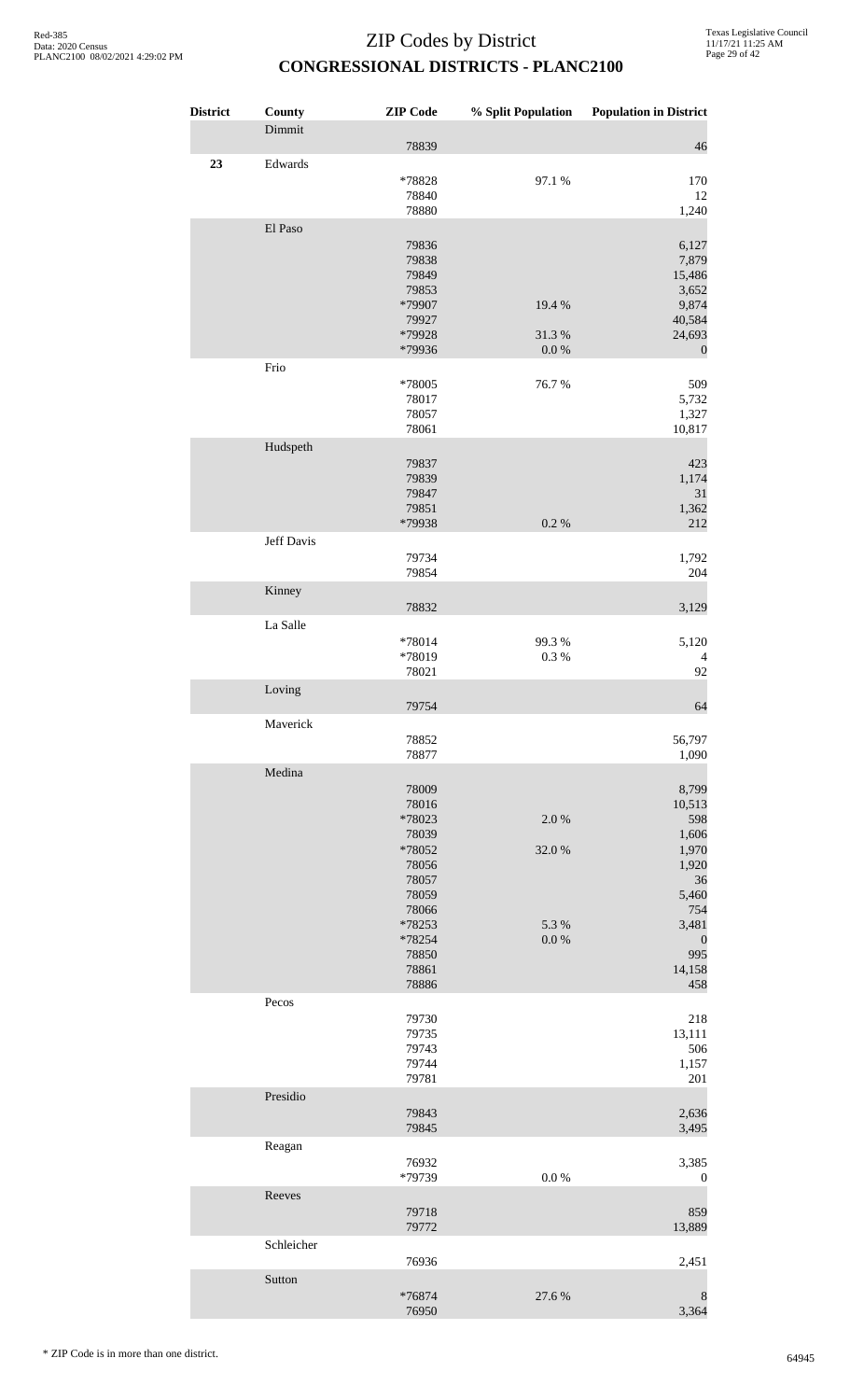| <b>District</b><br>23 | County<br>Terrell | <b>ZIP</b> Code                                                                                                                                                                                                                                                                        | % Split Population                                                                                                                                                                                   | <b>Population in District</b>                                                                                                                                                                                                                                                                                  |
|-----------------------|-------------------|----------------------------------------------------------------------------------------------------------------------------------------------------------------------------------------------------------------------------------------------------------------------------------------|------------------------------------------------------------------------------------------------------------------------------------------------------------------------------------------------------|----------------------------------------------------------------------------------------------------------------------------------------------------------------------------------------------------------------------------------------------------------------------------------------------------------------|
|                       |                   | 78851                                                                                                                                                                                                                                                                                  |                                                                                                                                                                                                      | 760                                                                                                                                                                                                                                                                                                            |
|                       | Upton             | 79752<br>79755                                                                                                                                                                                                                                                                         |                                                                                                                                                                                                      | 2,219<br>1,089                                                                                                                                                                                                                                                                                                 |
|                       | Uvalde            | 78801<br>78838<br>78870<br>78881<br>*78884                                                                                                                                                                                                                                             | 54.4 %                                                                                                                                                                                               | 21,024<br>295<br>713<br>2,004<br>528                                                                                                                                                                                                                                                                           |
|                       | Val Verde         |                                                                                                                                                                                                                                                                                        |                                                                                                                                                                                                      |                                                                                                                                                                                                                                                                                                                |
|                       |                   | 78837<br>78840<br>78843                                                                                                                                                                                                                                                                |                                                                                                                                                                                                      | 285<br>46,811<br>490                                                                                                                                                                                                                                                                                           |
|                       | Ward              |                                                                                                                                                                                                                                                                                        |                                                                                                                                                                                                      |                                                                                                                                                                                                                                                                                                                |
|                       |                   | 79719<br>79742<br>79756                                                                                                                                                                                                                                                                |                                                                                                                                                                                                      | 329<br>477<br>10,756                                                                                                                                                                                                                                                                                           |
|                       |                   | 79777                                                                                                                                                                                                                                                                                  |                                                                                                                                                                                                      | 82                                                                                                                                                                                                                                                                                                             |
|                       | Winkler           | 79745<br>79789                                                                                                                                                                                                                                                                         |                                                                                                                                                                                                      | 6,848<br>943                                                                                                                                                                                                                                                                                                   |
|                       | Zavala            |                                                                                                                                                                                                                                                                                        |                                                                                                                                                                                                      |                                                                                                                                                                                                                                                                                                                |
|                       |                   | 78829<br>78839<br>78872                                                                                                                                                                                                                                                                |                                                                                                                                                                                                      | 855<br>7,332<br>1,483                                                                                                                                                                                                                                                                                          |
| 24                    | Dallas            |                                                                                                                                                                                                                                                                                        |                                                                                                                                                                                                      |                                                                                                                                                                                                                                                                                                                |
|                       | Denton            | 75001<br>75006<br>*75007<br>*75019<br>75038<br>75039<br>*75061<br>*75062<br>75063<br>*75209<br>*75220<br>*75229<br>*75230<br>*75234<br>*75240<br>*75244<br>*75248<br>*75252<br>*75254<br>75261<br>*75287<br>*76051<br>75006<br>*75007<br>75010<br>*75019<br>*75024<br>*75056<br>*75057 | 6.1%<br>96.4%<br>22.9 %<br>99.9%<br>3.8%<br>16.5 %<br>51.2 %<br>9.5 %<br>100.0%<br>35.1 %<br>99.4%<br>33.9%<br>1.5 %<br>75.7%<br>$0.5\ \%$<br>$0.0\ \%$<br>93.9%<br>2.2 %<br>5.4 %<br>34.7%<br>0.0 % | 16,093<br>48,285<br>3,196<br>43,883<br>36,003<br>24,792<br>12,804<br>47,050<br>46,603<br>561<br>6,584<br>16,559<br>2,683<br>34,124<br>9,889<br>12,473<br>13,112<br>403<br>16,620<br>3<br>282<br>$\boldsymbol{0}$<br>31<br>48,822<br>33,315<br>1,022<br>2,434<br>22,435<br>$\boldsymbol{0}$<br>$\boldsymbol{0}$ |
|                       |                   | $*75067$<br>*75093<br>*75287<br>*76092                                                                                                                                                                                                                                                 | 0.0 %<br>6.2%<br>51.8%<br>2.2 %                                                                                                                                                                      | 3,042<br>28,019<br>722                                                                                                                                                                                                                                                                                         |
|                       | Tarrant           | *75022<br>*75028<br>*75062<br>75261<br>76021<br>76022<br>76034<br>76039<br>*76040<br>$*76051$<br>*76053<br>*76054<br>*76092<br>$*76118$                                                                                                                                                | 1.8 %<br>$0.4~\%$<br>0.0 %<br>99.9%<br>99.4%<br>99.6%<br>$100.0~\%$<br>97.4 %<br>43.0%                                                                                                               | 473<br>169<br>$\boldsymbol{0}$<br>$\,1\,$<br>35,382<br>14,634<br>25,896<br>40,010<br>32,301<br>49,743<br>31,389<br>12,183<br>31,357<br>7,234                                                                                                                                                                   |
|                       |                   | *76120                                                                                                                                                                                                                                                                                 | 3.3 %                                                                                                                                                                                                | 626                                                                                                                                                                                                                                                                                                            |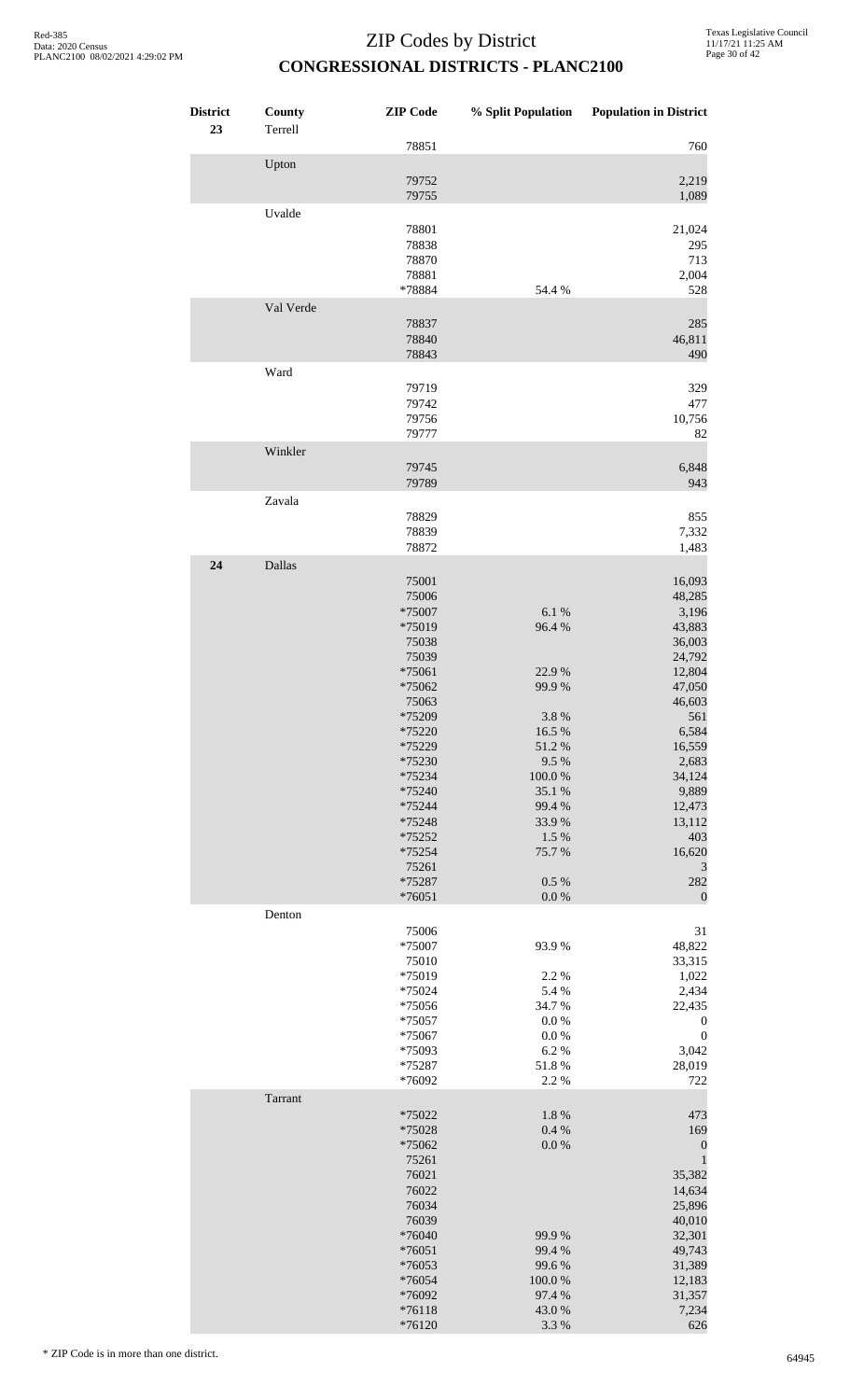| <b>District</b> | County        | <b>ZIP</b> Code  | % Split Population | <b>Population in District</b> |
|-----------------|---------------|------------------|--------------------|-------------------------------|
|                 | Tarrant       |                  |                    |                               |
|                 |               | $*76155$         | 100.0%             | 5,647                         |
|                 |               | *76180           | $0.0\ \%$          | 12                            |
|                 |               | *76248           | 2.9%               | 1,169                         |
|                 |               | *76262           | 6.0%               | 2,636                         |
| 25              | Bell          | *76544           | 10.5 %             | 3,018                         |
|                 |               | *76549           | 76.3%              | 42,874                        |
|                 | Bosque        |                  |                    |                               |
|                 |               | 76070            |                    | $\boldsymbol{0}$              |
|                 |               | *76622           | $0.0\ \%$          | $\boldsymbol{0}$              |
|                 |               | *76633           | 3.5%               | 209                           |
|                 |               | *76634<br>76637  | 99.6%              | 7,484<br>710                  |
|                 |               | 76649            |                    | 895                           |
|                 |               | 76652            |                    | 980                           |
|                 |               | 76665            |                    | 2,745                         |
|                 |               | 76671            |                    | 1,736                         |
|                 |               | *76689<br>76690  | 59.3%              | 2,422<br>1,054                |
|                 |               | 76692            |                    | $\boldsymbol{0}$              |
|                 | <b>Burnet</b> |                  |                    |                               |
|                 |               | *76527           | $0.1~\%$           | 6                             |
|                 |               | *76539           | 4.1 %              | 351                           |
|                 |               | 76550            |                    | 896                           |
|                 |               | 78605<br>78608   |                    | 6,522<br>858                  |
|                 |               | *78611           | 99.4 %             | 15,112                        |
|                 |               | *78639           | 10.6%              | 855                           |
|                 |               | *78642           | $0.6\ \%$          | 127                           |
|                 |               | *78654           | 93.8%              | 18,761                        |
|                 |               | *78657<br>*78669 | 39.6%<br>28.3%     | 2,644<br>2,998                |
|                 | Coryell       |                  |                    |                               |
|                 |               | 76522            |                    | 38,620                        |
|                 |               | 76525            |                    | 711                           |
|                 |               | 76526            |                    | 160                           |
|                 |               | *76528           | 98.5 %             | 23,962                        |
|                 |               | 76538            |                    | 670                           |
|                 |               | *76539<br>*76544 | 12.5 %<br>54.2 %   | 1,061<br>15,575               |
|                 |               | *76549           | 0.0 %              | 27                            |
|                 |               | $*76557$         | 8.7%               | 475                           |
|                 |               | *76561           | 97.4 %             | 1,182                         |
|                 |               | 76566            |                    | 293                           |
|                 |               | *76634<br>*76657 | 0.4 %<br>0.5 %     | 30<br>52                      |
|                 |               | *76689           | 6.7%               | 275                           |
|                 | Erath         |                  |                    |                               |
|                 |               | *76401           | 56.4 %             | 17,198                        |
|                 |               | 76402            |                    | 978                           |
|                 |               | *76436<br>*76446 | 2.1 %<br>7.6%      | 13<br>494                     |
|                 |               | $*76457$         | 44.9%              | 1,772                         |
|                 | Hamilton      |                  |                    |                               |
|                 |               | *76436           | 69.5 %             | 439                           |
|                 |               | $*76457$         | 55.1 %             | 2,172                         |
|                 |               | 76525            |                    | 493                           |
|                 |               | 76531<br>76565   |                    | 4,922<br>196                  |
|                 | Hays          |                  |                    |                               |
|                 |               | *78610           | 2.8%               | 1,263                         |
|                 |               | *78619           | 99.9%              | 5,327                         |
|                 |               | *78620           | 82.2%              | 17,441                        |
|                 |               | *78623           | $0.0\ \%$          | $\boldsymbol{0}$              |
|                 |               | *78652<br>*78663 | 17.8 %<br>2.9%     | 1,422<br>25                   |
|                 |               | *78666           | 0.5%               | 451                           |
|                 |               | *78676           | 96.1%              | 14,471                        |
|                 |               | *78736           | 0.3%               | 27                            |
|                 |               | 78737            |                    | 16,907                        |
|                 | Hill          | *78738           | 0.1%               | 18                            |
|                 |               | *76050           | 6.9%               | 507                           |
|                 |               | $*76055$         | 94.5 %             | 2,889                         |
|                 |               | 76093            |                    | 70                            |
|                 |               | 76621            |                    | 1,075                         |
|                 |               | *76622           | 95.6%              | 1,119                         |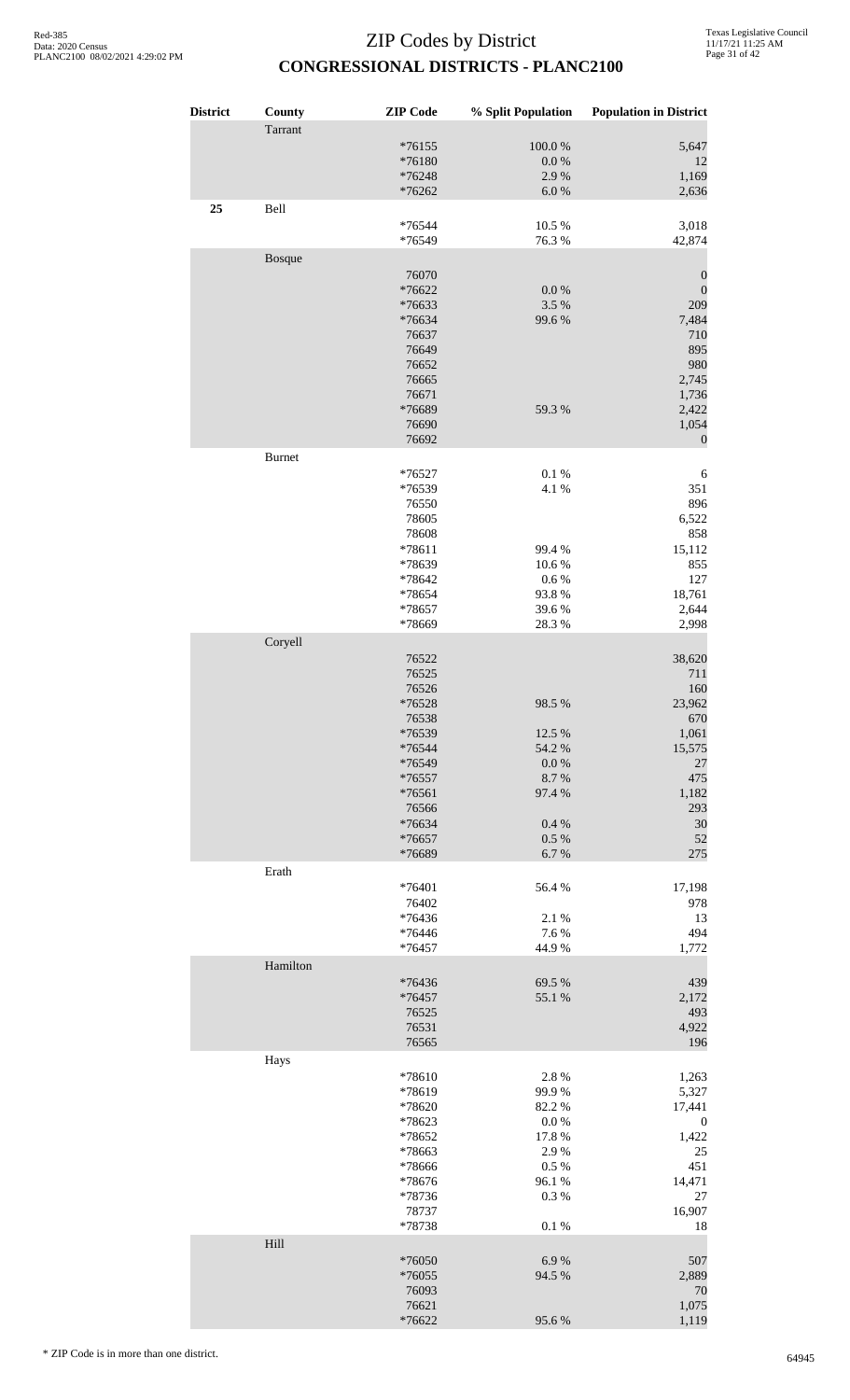| <b>District</b> | County    | <b>ZIP Code</b>  | % Split Population | <b>Population in District</b> |
|-----------------|-----------|------------------|--------------------|-------------------------------|
|                 | Hill      |                  |                    |                               |
|                 |           | 76627            |                    | 1,809                         |
|                 |           | 76631            |                    | 439                           |
|                 |           | *76634           | $0.0\ \%$          | $\boldsymbol{0}$              |
|                 |           | 76636            |                    | 1,726                         |
|                 |           | 76645<br>76648   |                    | 11,323<br>2,230               |
|                 |           | 76660            |                    | 422                           |
|                 |           | 76666            |                    | 395                           |
|                 |           | 76673            |                    | 580                           |
|                 |           | 76676            |                    | 711                           |
|                 |           | 76692            |                    | 10,579                        |
| 25              | Johnson   |                  |                    |                               |
|                 |           | 76009<br>*76028  | 70.4 %             | 23,731<br>51,954              |
|                 |           | 76031            |                    | 18,168                        |
|                 |           | *76033           | 98.9%              | 26,933                        |
|                 |           | *76035           | 5.4 %              | 132                           |
|                 |           | *76036           | 9.3%               | 3,249                         |
|                 |           | 76044            |                    | 5,708                         |
|                 |           | *76049<br>*76050 | 0.4%<br>91.4%      | 134<br>6,676                  |
|                 |           | 76058            |                    | 21,218                        |
|                 |           | 76059            |                    | 4,818                         |
|                 |           | *76063           | 6.6%               | 5,201                         |
|                 |           | 76070            |                    | 24                            |
|                 |           | *76084           | 82.3%              | 9,673                         |
|                 |           | 76093            |                    | 2,308                         |
|                 | Lampasas  | 76522            |                    | 2,984                         |
|                 |           | *76528           | $0.0\ \%$          | 10                            |
|                 |           | *76539           | 64.8%              | 5,486                         |
|                 |           | 76550            |                    | 11,551                        |
|                 |           | 76824            |                    | 69                            |
|                 |           | 76853            |                    | 1,527                         |
|                 | Somervell |                  |                    |                               |
|                 |           | *76033<br>76043  | 0.8%               | 225<br>7,319                  |
|                 |           | *76048           | $1.2~\%$           | 302                           |
|                 |           | 76070            |                    | 585                           |
|                 |           | 76077            |                    | 649                           |
|                 |           | *76433           | 3.7%               | 125                           |
|                 | Tarrant   | *76028           | 11.7%              | 8,648                         |
|                 | Travis    |                  |                    |                               |
|                 |           | *78613           | 0.2 %              | 180                           |
|                 |           | *78620           | 17.1 %             | 3,632                         |
|                 |           | *78641           | 19.2%              | 15,537                        |
|                 |           | *78645           | 100.0%             | 13,399                        |
|                 |           | *78652           | 8.2%               | 653                           |
|                 |           | *78654           | 6.2%               | 1,241                         |
|                 |           | *78663<br>*78669 | 2.8%<br>70.3%      | 24<br>7,460                   |
|                 |           | *78701           | 1.6%               | 197                           |
|                 |           | *78702           | 46.2%              | 11,671                        |
|                 |           | *78703           | 61.0%              | 12,485                        |
|                 |           | *78705           | 40.3%              | 12,207                        |
|                 |           | 78712<br>*78721  | 56.4%              | 6,028<br>6,415                |
|                 |           | 78722            |                    | 7,187                         |
|                 |           | *78723           | 85.9%              | 29,658                        |
|                 |           | *78724           | 5.3 %              | 1,508                         |
|                 |           | *78725           | 13.3 %             | 1,597                         |
|                 |           | 78730<br>*78731  | 39.4 %             | 8,819<br>11,043               |
|                 |           | *78732           | 99.9%              | 18,950                        |
|                 |           | *78733           | 81.6%              | 8,044                         |
|                 |           | *78734           | 100.0%             | 23,173                        |
|                 |           | *78736           | 20.6%              | 1,943                         |
|                 |           | 78737            |                    | 4,540                         |
|                 |           | *78738<br>*78739 | 97.9%<br>96.7%     | 29,283<br>20,330              |
|                 |           | *78745           | 1.4 %              | 792                           |
|                 |           | *78746           | 56.5 %             | 18,086                        |
|                 |           | *78749           | 66.8%              | 25,314                        |
|                 |           | *78750           | 1.9%               | 552                           |
|                 |           | *78751<br>*78756 | 39.9%<br>0.2 %     | 6,823<br>21                   |
|                 |           |                  |                    |                               |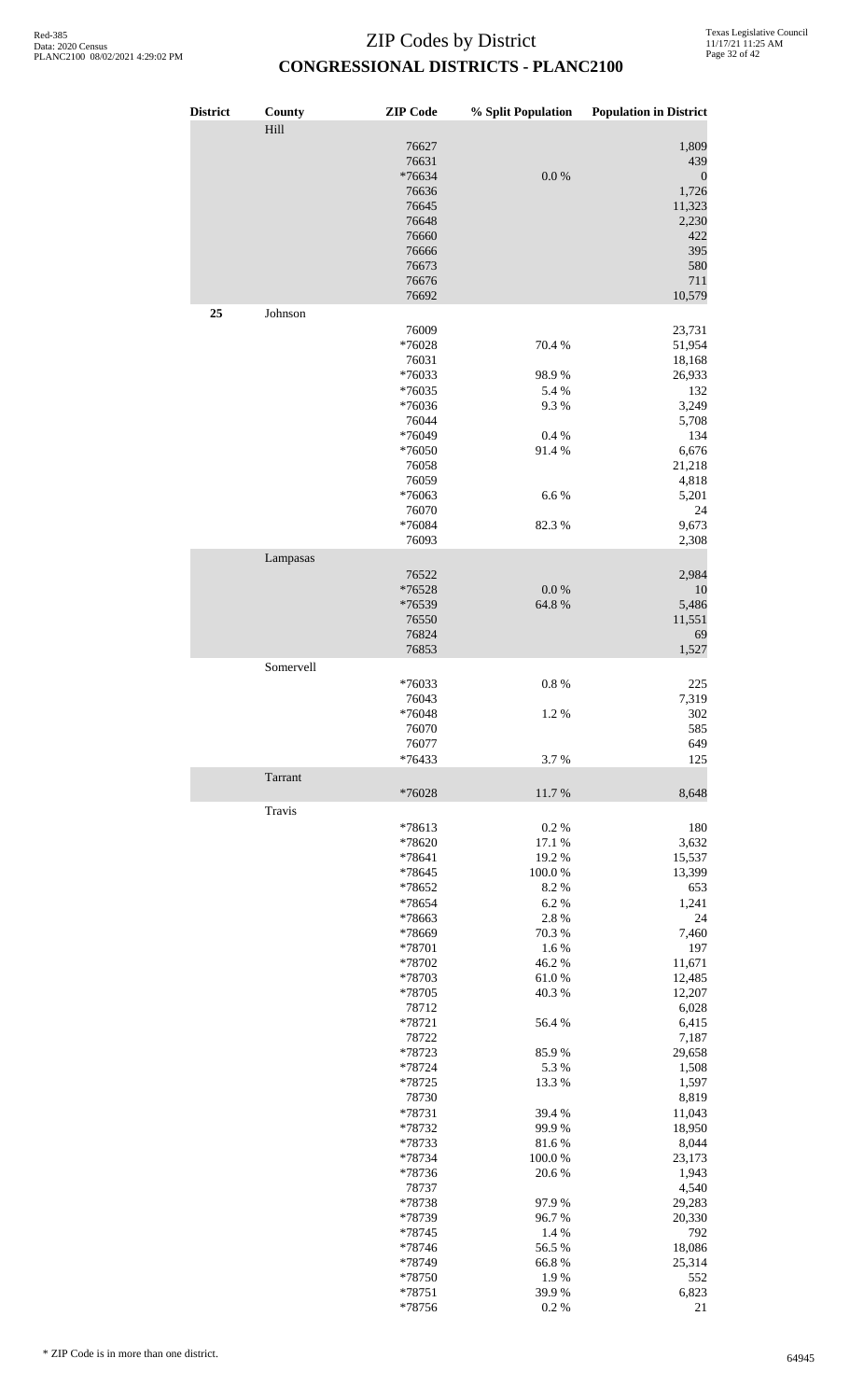| <b>District</b><br>26 | County<br>Dallas | <b>ZIP</b> Code | % Split Population | <b>Population in District</b> |
|-----------------------|------------------|-----------------|--------------------|-------------------------------|
|                       |                  | *75019          | $1.3~\%$           | 609                           |
|                       |                  | *75067          | 0.6 %              | 379                           |
|                       |                  | $*76051$        | 0.6 %              | 321                           |
|                       | Denton           |                 |                    |                               |
|                       |                  | *75007          | $0.0\ \%$          | $\boldsymbol{0}$              |
|                       |                  | *75009          | 10.5 %             | 1,941                         |
|                       |                  | *75022          | 98.2%              | 26,406                        |
|                       |                  | *75028          | 99.6%              | 46,653                        |
|                       |                  | *75033          | 78.8%              | 34,883                        |
|                       |                  | *75034          | 68.6%              | 60,807                        |
|                       |                  | *75056          | 65.3%              | 42,270                        |
|                       |                  | *75057          | 100.0%             | 15,935                        |
|                       |                  | 75065           |                    | 12,566                        |
|                       |                  | *75067          | 99.4 %             | 68,454                        |
|                       |                  | 75068           |                    | 67,298                        |
|                       |                  | 75077           |                    | 36,991                        |
|                       |                  | *75078          | 28.2%              | 11,589                        |
|                       |                  | *76052          | 11.7%              | 3,156                         |
|                       |                  | *76078          | 8.2%               | 880                           |
|                       |                  | *76092          | 0.0 %              | $\boldsymbol{0}$              |
|                       |                  | $*76177$        | 9.9%               | 2,173                         |
|                       |                  | 76201           |                    | 26,555                        |
|                       |                  | 76205           |                    | 21,108                        |
|                       |                  | 76207           |                    | 16,243                        |
|                       |                  | 76208           |                    | 27,491                        |
|                       |                  | 76209           |                    | 27,278                        |
|                       |                  | 76210           |                    | 45,790                        |
|                       |                  | 76226           |                    | 34,428                        |
|                       |                  | 76227           |                    | 44,429                        |
|                       |                  | *76234          | 2.0%               | 360                           |
|                       |                  | *76247<br>76249 | 99.8%              | 20,236<br>9,278               |
|                       |                  | $*76258$        | 95.2%              | 7,020                         |
|                       |                  | *76259          | 99.5%              | 6,379                         |
|                       |                  | *76262          | 71.8%              | 31,374                        |
|                       |                  | *76266          | 99.8%              | 16,539                        |
|                       |                  | *76272          | 1.2%               | 70                            |
|                       | Tarrant          |                 |                    |                               |
|                       |                  | *76052          | $0.3~\%$           | $71\,$                        |
|                       |                  | *76092          | $0.3~\%$           | 106                           |
|                       |                  | $*76117$        | $0.0\ \%$          | $\boldsymbol{0}$              |
|                       |                  | $*76137$        | 21.1 %             | 12,524                        |
|                       |                  | $*76148$        | 95.2%              | 23,349                        |
|                       |                  | $*76177$        | 20.5 %             | 4,518                         |
|                       |                  | *76182          | 76.8%              | 23,887                        |
|                       |                  | *76244          | 80.2 %             | 61,588                        |
|                       |                  | *76248          | 97.1 %             | 39,500                        |
|                       |                  | *76262          | 22.1 %             | 9,674                         |
| 27                    | Aransas          |                 |                    |                               |
|                       |                  | 77990           |                    | $\boldsymbol{0}$              |
|                       |                  | 78336           |                    | 3,083                         |
|                       |                  | 78373           |                    | $\boldsymbol{0}$              |
|                       |                  | 78382           |                    | 20,747                        |
|                       | <b>Bastrop</b>   |                 |                    |                               |
|                       |                  | *78602          | 30.3 %             | 10,220                        |
|                       |                  | *78612          | 95.1 %             | 13,563                        |
|                       |                  | *78616          | 34.4 %             | 4,097                         |
|                       |                  | *78617          | 24.5 %             | 7,431                         |
|                       |                  | 78662           |                    | 2,526                         |
|                       |                  | *78941          | 3.8%               | 108                           |
|                       |                  | 78953           |                    | 887                           |
|                       |                  | *78957          | 29.7 %             | 3,108                         |
|                       |                  | *78959          | 6.0%               | 110                           |
|                       | Caldwell         |                 |                    |                               |
|                       |                  | *78610          | 0.4%               | 203                           |
|                       |                  | *78616          | 65.5%              | 7,813                         |
|                       |                  | 78632           |                    | 286                           |
|                       |                  | *78638          | 8.5%               | 243                           |
|                       |                  | *78640          | $0.0\ \%$          | 15                            |
|                       |                  | *78644          | 43.2%              | 9,321                         |
|                       |                  | *78648          | 94.3%              | 7,821                         |
|                       |                  | *78655          | 4.7%               | 149                           |
|                       |                  | *78656          | 4.3%               | 131                           |
|                       |                  | 78662           |                    | 442                           |
|                       |                  | 78953           |                    | 271                           |
|                       |                  | *78959          | 0.8 %              | 15                            |
|                       | Calhoun          |                 |                    |                               |
|                       |                  | 77457           |                    | $\boldsymbol{6}$              |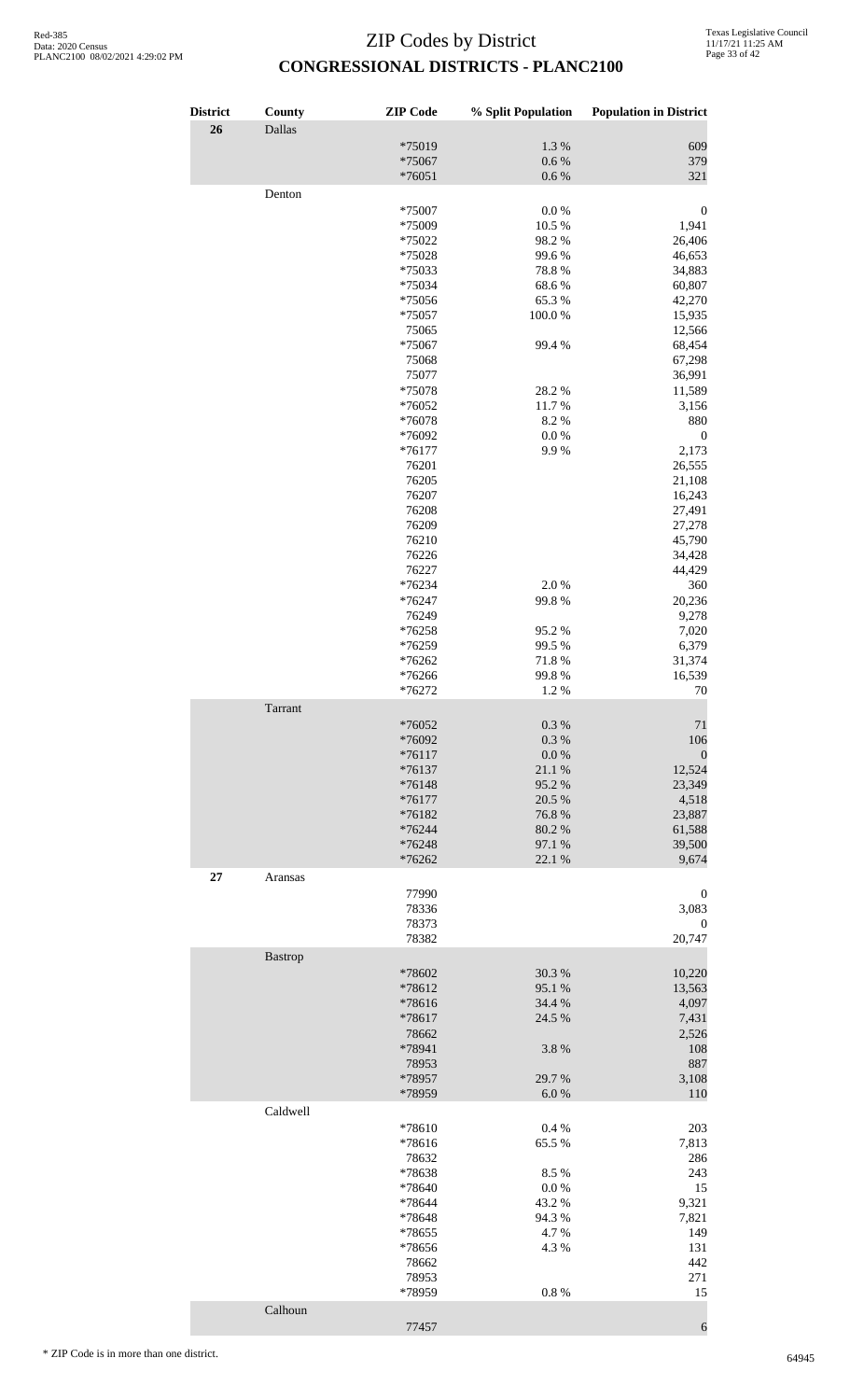| <b>District</b> | <b>County</b> | <b>ZIP</b> Code                                                                                                                                                                                                        |                                       | % Split Population Population in District                                                                                                                                                                                                                     |
|-----------------|---------------|------------------------------------------------------------------------------------------------------------------------------------------------------------------------------------------------------------------------|---------------------------------------|---------------------------------------------------------------------------------------------------------------------------------------------------------------------------------------------------------------------------------------------------------------|
|                 | Calhoun       | 77465<br>77971<br>77979<br>77982<br>77983<br>77990<br>78382                                                                                                                                                            |                                       | 61<br>623<br>16,680<br>1,003<br>1,733<br>$\boldsymbol{0}$<br>$\boldsymbol{0}$                                                                                                                                                                                 |
| $\bf 27$        | Gonzales      | 77984<br>$*78614$<br>*78629<br>78632<br>*78648<br>*78959                                                                                                                                                               | $0.0\ \%$<br>92.1 %<br>0.1%<br>83.1 % | 264<br>$\boldsymbol{0}$<br>11,474<br>448<br>$\tau$<br>1,529                                                                                                                                                                                                   |
|                 | Jackson       | 77465<br>77957<br>77962<br>77971                                                                                                                                                                                       |                                       | 632<br>9,459<br>3,343<br>1,554                                                                                                                                                                                                                                |
|                 | Lavaca        | 77964<br>77975<br>77984<br>*77995<br>*78629<br>*78956                                                                                                                                                                  | 60.2%<br>$0.0\ \%$<br>6.6%            | 8,233<br>1,886<br>3,942<br>5,934<br>2<br>340                                                                                                                                                                                                                  |
|                 | Matagorda     | 77414<br>77419<br>*77420<br>$*77422$<br>77440<br>77456<br>77457<br>77458<br>77465<br>77468<br>*77480<br>77482                                                                                                          | 1.0 %<br>0.6 %<br>$2.9\ \%$           | 24,310<br>1,498<br>23<br>81<br>34<br>$111\,$<br>667<br>504<br>6,216<br>160<br>234<br>2,417                                                                                                                                                                    |
|                 | Nueces        | 77982                                                                                                                                                                                                                  |                                       | $\boldsymbol{0}$                                                                                                                                                                                                                                              |
|                 |               | 78336<br>78343<br>78362<br>*78368<br>78373<br>78380<br>*78383<br>78390<br>78401<br>78402<br>78404<br>78405<br>78406<br>78407<br>78408<br>78409<br>78410<br>78411<br>78412<br>78413<br>78414<br>78415<br>78416<br>78417 | $0.0\ \%$<br>7.0%                     | $\tau$<br>4,481<br>$\boldsymbol{0}$<br>$\boldsymbol{0}$<br>3,142<br>25,860<br>235<br>$\boldsymbol{0}$<br>4,704<br>625<br>15,438<br>14,235<br>1,278<br>1,676<br>10,996<br>2,742<br>29,252<br>26,335<br>38,782<br>36,663<br>46,991<br>39,028<br>14,045<br>4,441 |
|                 |               | *78418<br>78419                                                                                                                                                                                                        | 100.0%                                | 31,997<br>225                                                                                                                                                                                                                                                 |
|                 | Refugio       | 77990<br>78340<br>78377<br>78393                                                                                                                                                                                       |                                       | 715<br>327<br>3,545<br>2,154                                                                                                                                                                                                                                  |
|                 | San Patricio  | 78336                                                                                                                                                                                                                  |                                       | 8,990                                                                                                                                                                                                                                                         |
|                 |               | 78359<br>78362<br>*78368                                                                                                                                                                                               | 12.9%                                 | 1,734<br>10,098<br>1,176                                                                                                                                                                                                                                      |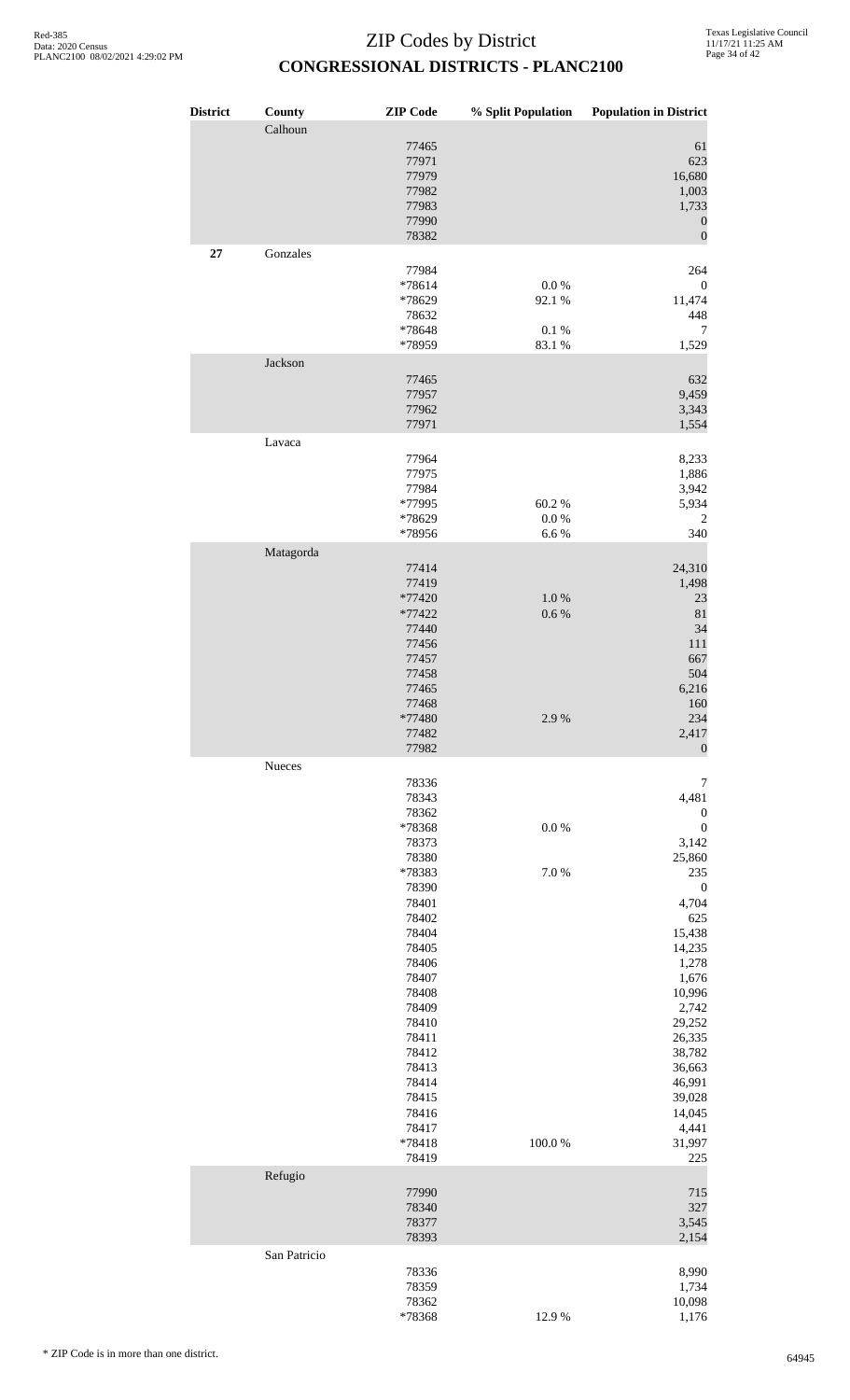| <b>District</b> | County<br>San Patricio | <b>ZIP</b> Code  | % Split Population | <b>Population in District</b> |
|-----------------|------------------------|------------------|--------------------|-------------------------------|
|                 |                        | *78370<br>78373  | 18.7%              | 808<br>$\boldsymbol{0}$       |
|                 |                        | 78374<br>78380   |                    | 20,750<br>6                   |
|                 |                        | *78387<br>78390  | 2.8%               | 270<br>5,059                  |
| $\bf 27$        | Victoria               | 77901            |                    | 40,542                        |
|                 |                        | 77904            |                    | 29,639                        |
|                 |                        | *77905<br>77951  | 93.2 %             | 15,760<br>1,804               |
|                 |                        | 77968            |                    | 3,187                         |
|                 |                        | *77974<br>77979  | 55.9%              | 245<br>13                     |
|                 |                        | 77990            |                    | $\boldsymbol{0}$              |
|                 |                        | *77995           | 1.3%               | 129<br>$\boldsymbol{0}$       |
|                 | Wharton                | 78377            |                    |                               |
|                 |                        | *77420           | 97.6%              | 2,178                         |
|                 |                        | *77434<br>*77435 | 5.9%<br>88.6%      | 257<br>5,447                  |
|                 |                        | 77437            |                    | 17,520                        |
|                 |                        | 77455<br>77488   |                    | 2,309<br>13,859               |
| 28              | Atascosa               |                  |                    |                               |
|                 |                        | *78005           | 23.3 %             | 155                           |
|                 |                        | *78008<br>78011  | 96.1%              | 295<br>2,258                  |
|                 |                        | 78026            |                    | 6,138                         |
|                 |                        | *78052<br>78064  | 56.5 %             | 3,480<br>16,292               |
|                 |                        | 78065            |                    | 12,901                        |
|                 |                        | *78069<br>*78073 | 63.8%<br>18.7%     | 4,131<br>1,824                |
|                 |                        | *78113           | 8.8%               | 112                           |
|                 |                        | 78114<br>*78264  | 8.2%               | 175<br>1,220                  |
|                 | Bexar                  |                  |                    |                               |
|                 |                        | 78101            |                    | 4,288                         |
|                 |                        | *78108<br>78109  | 2.7 %              | 1,154<br>52,339               |
|                 |                        | *78112           | 94.8%              | 9,071                         |
|                 |                        | *78121<br>*78124 | 0.6 %<br>5.9%      | 88<br>587                     |
|                 |                        | 78148            |                    | 21,392                        |
|                 |                        | 78150<br>78152   |                    | 369<br>2,161                  |
|                 |                        | *78154           | 20.7%              | 8,627                         |
|                 |                        | *78218<br>*78219 | 17.3 %<br>4.5 %    | 6,540<br>786                  |
|                 |                        | *78220           | 18.4 %             | 3,317                         |
|                 |                        | *78221<br>*78222 | 0.0 %<br>0.4%      | $\boldsymbol{0}$<br>91        |
|                 |                        | *78223           | 4.3 %              | 2,358                         |
|                 |                        | *78233<br>*78239 | 47.2 %<br>94.1 %   | 23,348<br>30,977              |
|                 |                        | *78244           | 59.7%              | 21,660                        |
|                 |                        | 78263<br>*78264  | 14.6 %             | 5,270<br>2,176                |
|                 | Hidalgo                |                  |                    |                               |
|                 |                        | *78541<br>78560  | 0.3%               | 160<br>5,346                  |
|                 |                        | *78572           | 97.3 %             | 76,260                        |
|                 |                        | *78573           | 16.1 %             | 7,008                         |
|                 |                        | *78574<br>78576  | 53.4 %             | 33,679<br>12,473              |
|                 | La Salle               | 78595            |                    | 6,536                         |
|                 |                        | *78014           | $0.7~\%$           | 35                            |
|                 |                        | *78019           | 99.7%              | 1,413                         |
|                 | McMullen               | 78007            |                    | 161                           |
|                 |                        | 78011            |                    | $\boldsymbol{0}$              |
|                 |                        | 78026<br>78072   |                    | $\boldsymbol{0}$<br>439       |
|                 | Starr                  |                  |                    |                               |
|                 |                        | 78536            |                    | 191                           |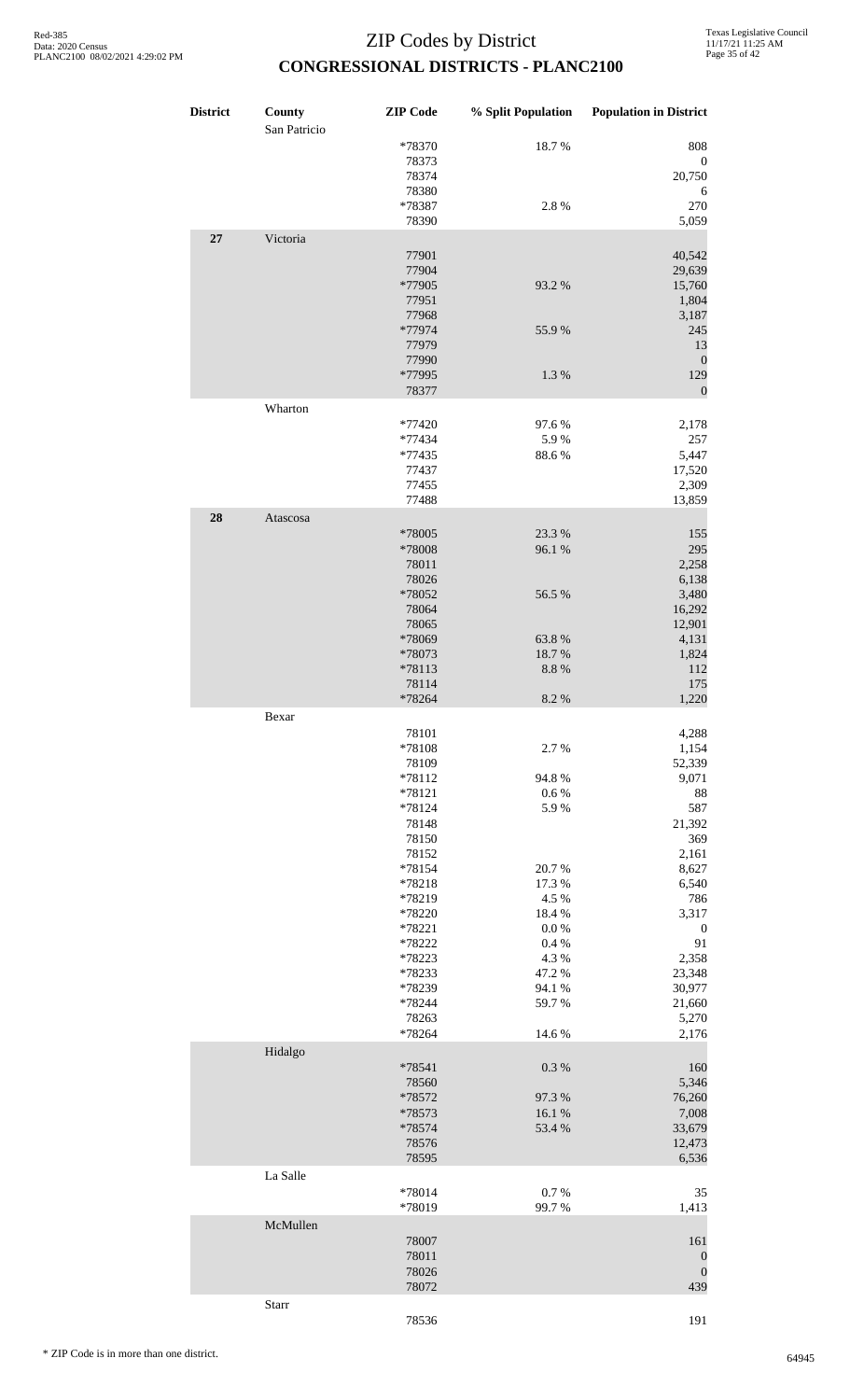| <b>District</b> | County<br>Starr | <b>ZIP</b> Code    | % Split Population  | <b>Population in District</b> |
|-----------------|-----------------|--------------------|---------------------|-------------------------------|
|                 |                 | 78547              |                     | 190                           |
|                 |                 | 78548<br>78582     |                     | 96<br>44,773                  |
|                 |                 | 78584              |                     | 20,060                        |
|                 |                 | 78588              |                     | 293                           |
|                 |                 | 78591              |                     | 317                           |
| 28              | Webb            |                    |                     |                               |
|                 |                 | 78040              |                     | 36,811<br>48,768              |
|                 |                 | 78041<br>78043     |                     | 42,087                        |
|                 |                 | 78045              |                     | 65,269                        |
|                 |                 | 78046              |                     | 73,403                        |
|                 |                 | 78344              |                     | 257                           |
|                 |                 | 78369              |                     | 519                           |
|                 | Wilson          | 78064              |                     | 43                            |
|                 |                 | 78101              |                     | 5,863                         |
|                 |                 | *78112             | 2.8%                | 272                           |
|                 |                 | *78113             | 9.6%                | 122                           |
|                 |                 | 78114              |                     | 22,170                        |
|                 |                 | *78121<br>*78147   | 89.7%<br>91.3%      | 12,440<br>2,930               |
|                 |                 | 78152              |                     | 22                            |
|                 |                 | *78160             | 11.0%               | 522                           |
|                 |                 | 78161              |                     | 815                           |
|                 |                 | *78223             | 0.1 %               | 64                            |
|                 | Zapata          | 78067              |                     | 594                           |
|                 |                 | 78076              |                     | 13,276                        |
|                 |                 | *78361             | 0.4%                | 19                            |
| 29              | Harris          |                    |                     |                               |
|                 |                 | *77003             | 20.2 %              | 2,412                         |
|                 |                 | *77009             | 57.3 %              | 20,916                        |
|                 |                 | 77011<br>*77012    | 100.0%              | 16,646<br>18,408              |
|                 |                 | *77013             | 72.6%               | 12,288                        |
|                 |                 | *77015             | 99.6%               | 57,187                        |
|                 |                 | *77016             | 3.7%                | 1,107                         |
|                 |                 | 77017<br>*77020    | 55.5 %              | 31,367<br>13,781              |
|                 |                 | *77022             | 65.9%               | 18,791                        |
|                 |                 | *77023             | 98.4%               | 26,460                        |
|                 |                 | *77026             | 1.0%                | 233                           |
|                 |                 | *77029<br>*77032   | 51.6%<br>52.1 %     | 8,812<br>7,073                |
|                 |                 | *77033             | $0.0\ \%$           | $\boldsymbol{0}$              |
|                 |                 | *77034             | 86.5 %              | 30,708                        |
|                 |                 | *77037             | 99.8%               | 18,953                        |
|                 |                 | *77039             | 90.7%               | 26,269                        |
|                 |                 | *77044<br>*77048   | 52.4 %<br>$0.0\ \%$ | 28,826<br>$\boldsymbol{0}$    |
|                 |                 | *77049             | 79.7%               | 28,425                        |
|                 |                 | *77050             | 6.3%                | 312                           |
|                 |                 | *77060             | 58.4%               | 25,210                        |
|                 |                 | *77061<br>*77075   | 52.6%<br>97.1 %     | 12,437<br>41,162              |
|                 |                 | *77076             | 95.8%               | 29,952                        |
|                 |                 | *77087             | 75.7%               | 26,238                        |
|                 |                 | *77089             | 10.6%               | 5,893                         |
|                 |                 | *77091<br>*77093   | 3.0%<br>91.6%       | 787<br>43,681                 |
|                 |                 | *77346             | $0.0\ \%$           | $\boldsymbol{0}$              |
|                 |                 | *77396             | 51.2%               | 30,783                        |
|                 |                 | 77502              |                     | 38,085                        |
|                 |                 | *77503<br>*77504   | 78.8%<br>10.7%      | 19,901<br>2,693               |
|                 |                 | 77506              |                     | 35,096                        |
|                 |                 | *77530             | 27.4 %              | 10,405                        |
|                 |                 | *77536             | 0.5%                | 178                           |
|                 |                 | $*77547$<br>*77587 | 100.0%<br>100.0%    | 9,627<br>16,153               |
| 30              | Dallas          |                    |                     |                               |
|                 |                 | *75051             | 12.9%               | 5,061                         |
|                 |                 | *75052             | 59.8%               | 57,563                        |
|                 |                 | *75054             | 0.5 %               | 73                            |
|                 |                 | $*75104$           | 99.0%               | 49,317                        |
|                 |                 | 75115<br>75116     |                     | 58,679<br>20,579              |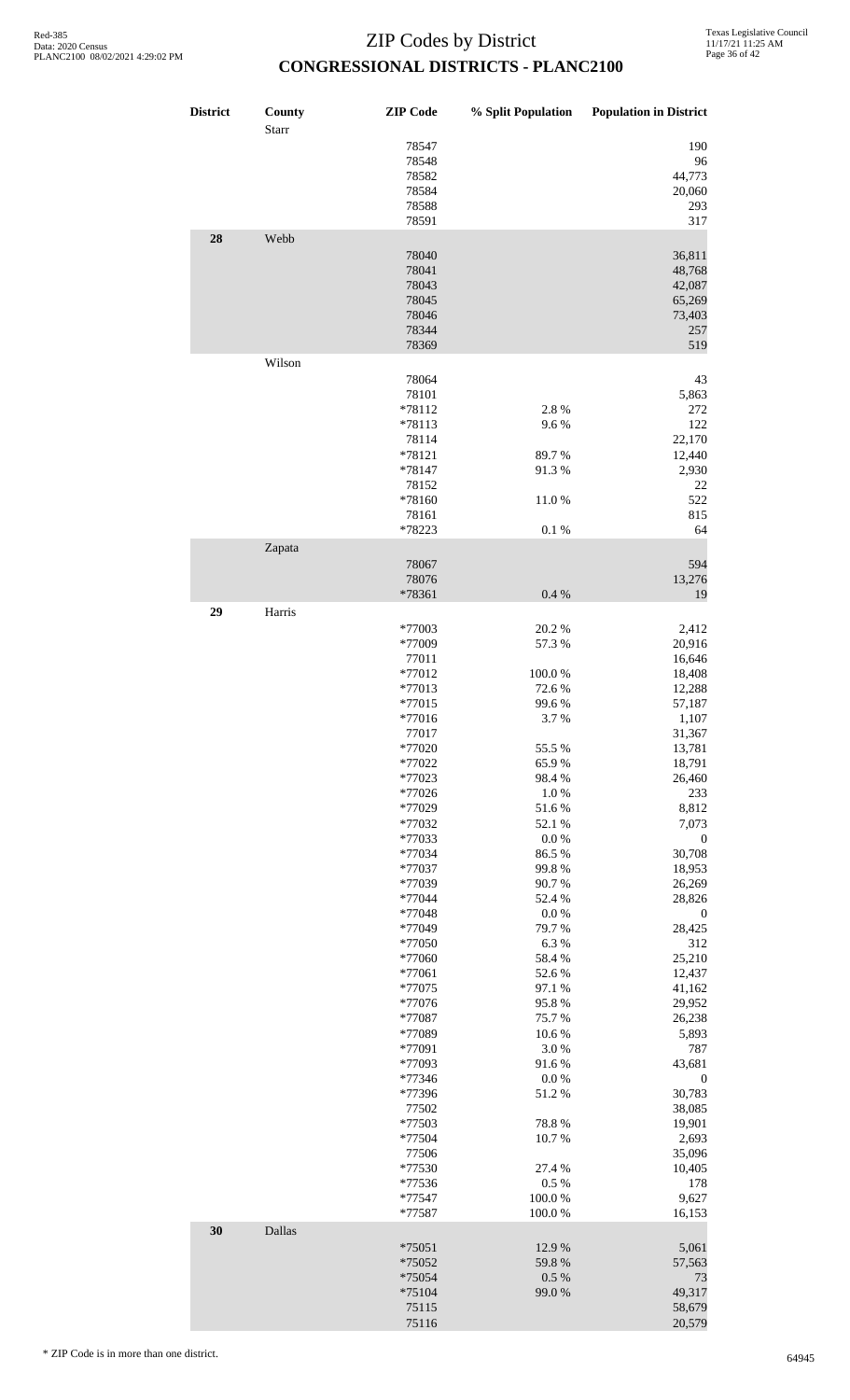| <b>District</b> | County     | <b>ZIP</b> Code  | % Split Population | <b>Population in District</b> |
|-----------------|------------|------------------|--------------------|-------------------------------|
| 30              | Dallas     |                  |                    |                               |
|                 |            | *75125           | 5.4 %              | 413                           |
|                 |            | 75134            |                    | 22,350                        |
|                 |            | 75137            |                    | 20,065                        |
|                 |            | 75141            |                    | 6,706                         |
|                 |            | $*75146$         | 99.4 %             | 22,462                        |
|                 |            | *75149           | 0.3 %              | 199                           |
|                 |            | $*75150$         | $0.0\ \%$          | $\boldsymbol{0}$              |
|                 |            | *75154           | 24.9%              | 11,392                        |
|                 |            | *75159           | 3.6 %              | 803                           |
|                 |            | 75172<br>*75180  | 2.3 %              | 3,581<br>605                  |
|                 |            | *75201           | 96.1 %             | 16,166                        |
|                 |            | 75202            |                    | 3,720                         |
|                 |            | *75203           | 63.2%              | 9,589                         |
|                 |            | *75204           | 33.9%              | 11,886                        |
|                 |            | 75207            |                    | 7,100                         |
|                 |            | *75208           | 18.0%              | 5,286                         |
|                 |            | *75209           | 36.9%              | 5,441                         |
|                 |            | 75210            |                    | 8,751                         |
|                 |            | $*75211$         | 5.1 %              | 3,577                         |
|                 |            | *75212           | 17.8%              | 4,868                         |
|                 |            | $*75214$         | 9.3%               | 3,323                         |
|                 |            | 75215            |                    | 18,803                        |
|                 |            | $*75216$         | 92.7%              | 50,772                        |
|                 |            | $*75217$         | 99.9%              | 80,628                        |
|                 |            | *75218           | $0.1~\%$           | 18                            |
|                 |            | *75219           | 40.8 %             | 10,985                        |
|                 |            | *75220           | $0.0\ \%$          | $\boldsymbol{0}$              |
|                 |            | *75223           | 81.7%              | 11,275                        |
|                 |            | *75224           | 39.1 %             | 12,985                        |
|                 |            | *75226           | 78.3%<br>100.0%    | 3,126                         |
|                 |            | *75227<br>*75228 | 50.2 %             | 62,468<br>34,448              |
|                 |            | 75232            |                    | 29,919                        |
|                 |            | *75233           | 38.0%              | 5,912                         |
|                 |            | *75235           | 45.0%              | 8,831                         |
|                 |            | *75236           | 87.3 %             | 13,633                        |
|                 |            | 75237            |                    | 18,779                        |
|                 |            | 75241            |                    | 33,440                        |
|                 |            | *75246           | 14.3 %             | 302                           |
|                 |            | *75247           | 56.7%              | 469                           |
|                 |            | 75249            |                    | 15,911                        |
|                 |            | *75253           | 41.5%              | 10,700                        |
|                 |            | *76065           | 0.0 %              | 17                            |
| 31              | Bell       |                  |                    |                               |
|                 |            | *76501           | 99.7%              | 17,820                        |
|                 |            | 76502            |                    | 45,873                        |
|                 |            | 76504            |                    | 23,847                        |
|                 |            | $*76511$         | 38.7%              | 1,026                         |
|                 |            | 76513            |                    | 45,593                        |
|                 |            | *76519           | 32.7%              | 297                           |
|                 |            | $*76527$         | 4.5 %              | 213                           |
|                 |            | *76528           | 1.5 %              | 362                           |
|                 |            | *76534           | 98.3%              | 2,495                         |
|                 |            | 76537            |                    | 54                            |
|                 |            | *76539           | 18.5 %             | 1,562                         |
|                 |            | 76541            |                    | 19,687                        |
|                 |            | 76542            |                    | 53,287                        |
|                 |            | 76543            |                    | 30,323                        |
|                 |            | *76544           | 35.3%              | 10,140                        |
|                 |            | 76548<br>*76549  |                    | 32,819                        |
|                 |            | 76554            | 23.7 %             | 13,305<br>2,060               |
|                 |            | $*76557$         | 29.3 %             | 1,597                         |
|                 |            | 76559            |                    | 6,285                         |
|                 |            | *76569           | 100.0%             | 2,416                         |
|                 |            | 76571            |                    | 8,568                         |
|                 |            | *76579           | 99.6%              | 5,126                         |
|                 | Williamson |                  |                    |                               |
|                 |            | $*76511$         | 47.5 %             | 1,257                         |
|                 |            | *76527           | 95.4%              | 4,542                         |
|                 |            | *76530           | 99.1 %             | 2,896                         |
|                 |            | 76537            |                    | 10,911                        |
|                 |            | 76574            |                    | 19,367                        |
|                 |            | *76577           | 3.2%               | 111                           |
|                 |            | $*76578$         | 100.0%             | 1,939                         |
|                 |            | *78613           | 89.4%              | 79,238                        |
|                 |            | *78615           | 48.3%              | 898                           |
|                 |            | *78621           | 2.6 %              | 697                           |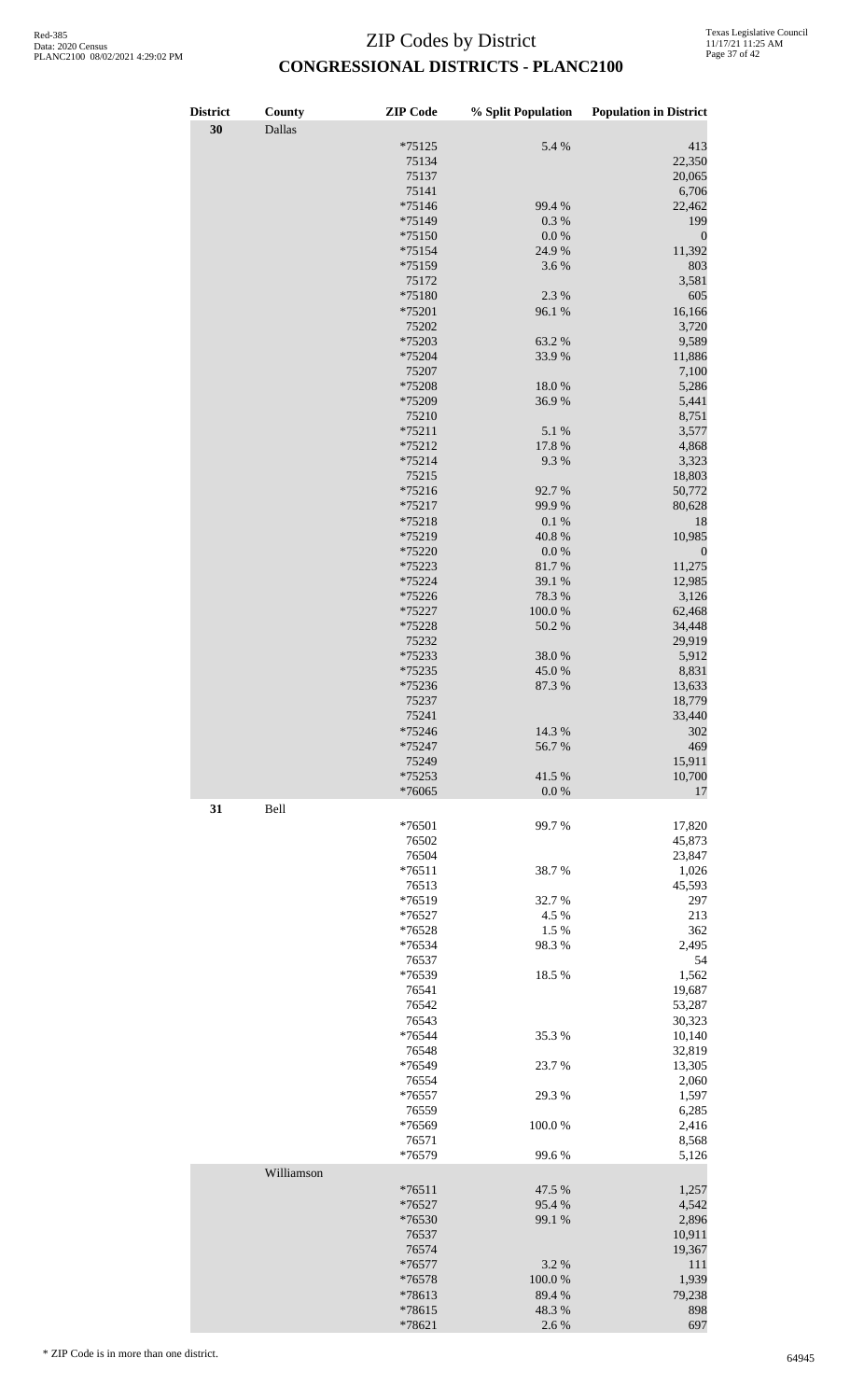| <b>District</b> | County     | <b>ZIP</b> Code    | % Split Population | <b>Population in District</b> |
|-----------------|------------|--------------------|--------------------|-------------------------------|
|                 | Williamson | 78626              |                    | 41,769                        |
|                 |            | 78628              |                    | 46,505                        |
|                 |            | 78633              |                    | 26,277                        |
|                 |            | *78634<br>*78641   | 98.6%<br>78.8%     | 39,917<br>63,792              |
|                 |            | *78642             | 99.4 %             | 19,443                        |
|                 |            | *78653             | 0.0 %              | $\mathbf{0}$                  |
|                 |            | *78660<br>*78664   | 0.0 %<br>87.2 %    | 23<br>53,113                  |
|                 |            | 78665              |                    | 56,874                        |
|                 |            | 78681              |                    | 56,685                        |
|                 |            | 78717<br>*78727    | 0.1 %              | 36,403                        |
|                 |            | *78728             | 11.5 %             | 27<br>2,928                   |
|                 |            | *78729             | 95.6%              | 30,691                        |
|                 |            | *78750             | 42.2 %             | 12,356                        |
| 32              | Collin     | *78759             | 0.9%               | 358                           |
|                 |            | *75002             | 0.4%               | 284                           |
|                 |            | *75048             | 36.6%              | 9,903                         |
|                 |            | *75094             | 1.2%               | 277                           |
|                 |            | *75098<br>$*75166$ | 80.7%<br>0.4%      | 54,418<br>21                  |
|                 |            | $*75173$           | 0.8%               | 63                            |
|                 | Dallas     |                    |                    |                               |
|                 |            | 75040<br>*75041    | 85.9%              | 63,959<br>26,936              |
|                 |            | *75042             | 86.7%              | 33,620                        |
|                 |            | *75043             | 84.0%              | 53,662                        |
|                 |            | *75044             | 99.7%              | 47,288                        |
|                 |            | *75048<br>*75080   | 63.4 %<br>71.6%    | 17,165<br>38,685              |
|                 |            | 75081              |                    | 37,628                        |
|                 |            | *75082             | 10.7%              | 2,995                         |
|                 |            | *75088<br>*75089   | 84.0%<br>94.0%     | 22,321<br>32,847              |
|                 |            | *75098             | 4.5 %              | 3,020                         |
|                 |            | *75150             | 15.1 %             | 9,756                         |
|                 |            | *75182<br>*75201   | 0.2 %<br>3.9%      | 14<br>648                     |
|                 |            | *75204             | 66.1%              | 23,162                        |
|                 |            | 75205              |                    | 26,271                        |
|                 |            | 75206              |                    | 40,786                        |
|                 |            | *75209<br>$*75214$ | 59.3%<br>74.3 %    | 8,743<br>26,602               |
|                 |            | *75219             | 59.2 %             | 15,930                        |
|                 |            | *75220             | 5.3 %              | 2,113                         |
|                 |            | *75223<br>75225    | 18.3%              | 2,528<br>22,691               |
|                 |            | *75226             | 21.7%              | 864                           |
|                 |            | *75229             | 24.2 %             | 7,820                         |
|                 |            | *75230<br>*75231   | 90.5 %<br>22.2 %   | 25,617<br>8,988               |
|                 |            | *75235             | 24.3 %             | 4,773                         |
|                 |            | *75238             | 25.7%              | 8,561                         |
|                 |            | *75240             | 64.9%              | 18,254                        |
|                 |            | *75243<br>*75244   | 86.8%<br>0.6 %     | 52,946<br>71                  |
|                 |            | *75246             | 85.7%              | 1,807                         |
|                 |            | *75248             | 65.5 %             | 25,302                        |
|                 |            | 75251<br>*75252    | 3.7%               | 3,993<br>1,004                |
|                 |            | *75254             | 24.3 %             | 5,330                         |
| 33              |            |                    |                    |                               |
|                 |            | *75050<br>$*75051$ | 72.6%<br>77.1 %    | 31,101<br>30,147              |
|                 |            | *75052             | 0.0 %              | $\boldsymbol{0}$              |
|                 |            | 75060              |                    | 48,501                        |
|                 |            | *75061<br>*75062   | 77.1 %<br>0.1 %    | 43,086<br>40                  |
|                 |            | *75203             | 36.8%              | 5,589                         |
|                 |            | *75208             | 82.0%              | 24,012                        |
|                 |            | $*75211$           | 94.9%<br>82.2%     | 67,183<br>22,461              |
|                 |            | *75212<br>$*75216$ | 7.3 %              | 3,981                         |
|                 |            | *75220             | 78.2 %             | 31,176                        |
|                 |            | *75224             | 60.9%              | 20,243                        |
|                 |            | *75229<br>*75233   | 24.6 %<br>62.0%    | 7,940<br>9,643                |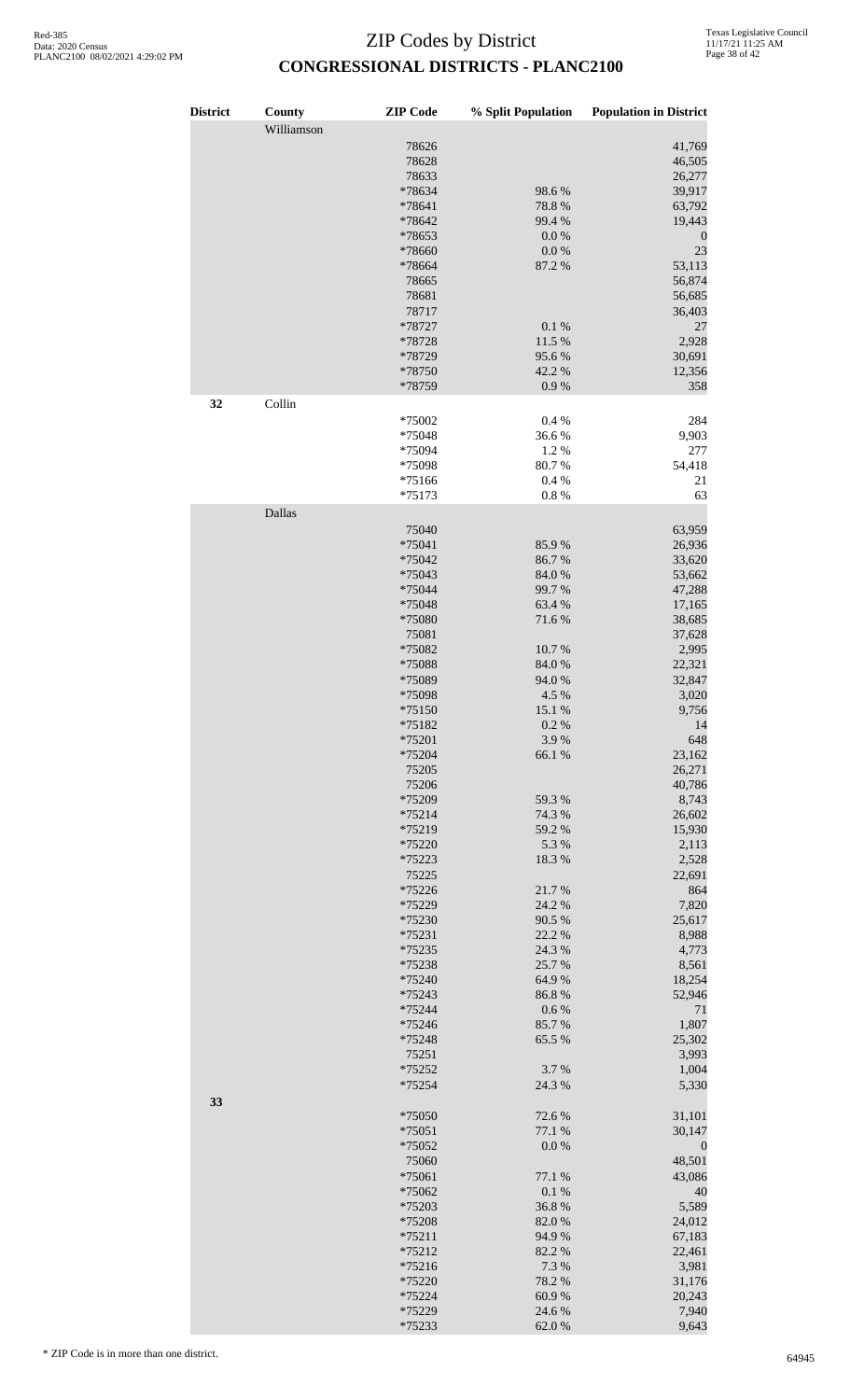| <b>District</b> | County   | <b>ZIP</b> Code  | % Split Population | <b>Population in District</b> |
|-----------------|----------|------------------|--------------------|-------------------------------|
| 33              |          |                  |                    |                               |
|                 |          | *75234           | $0.0\ \%$          | $\boldsymbol{0}$              |
|                 |          | *75235           | 30.7%              | 6,024                         |
|                 |          | *75236           | 12.7%              | 1,988                         |
| 33              |          | *75247           | 43.3 %             | 358                           |
|                 | Tarrant  |                  |                    |                               |
|                 |          | *75050           | 5.4 %              | 2,324                         |
|                 |          | *75051           | 10.0%              | 3,896                         |
|                 |          | *75052           | 2.7%<br>16.5%      | 2,629                         |
|                 |          | *76006<br>*76010 | 82.0%              | 4,920<br>45,826               |
|                 |          | $*76011$         | 32.5 %             | 7,571                         |
|                 |          | *76012           | 5.4 %              | 1,466                         |
|                 |          | $*76014$         | 49.3%              | 17,713                        |
|                 |          | *76040           | 0.1 %              | 43                            |
|                 |          | $*76103$         | 65.0%              | 10,010                        |
|                 |          | $*76104$         | 75.5 %             | 16,120                        |
|                 |          | 76105            |                    | 23,252                        |
|                 |          | *76106           | 96.3%              | 35,100                        |
|                 |          | *76109           | $0.0\ \%$          | $\boldsymbol{0}$              |
|                 |          | $*76110$         | 69.8%              | 20,871                        |
|                 |          | $*76111$         | 90.0%              | 20,200                        |
|                 |          | $*76112$         | 54.7%              | 23,444                        |
|                 |          | $*76114$         | 9.2%               | 2,441                         |
|                 |          | $*76115$         | 100.0%             | 20,692                        |
|                 |          | $*76117$         | 3.1%               | 1,060                         |
|                 |          | $*76118$         | 2.2 %              | 375                           |
|                 |          | $*76119$         | 95.1%              | 48,763                        |
|                 |          | *76120           | 74.5 %             | 14,301                        |
|                 |          | 76122            |                    | 17                            |
|                 |          | $*76133$         | 7.4 %              | 3,861                         |
|                 |          | $*76134$         | 10.6%              | 2,844                         |
|                 |          | $*76137$         | 0.0 %              | $\boldsymbol{0}$              |
|                 |          | $*76140$         | 66.4%              | 21,788                        |
|                 |          | $*76155$         | 0.0 %              | $\boldsymbol{0}$              |
|                 |          | $*76164$         | 99.7%              | 15,644                        |
|                 |          | *76179           | $0.0\ \%$          | $\boldsymbol{0}$              |
| 34              | Bee      |                  |                    |                               |
|                 |          |                  |                    |                               |
|                 |          | *78102           | 99.5 %             | 28,766                        |
|                 |          | *78119           | $0.3~\%$           | 23                            |
|                 |          | *78387           | 2.6%               | 258                           |
|                 |          | 78389<br>78391   |                    | 1,729<br>271                  |
|                 |          |                  |                    |                               |
|                 | Cameron  |                  |                    |                               |
|                 |          | 78520            |                    | 64,932                        |
|                 |          | 78521            |                    | 89,082                        |
|                 |          | 78526<br>78550   |                    | 53,984                        |
|                 |          | 78552            |                    | 55,300                        |
|                 |          | 78559            |                    | 40,524<br>12,733              |
|                 |          |                  |                    | 17,956                        |
|                 |          | 78566            |                    |                               |
|                 |          | 78575<br>78578   |                    | 5,871<br>10,118               |
|                 |          | 78583            |                    | 5,496                         |
|                 |          | 78586            |                    | 57,086                        |
|                 |          | 78593            |                    | 5,465                         |
|                 |          |                  |                    |                               |
|                 |          | 78597            |                    | 2,470                         |
|                 | De Witt  |                  |                    |                               |
|                 |          | 77954            |                    | 11,561                        |
|                 |          | *77974           | 44.1 %             | 193                           |
|                 |          | 77994            |                    | 284                           |
|                 |          | *77995           | 38.5 %             | 3,794                         |
|                 |          | 78141            |                    | 708                           |
|                 |          | 78164            |                    | 3,284                         |
|                 | Goliad   |                  |                    |                               |
|                 |          | *77905           | 6.8%               | 1,156                         |
|                 |          | 77963            |                    | 5,595                         |
|                 |          | *78119           | 0.3%               | 23                            |
|                 |          | 78164            |                    | 238                           |
|                 | Gonzales |                  |                    |                               |
|                 |          | 78122            |                    | 166                           |
|                 |          | *78140           | 98.2%              | 3,434                         |
|                 |          | 78159            |                    | 891                           |
|                 |          | *78614           | 100.0%             | 435                           |
|                 |          | *78629           | 7.9%               | 988                           |
|                 |          | 78677            |                    | 17                            |
|                 | Hidalgo  |                  |                    |                               |
|                 |          | $*78516$         | 59.2 %             | 20,470                        |
|                 |          | *78537           | 52.0%              | 26,741                        |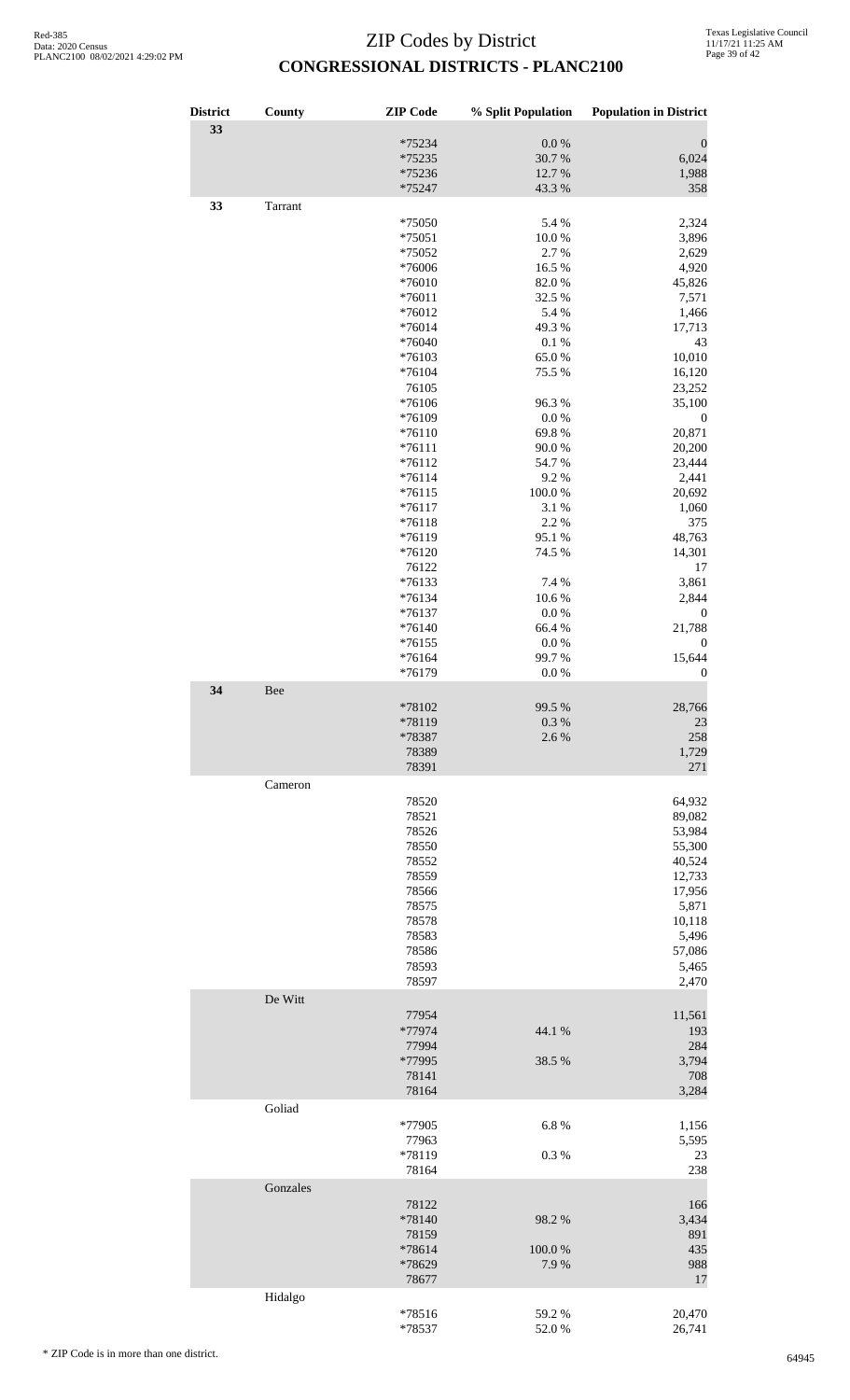| <b>District</b> | County<br>Hidalgo | <b>ZIP</b> Code  | % Split Population | <b>Population in District</b> |
|-----------------|-------------------|------------------|--------------------|-------------------------------|
|                 |                   | *78570           | 3.8%               | 1,247                         |
|                 |                   | *78577           | 0.0 %              | $28\,$                        |
|                 |                   | *78589           | 92.4 %             | 35,948                        |
|                 |                   | *78596           | 81.0%              | 32,277                        |
| 34              | Jim Wells         | *78332           | 99.7%              | 26,682                        |
|                 |                   | 78372            |                    | 6,508                         |
|                 |                   | 78375            |                    | 3,382                         |
|                 |                   | *78383           | 45.2%              | 1,512                         |
|                 |                   | *78384           | 14.8 %             | 807                           |
|                 | Kenedy            |                  |                    |                               |
|                 |                   | 00188            |                    | $\boldsymbol{0}$              |
|                 |                   | 78338            |                    | 91                            |
|                 |                   | 78379            |                    | $\boldsymbol{0}$              |
|                 |                   | 78385            |                    | 259                           |
|                 | Kleberg           |                  |                    |                               |
|                 |                   | 00188            |                    | 6                             |
|                 |                   | 78363            |                    | 29,159                        |
|                 |                   | 78379            |                    | 1,875                         |
|                 |                   | *78418           | $0.0\ \%$          | $\boldsymbol{0}$              |
|                 | San Patricio      |                  |                    |                               |
|                 |                   | *78368           | 77.4 %             | 7,077                         |
|                 |                   | *78370           | 81.3%              | 3,510                         |
|                 |                   | *78387           | 94.6%              | 9,277                         |
|                 | Willacy           |                  |                    |                               |
|                 |                   | 00188            |                    | $\boldsymbol{0}$              |
|                 |                   | 78550            |                    | $\boldsymbol{0}$              |
|                 |                   | 78569            |                    | 5,210                         |
|                 |                   | 78578            |                    | $\theta$                      |
|                 |                   | 78580            |                    | 13,658                        |
|                 |                   | 78590            |                    | 731                           |
|                 |                   | 78594            |                    | 244                           |
|                 |                   | 78597            |                    | $\boldsymbol{0}$              |
|                 |                   | 78598            |                    | 321                           |
| 35              | Bexar             |                  |                    |                               |
|                 |                   | *78154           | 11.3%              | 4,713                         |
|                 |                   | *78201           | 27.0 %             | 11,046                        |
|                 |                   | 78202            |                    | 11,533                        |
|                 |                   | 78203            |                    | 5,482                         |
|                 |                   | *78204           | 80.1%              | 9,455                         |
|                 |                   | 78205<br>*78207  |                    | 1,906                         |
|                 |                   | *78208           | 75.0%<br>94.1 %    | 38,992<br>3,678               |
|                 |                   | *78209           | 11.9%              | 4,834                         |
|                 |                   | 78210            |                    | 33,681                        |
|                 |                   | *78212           | 41.1%              | 11,085                        |
|                 |                   | *78214           | 27.2 %             | 6,091                         |
|                 |                   | *78215           | 84.7%              | 3,119                         |
|                 |                   | *78217           | 53.8%              | 17,129                        |
|                 |                   | *78218           | 72.3 %             | 27,361                        |
|                 |                   | *78219           | 88.4%              | 15,344                        |
|                 |                   | *78220           | 55.9%              | 10,072                        |
|                 |                   | *78221           | 19.4 %             | 7,764                         |
|                 |                   | *78222           | 21.2%              | 5,061                         |
|                 |                   | *78223           | 83.7%              | 45,570                        |
|                 |                   | *78228           | 1.1 %              | 622                           |
|                 |                   | *78233           | 52.8%              | 26,125                        |
|                 |                   | *78234           | $0.0\ \%$          | $\boldsymbol{0}$              |
|                 |                   | 78235            |                    | 2,626                         |
|                 |                   | *78237           | $0.0\ \%$          | $\boldsymbol{0}$<br>1,954     |
|                 |                   | *78239           | 5.9%               |                               |
|                 |                   | *78244<br>*78247 | 40.3%<br>46.7%     | 14,639<br>22,701              |
|                 |                   | *78266           | 20.0%              | 1,447                         |
|                 | Caldwell          |                  |                    |                               |
|                 |                   | *78640           | 1.5 %              | 985                           |
|                 |                   | *78644           | 56.8 %             | 12,249                        |
|                 |                   | *78655           | 64.4 %             | 2,054                         |
|                 |                   | *78656           | 95.7%              | 2,898                         |
|                 |                   | *78666           | 1.2%               | 987                           |
|                 | Comal             |                  |                    |                               |
|                 |                   |                  | 2.5 %              |                               |
|                 |                   | *78108<br>*78130 | 41.1%              | 1,052<br>36,503               |
|                 |                   | *78132           | 17.6 %             | 6,714                         |
|                 |                   | *78154           | 1.5 %              | 635                           |
|                 |                   | *78266           | 0.2%               | 12                            |
|                 |                   | *78666           | $0.0\ \%$          | 29                            |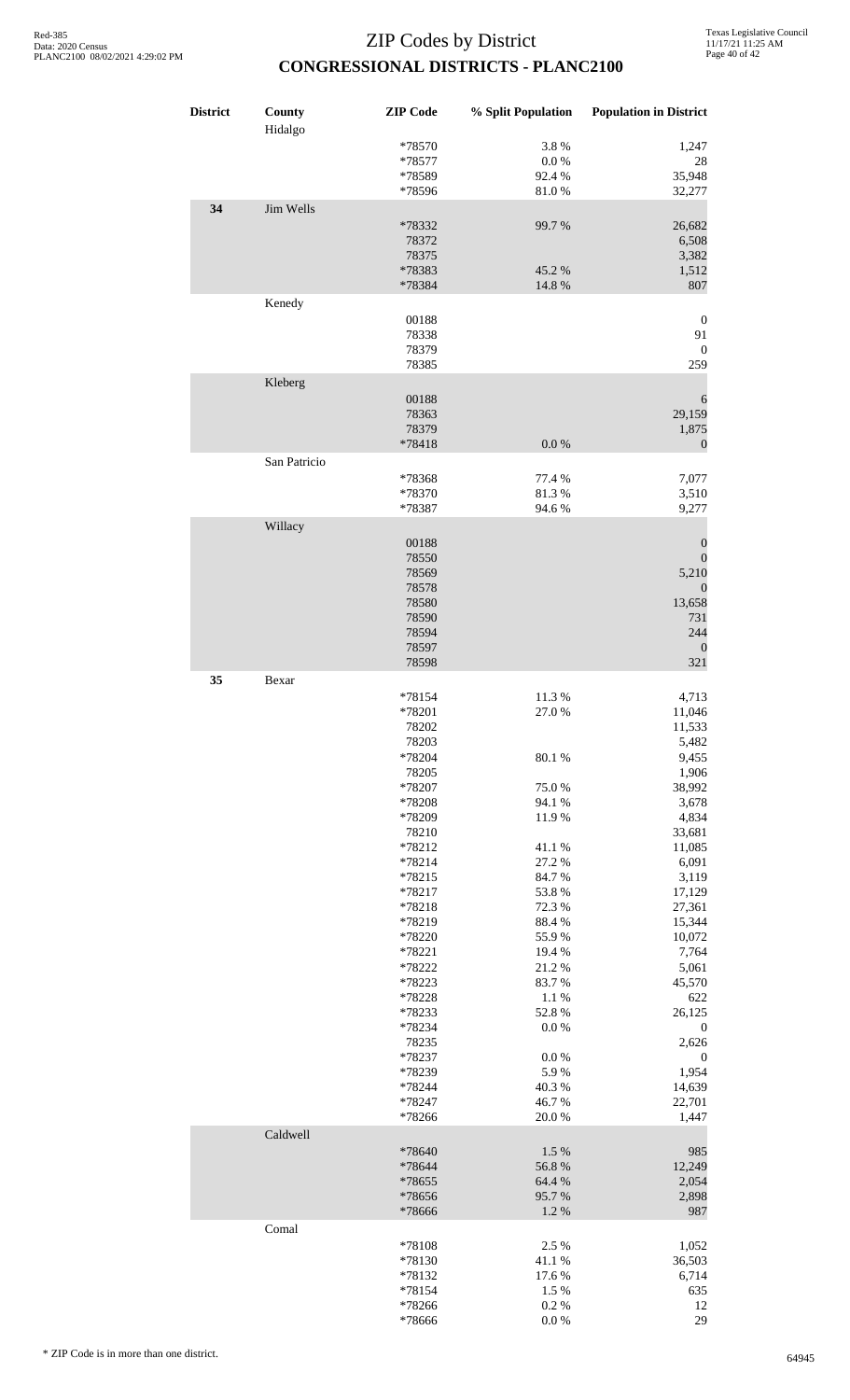| <b>District</b> | County    | <b>ZIP</b> Code   | % Split Population | <b>Population in District</b> |
|-----------------|-----------|-------------------|--------------------|-------------------------------|
| 35              | Guadalupe |                   |                    |                               |
|                 |           | *78108<br>*78132  | 23.4 %<br>0.4 %    | 9,850<br>151                  |
|                 |           | *78154            | 47.7 %             | 19,891                        |
|                 | Hays      |                   |                    |                               |
|                 |           | *78130            | 0.0 %              | 31                            |
|                 |           | *78610            | 49.6%              | 22,498                        |
|                 |           | *78640            | 88.9%              | 60,132                        |
|                 |           | *78666            | 58.1 %             | 48,215                        |
|                 | Travis    |                   |                    |                               |
|                 |           | *78610<br>*78612  | 6.5%               | 2,946                         |
|                 |           | *78616            | 4.9%<br>0.1 %      | 699<br>13                     |
|                 |           | *78617            | 75.5 %             | 22,897                        |
|                 |           | *78640            | 0.1 %              | 71                            |
|                 |           | *78653            | 0.2 %              | 61                            |
|                 |           | *78701            | $0.0\ \%$          | $\boldsymbol{0}$              |
|                 |           | *78702<br>*78704  | 53.8%<br>6.1%      | 13,567<br>2,897               |
|                 |           | 78719             |                    | 2,099                         |
|                 |           | *78721            | 43.6%              | 4,952                         |
|                 |           | *78724            | 94.7%              | 26,867                        |
|                 |           | *78725            | 86.7%              | 10,399                        |
|                 |           | *78741<br>78742   | 59.2 %             | 29,120<br>573                 |
|                 |           | 78744             |                    | 51,226                        |
|                 |           | *78745            | 48.1 %             | 27,929                        |
|                 |           | *78747            | 70.9%              | 15,240                        |
|                 |           | *78748            | 36.2%              | 19,344                        |
|                 |           | *78752            | $0.0\ \%$          | $\boldsymbol{0}$              |
|                 |           | *78753<br>*78754  | 41.5 %<br>5.3 %    | 22,131<br>1,151               |
|                 |           | *78758            | 17.9%              | 9,298                         |
| 36              | Chambers  |                   |                    |                               |
|                 |           | $*77514$          | $100.0~\%$         | 3,596                         |
|                 |           | 77520             |                    | 8                             |
|                 |           | 77521<br>77523    |                    | 3,654<br>29,631               |
|                 |           | 77535             |                    | 1,801                         |
|                 |           | 77560             |                    | 834                           |
|                 |           | 77571             |                    | $\boldsymbol{0}$              |
|                 |           | 77597             |                    | 789                           |
|                 |           | *77650<br>*77665  | $0.0\ \%$<br>82.0% | $\boldsymbol{0}$<br>6,258     |
|                 | Hardin    |                   |                    |                               |
|                 |           | 77519             |                    | 1,108                         |
|                 |           | 77564             |                    | 60                            |
|                 |           | 77585             |                    | 1,614                         |
|                 |           | 77612             |                    | $\boldsymbol{0}$              |
|                 |           | 77625<br>77656    |                    | 9,752<br>16,676               |
|                 |           | 77657             |                    | 22,013                        |
|                 |           | *77659            | 100.0%             | 4,972                         |
|                 |           | *77662            | $0.0\ \%$          | $\boldsymbol{0}$              |
|                 |           | 77664             |                    | 36                            |
|                 |           | $*77713$          | $0.0\ \%$          | $\boldsymbol{0}$              |
|                 | Harris    | *77015            | $0.4~\%$           | 216                           |
|                 |           | *77034            | $8.8\ \%$          | 3,121                         |
|                 |           | *77044            | 7.8 %              | 4,299                         |
|                 |           | *77049            | 19.1 %             | 6,796                         |
|                 |           | 77058             |                    | 18,041                        |
|                 |           | 77059<br>*77062   | 66.9%              | 18,296<br>17,684              |
|                 |           | *77503            | 21.2%              | 5,349                         |
|                 |           | *77504            | 89.3%              | 22,571                        |
|                 |           | 77505             |                    | 21,378                        |
|                 |           | 77507             |                    | 1,148                         |
|                 |           | $*77514$<br>77520 | 0.0 %              | $\boldsymbol{0}$<br>36,969    |
|                 |           | 77521             |                    | 61,828                        |
|                 |           | 77523             |                    | 714                           |
|                 |           | *77530            | 72.6%              | 27,600                        |
|                 |           | *77532            | 80.1 %             | 27,944                        |
|                 |           | *77536            | 99.5 %             | 34,537                        |
|                 |           | 77562<br>77571    |                    | 13,172<br>37,008              |
|                 |           | *77586            | 100.0%             | 23,431                        |
|                 |           | *77587            | $0.0\ \%$          | $\boldsymbol{0}$              |